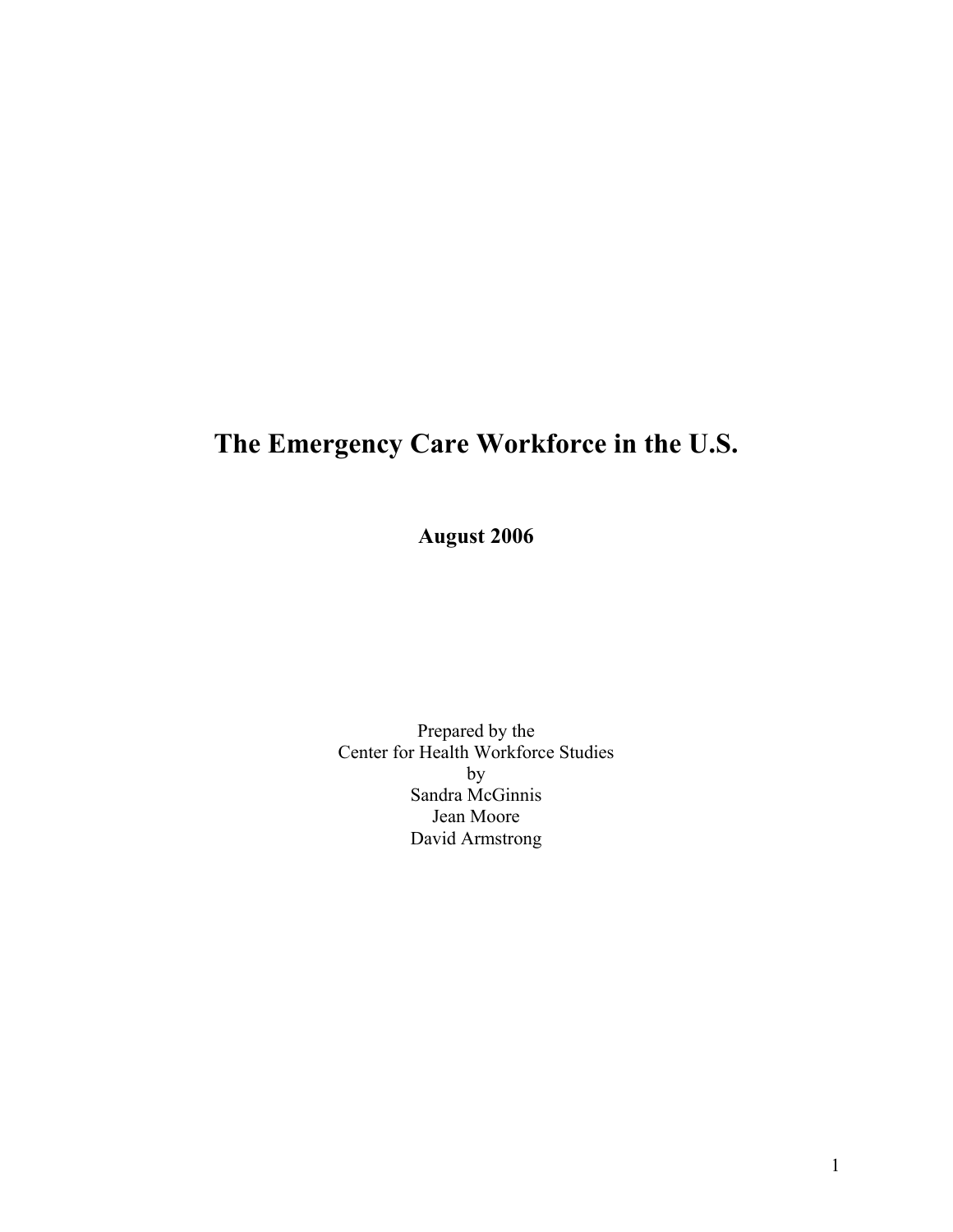## **TABLE OF CONTENTS**

| Physician Assistants and Advanced Practice Nurses in the Emergency Care Workforce 5 |    |
|-------------------------------------------------------------------------------------|----|
|                                                                                     |    |
| THE EMERGENCY CARE WORKFORCE AND CARE SYSTEMS IN THE U.S7                           |    |
|                                                                                     |    |
|                                                                                     |    |
|                                                                                     |    |
| A Snapshot of ED Physicians in New York and New Mexico: Specialties and Geographic  |    |
|                                                                                     |    |
|                                                                                     |    |
| Emergency Department Nurses in New York: A Snapshot of Working Conditions, Job      |    |
|                                                                                     |    |
|                                                                                     |    |
| Emergency Department NPs in New York: A Snapshot of Demographic Characteristics,    |    |
|                                                                                     |    |
|                                                                                     |    |
|                                                                                     |    |
|                                                                                     |    |
| ISSUES AFFECTING SUPPLY AND DEMAND FOR EMERGENCY HEALTH                             |    |
|                                                                                     | 60 |
|                                                                                     | 64 |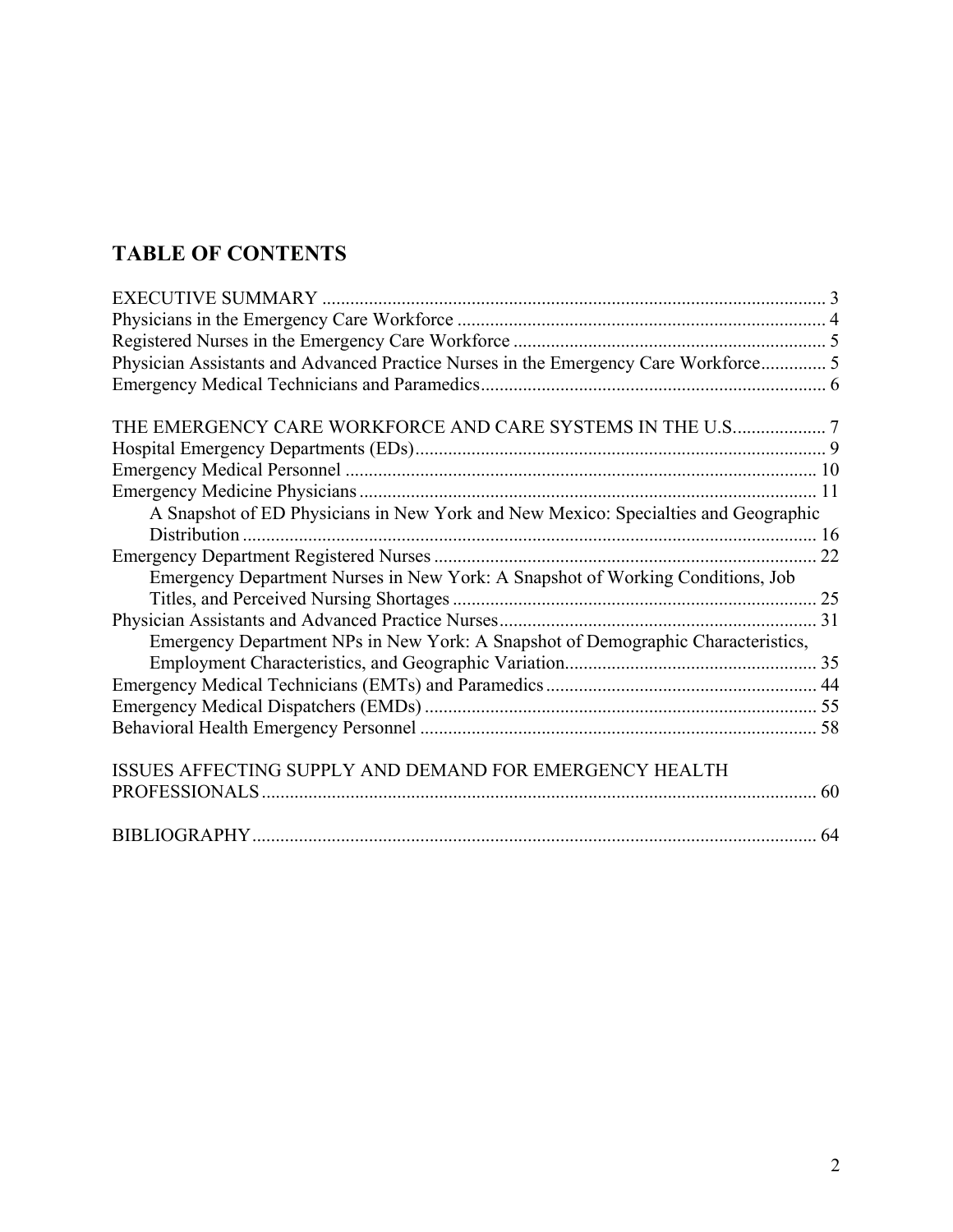## **EXECUTIVE SUMMARY**

Emergency care systems in the United States include pre-hospital emergency services, emergency departments (EDs) in hospitals, freestanding urgent care centers, and teams dispatched by local, state, or federal governments or volunteer organizations such as the Red Cross in response to widespread emergency or disaster. Volunteers are used in pre-hospital settings as well, which contributes to the difficulty of estimating the number of providers. These systems employ physicians, registered nurses (RNs), physician assistants (PAs), advanced practice nurses (APNs), emergency medical technicians (EMTs) and paramedics, and emergency medical dispatchers.

The total number of workers in the emergency medical care workforce is difficult to estimate due to the limitations of existing data, but some figures that are available are presented below:

- In 2002, there were 25,500 self-identified emergency medicine physicians in the U.S.<sup>1</sup>, although not all work in EDs. Many additional physicians are employed in EDs practicing a specialty other than emergency medicine.
- Approximately 95,000 RNs and 4,500 APNs (primarily nurse practitioners and clinical nurse specialists) worked in EDs nationwide in  $2000<sup>2</sup>$
- There were an estimated 2,325 PAs in the emergency care workforce in  $2003^3$ ;
- In 2003, State Offices of Emergency Medical Services reported approximately 757,000 individuals throughout the country licensed as EMTs or paramedics;<sup>4</sup>
- There were approximately 90,000 emergency medical dispatchers in the U.S. in 2003.<sup>5</sup>

The composition of the emergency medical care workforce varies dramatically by geography, particularly in terms of urban/rural location. The ten most rural<sup>6</sup> states had fewer emergency medicine physicians per 100,000 than the most urban states (an average of 7.7 versus 9.3 in 2002), but had more ED RNs (41.3 versus 28.0 in 2000) and more PAs in the emergency medicine workforce (1.3 versus 0.6 in 2003).

 $\overline{a}$ 

<sup>&</sup>lt;sup>1</sup> American Medical Association, 2004.

<sup>&</sup>lt;sup>2</sup> National Nurse Sample Survey, 2000.

<sup>&</sup>lt;sup>3</sup> AAPA. Does not include PAs working in a non-urgent setting who reported family practice with urgent care as a

specialty.<br><sup>4</sup> Emergency Medical Services Magazine. Includes licensed EMTs not actively working as EMTs.<br><sup>5</sup> PLS 2004

 $<sup>5</sup>$  BLS, 2004.</sup>

 $6$  In this context, "rural" refers to the percent of the state's population living in nonmetropolitan areas.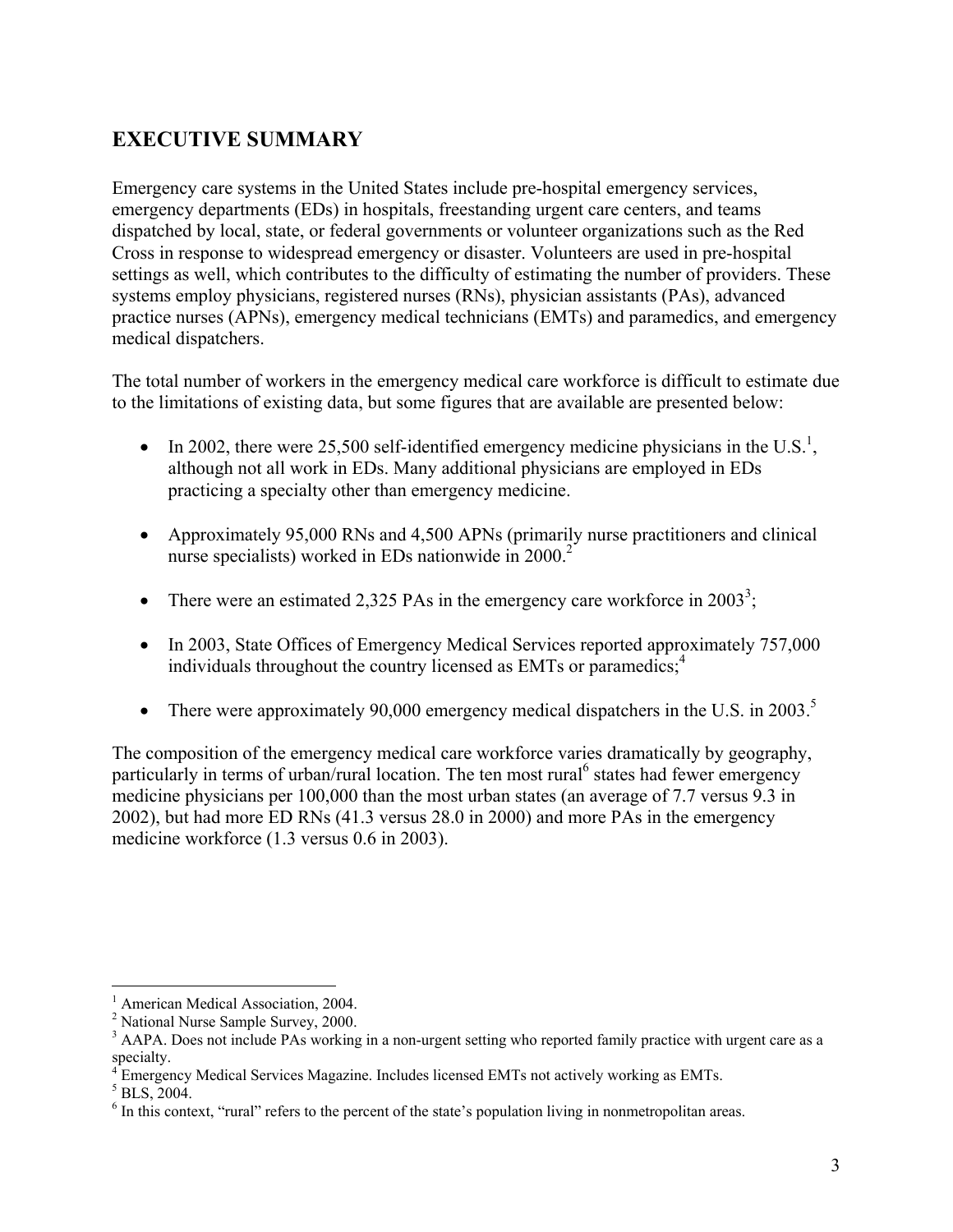|                       | lΕM<br>Physicians,<br>2002 | <b>IED RNs.</b><br>2000 | EMPA <sub>s</sub> .<br>2003 | <b>EMTs</b><br>(registered), (licensed),<br>2003 | <b>IEMTs</b><br><b>2003</b> | EMDs.<br>2002 |
|-----------------------|----------------------------|-------------------------|-----------------------------|--------------------------------------------------|-----------------------------|---------------|
| Ten Most Rural States | 7.7                        | 41.3                    | 1.3                         | 191.4                                            | 317.3                       | 42.8          |
| Ten Most Urban States | 9.3                        | 28.0                    | 0.6                         | 61.0                                             | 246.0                       | 28.0          |

#### **Average Emergency Care Personnel Per 100,000, Ten Most Rural and Ten Most Urban States**

Given the increases in projected demand for emergency medical care services in the United States resulting from a variety of factors, several professions could potentially face shortages.

- Emergency care services are impacted by the current shortage of RNs. Some studies indicate that emergency departments are one of the most common locations of RN openings in hospitals.
- There are concerns that the supply of board-certified emergency physicians may not be adequate to meet demand. An annual survey of residents completing training in New York indicates a strong job market, with emergency medicine residents consistently reporting high levels of demand relative to other specialties between 1998 and 2002, although demand for emergency medicine graduates appears to be declining relative to other specialties.
- While EMTs are not generally seen as being in short supply, a 2004 survey of EMS directors in rural areas indicates that high rates of turnover make recruitment and retention of EMTs a continuing concern.

#### **Physicians in the Emergency Care Workforce**

Physicians providing emergency care may be either emergency medicine (EM) specialists or may be practicing other specialties in an emergency setting such as a hospital emergency department (ED) or an urgent care clinic. Some physicians work as medical directors in emergency medical services such as ambulance or rescue squads.

- Between 1990 and 2002, the number of EM physicians in the U.S. increased by 79%, while the number of EM medical residents increased 116% between 1989-90 and 2002- 03. The number of certificates in emergency medicine issued by the American Board of Medical Specialties increased by 41% between 1997 and 2000.
- More physicians in EDs worked on a contract basis compared with physicians in other specialties in 2002. Nearly 20% of physicians reporting their specialty as EM worked as independent contractors, compared to 4% of all physicians. The practicing of hiring contract physicians for EDs is especially prevalent in rural areas.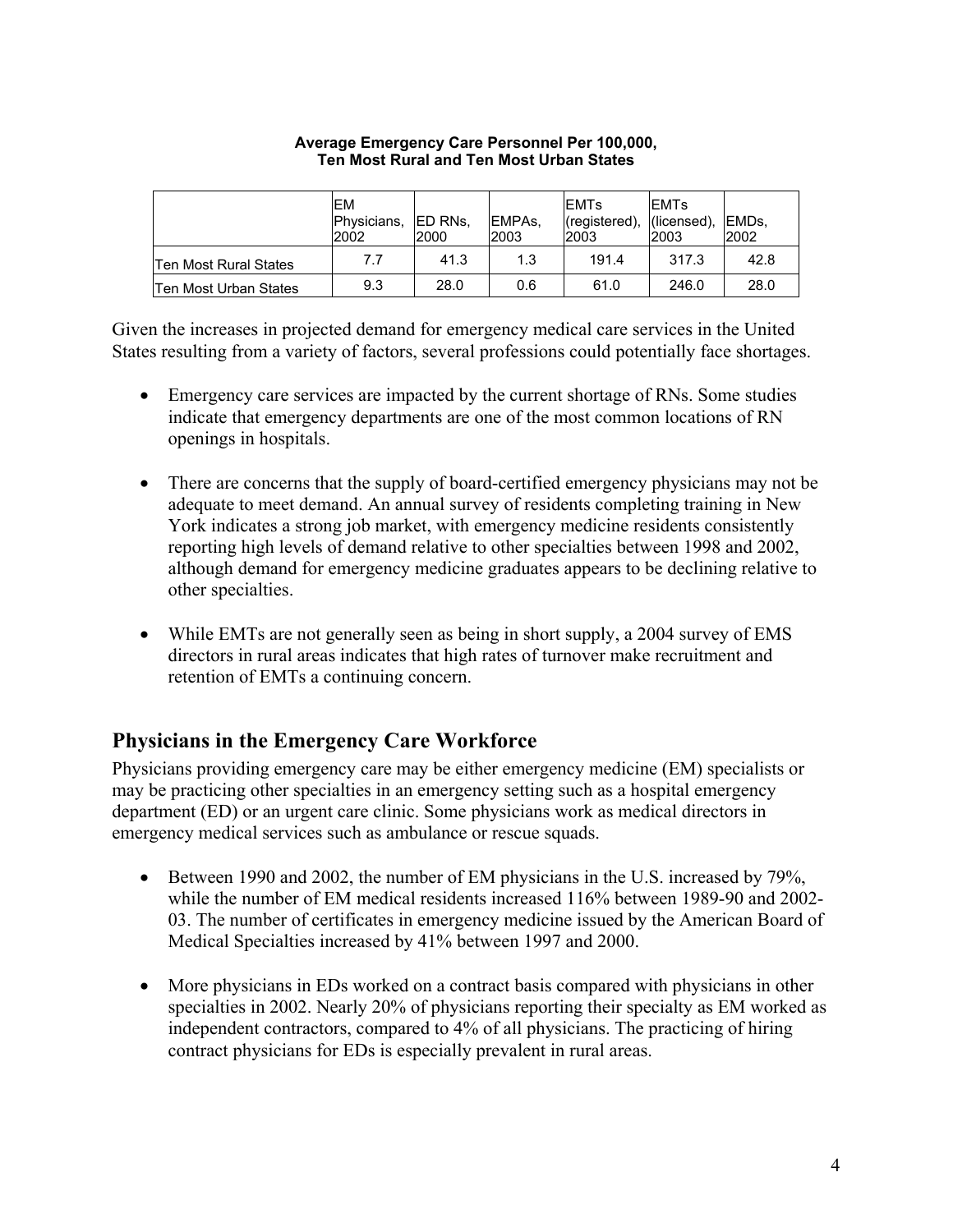• Emergency medicine physicians are less likely to be female than other physicians (20%) versus 25%), despite being younger on average. There are significant differences in the racial/ethnic composition of emergency physicians and the patients they treat. In 2002, emergency medicine physicians in the U.S. were 4% Black/African-American and 4% Hispanic/Latino, compared to a general population that was 12% Black/African-American and 13% Hispanic/Latino.

#### **Registered Nurses in the Emergency Care Workforce**

Emergency department (ED) nurses are registered nurses (RNs) who work in hospital emergency departments. Some RNs also provide emergency care in urgent care centers or in the pre-hospital environment as transport nurses.

- The estimated number of RNs working in EDs as a primary work setting nationwide increased by 41%, from 67,249 to 94,912 between 1988 and 2000.
- RNs in EDs tended to be younger on average than other RNs (with a median age of 40 versus 43). The majority of ED RNs in the country (89%) was non-Hispanic White in 2000; 3% were Hispanic/Latino and 4% were Black/African-American, lower than the percentages in the general population. RNs in EDs were also more likely to be men than other RNs, although the percentage of men was still low (14%).

#### **Physician Assistants and Advanced Practice Nurses in the Emergency Care Workforce**

Physician assistants (PAs) and advanced practice nurses (APNs) provide medical care to patients under the supervision of a physician. The specialty of the PA reflects the specialty of their supervising physician.

- The vast majority of PAs in emergency departments in 2003 reported a specialty in emergency medicine (94%), followed by surgical specialties (2%). There is no formal PA certification program for EM at this time, and only one or two residency programs for PAs in EM. For most, specialty training is based on practice and experience. APNs in emergency settings in 2001 were most likely to report certifications as a family nurse practitioner (NP) (43%), acute care NP (13%), adult care NP (12%), critical care clinical nurse specialist (9%), or pediatric NP (7%). There is currently no option of certification for NPs in EM, although it is desired by those who complete the few training programs of this type.
- Approximately one-third of EDs in the U.S. employed physician assistants in 1999, while nurse practitioners worked in approximately 17% of EDs.
- Emergency care PAs were more likely than other PAs to be male in 2003, but were older on average than other PAs. The majority of PAs in the country were non-Hispanic White; 4% were Hispanic/Latino and 3% were Black/African-American, lower than their percentages in the general population. Very large numbers of emergency care PAs had a background in the Armed Forces.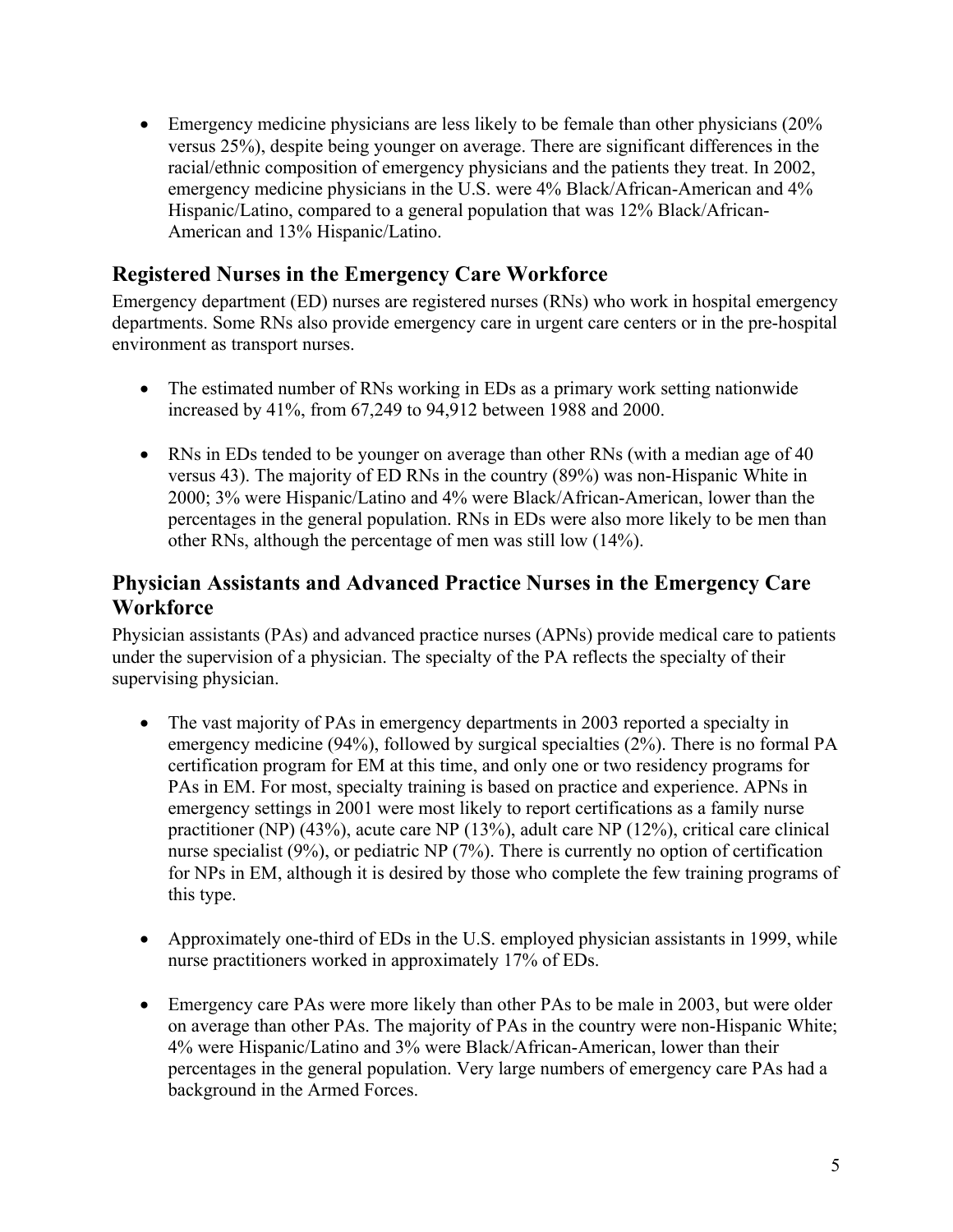#### **Emergency Medical Technicians and Paramedics**

Emergency medical technicians (EMTs) and paramedics are often the first providers of direct medical care to patients needing emergency treatment, although first responders, such as police and firefighters, may provide some basic care at the scene. EMTs may practice at various levels, from EMT-Basic to Paramedic. A substantial number of EMTs serve in a volunteer capacity; in 2003, it was estimated that more than one-third of registered EMTs in the U.S. were volunteers.

- The vast majority of EMTs in 2003 were non-Hispanic White, well above their percentage in the general population, while Blacks/African-Americans and Hispanics/Latinos were underrepresented relative to their percentage in the population.
- The number of EMTs grew between 1996 and 2003, and the Bureau of Labor Statistics projects that employment of EMTs and Paramedics will grow an additional 33.1% between 2002 and 2012, or by 59,000 new jobs. Total job openings for the period, including replacement positions, are estimated at 80,000.

There are several issues with potential to substantially affect future demand for emergency care services and workers, including:

- A growing concern about the potential for mass casualty incidents or bioterrorism threats, leading to more focused efforts in emergency preparedness planning;
- The aging of America, leading to a growing cohort of the population placing new demands on the emergency care system;
- The increasing racial and ethnic diversity of the nation, leading to greater concern about the cultural competence and diversity of the emergency care workforce;
- The lack of access to medical insurance, with higher rates of underinsurance and uninsurance leading to increasing use of emergency departments for non-emergency care;
- Current health workforce shortages and maldistribution of health care workers, which may worsen;
- The closings of hospital emergency departments; and
- The development and use of new health care technologies, which may potentially increase the efficiency and effectiveness of emergency medical care but which may also require new skills of emergency care personnel.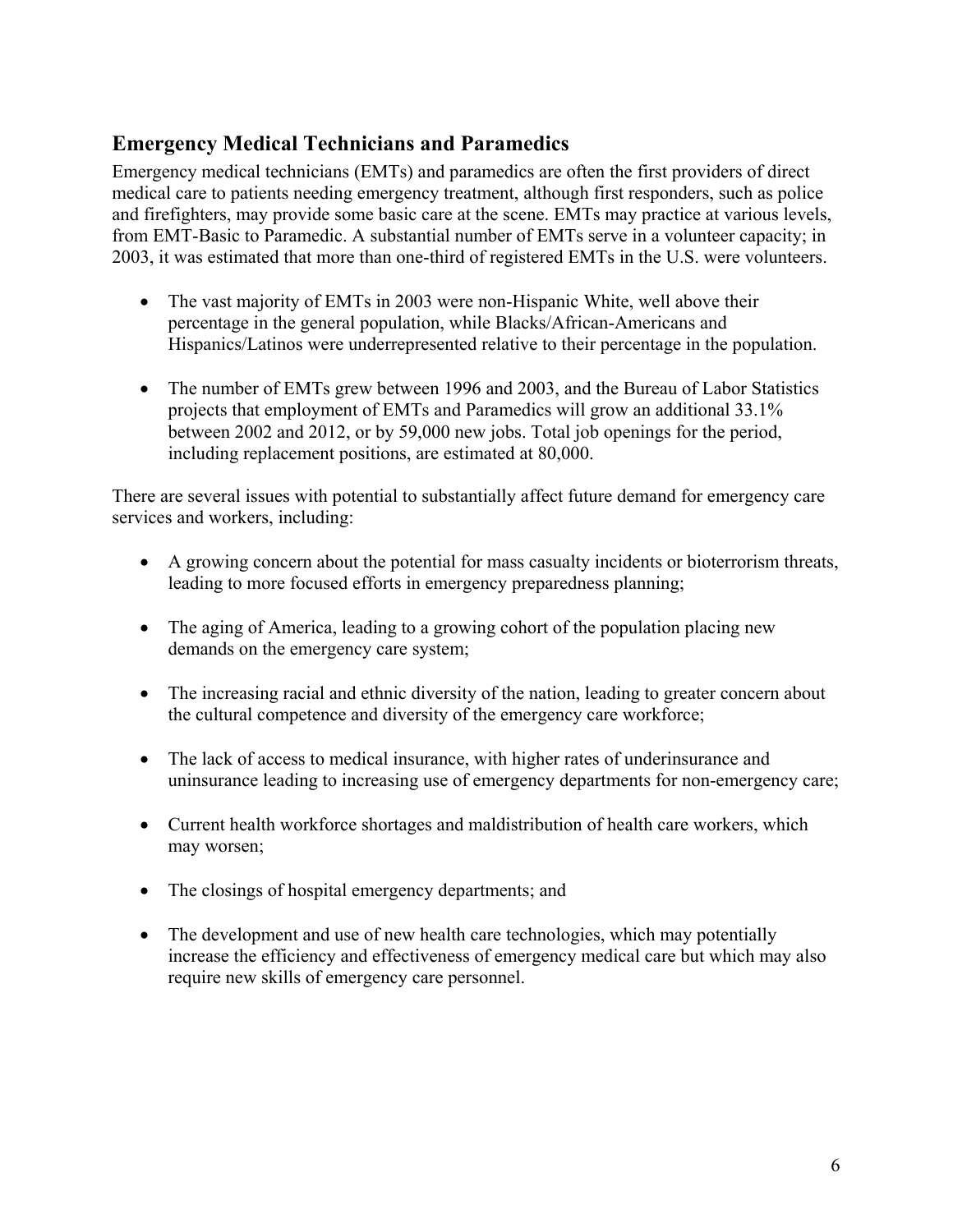## **THE EMERGENCY CARE WORKFORCE AND CARE SYSTEMS IN THE U.S.**

Emergency care systems in the United States include pre-hospital emergency services, emergency departments in hospitals, freestanding urgent care centers, and teams dispatched by local, state or federal governments or by volunteer organizations such as the Red Cross in response to widespread emergency or disaster. Pre-hospital emergency medical services and hospital emergency departments (EDs) are traditionally viewed as the backbone of this system – receiving the largest numbers of patients and those with the most severe injuries. Walk-in clinics for minor emergencies have become increasingly prevalent and popular, while the recent attention given to threats of terrorism (including possible chemical and biological attacks) have increased the focus on disaster preparedness. Other components of an emergency care system may include fire departments, rescue squads, and law enforcement agencies, which receive support from emergency medical services (EMS) planning agencies, educational programs, EMS professional associations, and federal EMS funding agencies.

Freestanding urgent care centers (UCCs) provide care for minor illnesses and injuries that require immediate medical attention but do not require the more intensive services available at hospital emergency departments. They differ from regular physician offices in that they typically have extended office hours (evenings and weekends), and do not require an appointment. Furthermore, they may have laboratory and radiology equipment onsite that are not typically available at a physicians' office. Urgent care centers treat some conditions that would often be treated in hospital emergency departments if an urgent care center were not available (e.g., broken bones, lacerations, high fevers), thereby relieving some of the pressure on hospital emergency departments. These are largely for-profit entities that usually accept only insurance or cash, and are not required to provide care to those who are unable to pay.

Hospital emergency departments (EDs) provide some of the same services as urgent care centers, but are also able to treat more serious, life-threatening illnesses and injuries. Hospital EDs also function as the primary source of care for many uninsured and indigent patients, who by law, cannot be turned away from these facilities regardless of the patient's ability to pay. The use of hospital EDs as a source of primary care is a continuing problem that diverts resources from emergency cases, but this is symptomatic of dysfunctions elsewhere in the health care system (e.g., uninsured or underinsured populations, a limited number of physicians who accept Medicaid). Emergency departments are generally classified as ambulatory care, and the majority of patients (88% US average) are treated and released, although these departments are also a major avenue of admission to the hospital, accounting for 40-50% of all inpatient admissions nationwide.

The majority of ED patients (78%) are "walk-in" patients who have arrived using their own transportation rather than an ambulance service or rescue squad  $(14\%)^7$ . Clearly, however, those with the most serious illnesses and injuries may be unable to reach a hospital on their own, or may need immediate care that cannot wait until their arrival at a hospital. These patients typically

<sup>&</sup>lt;sup>7</sup> McCaig and Ly, cited in GAO report.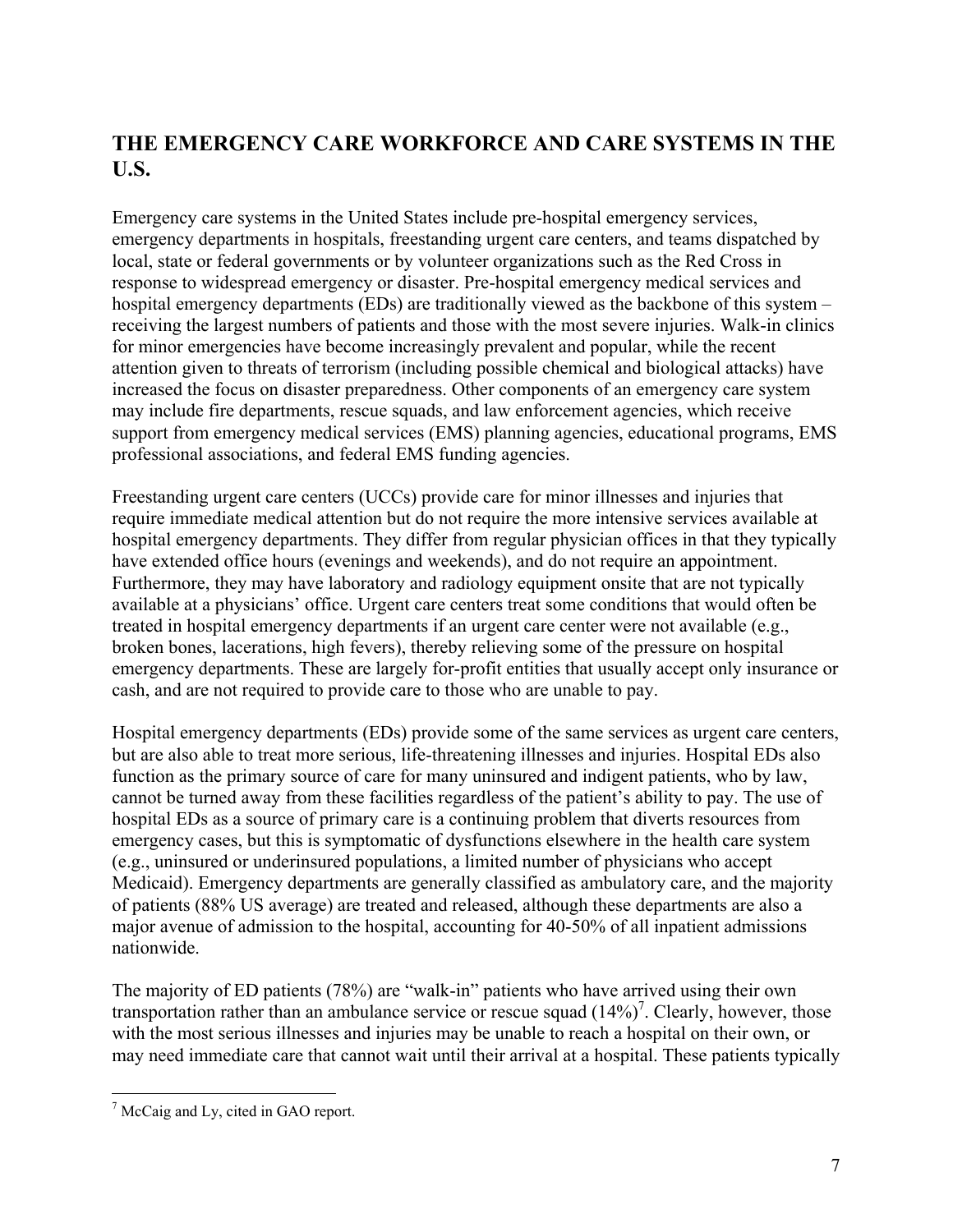receive pre-hospital care through EMS systems at the scene of an illness or injury and en route to the hospital.

EMS systems typically transport patients to local hospitals (usually community hospitals) for treatment. Serious cases, however, may require the more specialized services of a tertiary care center: a large medical center that has a certified trauma unit, and perhaps a burn care unit. These facilities may not be available in the local community, and may require transport by ambulance or helicopter to another area. Not surprisingly, EMS response and transport times are longer in rural than urban areas. $8<sup>8</sup>$ 

The staffing required by each of these components of the emergency care system differs markedly. Urgent care centers may be staffed by physicians (who may or may not be emergency medicine specialists), nurse practitioners, physician assistants, registered nurses, licensed practical nurses, and medical assistants.

Hospital EDs may be staffed by a mix of physicians, nurses, physician assistants (PAs), and nurse practitioners (NPs). In large urban hospitals and tertiary care centers, the physicians on staff are likely to be emergency medicine physicians, but smaller rural hospitals may be staffed by physicians who are not certified in emergency medicine, or physician assistants who may or may not specialize in emergency medicine.<sup> $\frac{9}{2}$ </sup>

EMS systems are staffed primarily by emergency medical technicians (EMTs) including paramedics, and by emergency medical dispatchers (EMDs). Sometimes RNs participate in prehospital care, but may be required by state law to qualify and practice as an EMT or paramedic rather than as an RN. U.S. emergency physicians may also participate in EMS systems, but in contrast to many EMS systems in Europe, their work is primarily the provision of medical direction rather than direct patient care. Firefighters and police (who may also be certified as EMTs) may work closely with EMS systems, and in some localities most of the EMT staff is volunteer. Teams dispatched to disaster scenes may include yet a different mix of emergency care professionals.

Additionally, some emergency planning organizations are developing interdisciplinary special operations teams to be dispatched in case of disaster. One example of this is the Emergency Department Special Operations Team created by the Robert Wood Johnson University Hospital in central New Jersey. This team includes RNs, pharmacists, technicians, EMS personnel, and security officers who can be mobilized in the event of a mass casualty incident, hazardous materials incident, or attack by weapons of mass destruction. Federal "Disaster Medical Assistance Teams" (DMATs) are another example.

Rural EMS systems staff differently than urban ones, tending to use more volunteer personnel and fewer personnel who have completed advanced EMT training. EMS systems in rural areas also face particular challenges in regard to personnel. In a 2004 survey of rural EMS directors,

 8 Grossman, Kim, Macdonald, Klein, Copass, & Maier, 1997.

<sup>9</sup> Moorhead et al., 2002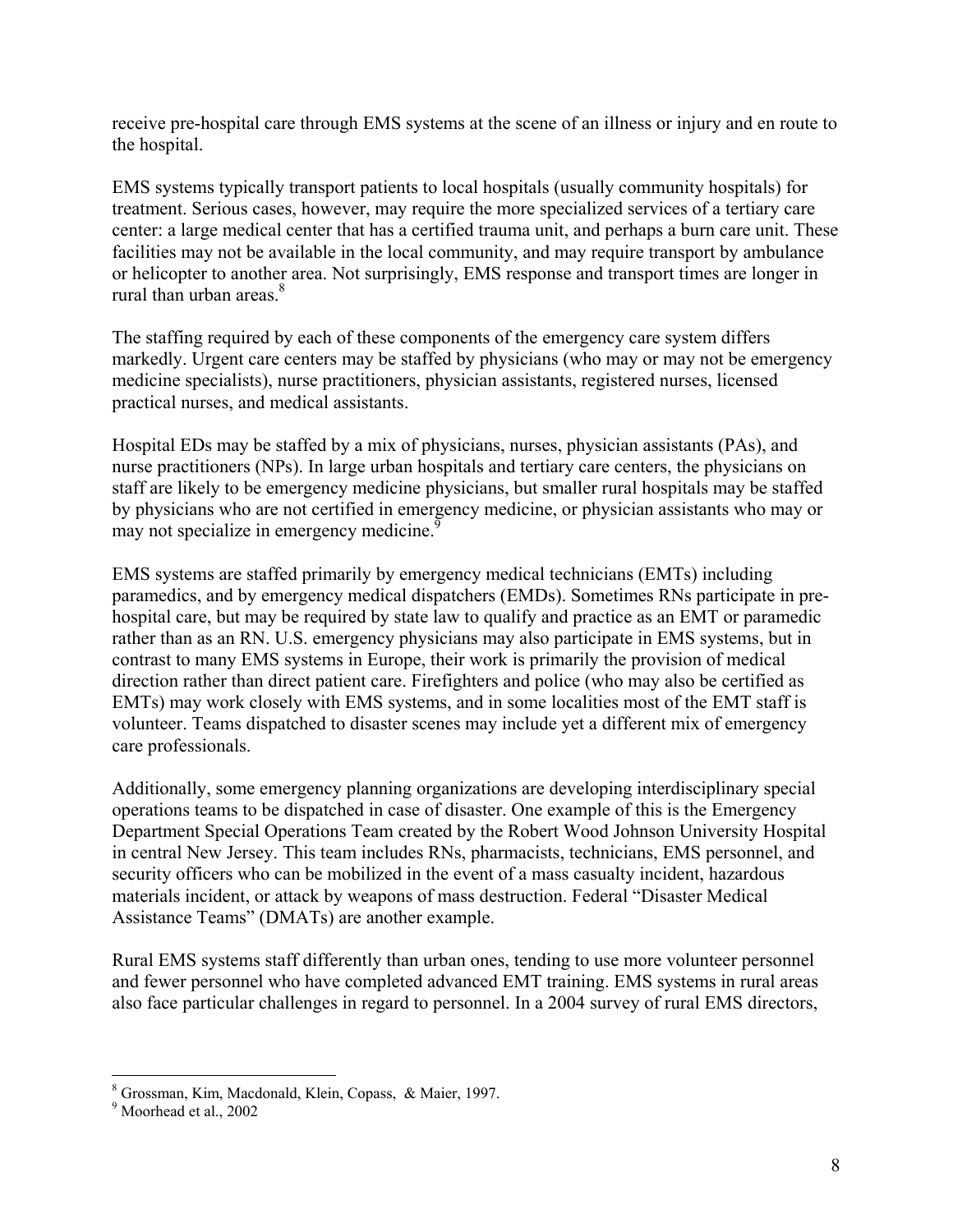recruitment and retention of EMS personnel were listed as one of the most significant issues in the provision of EMS services.<sup>10</sup>

This paper will primarily describe the workforce in EDs and pre-hospital emergency care systems, because these are the emergency care areas for which the most data are available. In particular, information will be presented on EMTs (including paramedics), emergency medical dispatchers (EMDs), EM physicians, EM PAs, and ED nurses. Urgent care clinics will be included when data are available, but there are currently little data on the workforce in these clinics. Basic medical staff (e.g., licensed practical nurses, medical assistants) will also receive limited discussion, as information on their roles in emergency health care services is not available. Finally, an effort will be made to discuss the increasingly important role of health care providers in disaster management plans. Such plans, however, tend to be formulated at the local or state level, and there is little consistency in terms of what types of providers will be mobilized for what types of functions in the event of a disaster or mass casualty incident.

#### **Hospital Emergency Departments (EDs)**

In 2001, there were nearly 110 million visits to hospital emergency departments nationwide. Seventeen percent of these visits were to hospitals with less than 100 beds, while 66% were to hospitals between 100 and 500 beds, and 17% were to hospitals with 500 or more beds. Ninetysix percent of ED visits were to community hospital EDs. Between 1997 and 2001, community hospital EDs experienced a 14% increase in number of visits. Twenty-one percent of ED visits were to hospitals in rural<sup>11</sup> areas<sup>12</sup>, where only 17% of the U.S. population lives<sup>13</sup>.

In 2001, 85.6% of hospitals in the U.S. (93.3% of community hospitals) had an emergency department. Seventeen percent operated an ambulance service, 34% offered psychiatric emergency services, 3.1% operated a burn care unit, 29% operated a certified trauma center, and  $25\%$  operated an urgent care center<sup>14</sup>. There were more emergency departments per  $100,000$ population in less urban states, but this obscures the fact that the hospitals may not be located within easy access of rural areas. This is particularly true of tertiary care centers with trauma units, which are nearly always in urban areas. Trauma patients and others with severe lifethreatening conditions may need to be airlifted to a tertiary care center by helicopter, increasing the importance of EMS services in these areas.

There are few differences in utilization by urban/rural status in 2001, with 19% of those living in urban areas and 21% of those living in rural areas visiting the ED at least once per year. In the ten states that are most heavily urbanized, visits per 100 people averaged 36.9, versus 42.3 in the ten states that are least heavily urbanized. Problems of access may restrict utilization by certain

 $\overline{a}$ 

<sup>&</sup>lt;sup>10</sup> National Association of State Emergency Medical Services Directors, 2000.<br><sup>11</sup> Unless otherwise specified, "rural" refers to counties that are not part of a metropolitan statistical area (MSA) while "urban" refers to counties that are part of a MSA. According to the Census Bureau: "The general concept of a MSA is that of a core area containing a substantial population nucleus, together with adjacent communities having a high degree of economic and social integration with that core. Currently defined metropolitan and micropolitan statistical areas are based on application of 2000 standards (which appeared in the *Federal Register* on December 27, 2000) to 2000 decennial census data." http://www.census.gov/population/www/estimates/aboutmetro.html  $12$  U.S. Department of Health and Human Services, 2003.

<sup>&</sup>lt;sup>13</sup> Economic Research Service, 2004.

<sup>&</sup>lt;sup>14</sup> American Hospital Association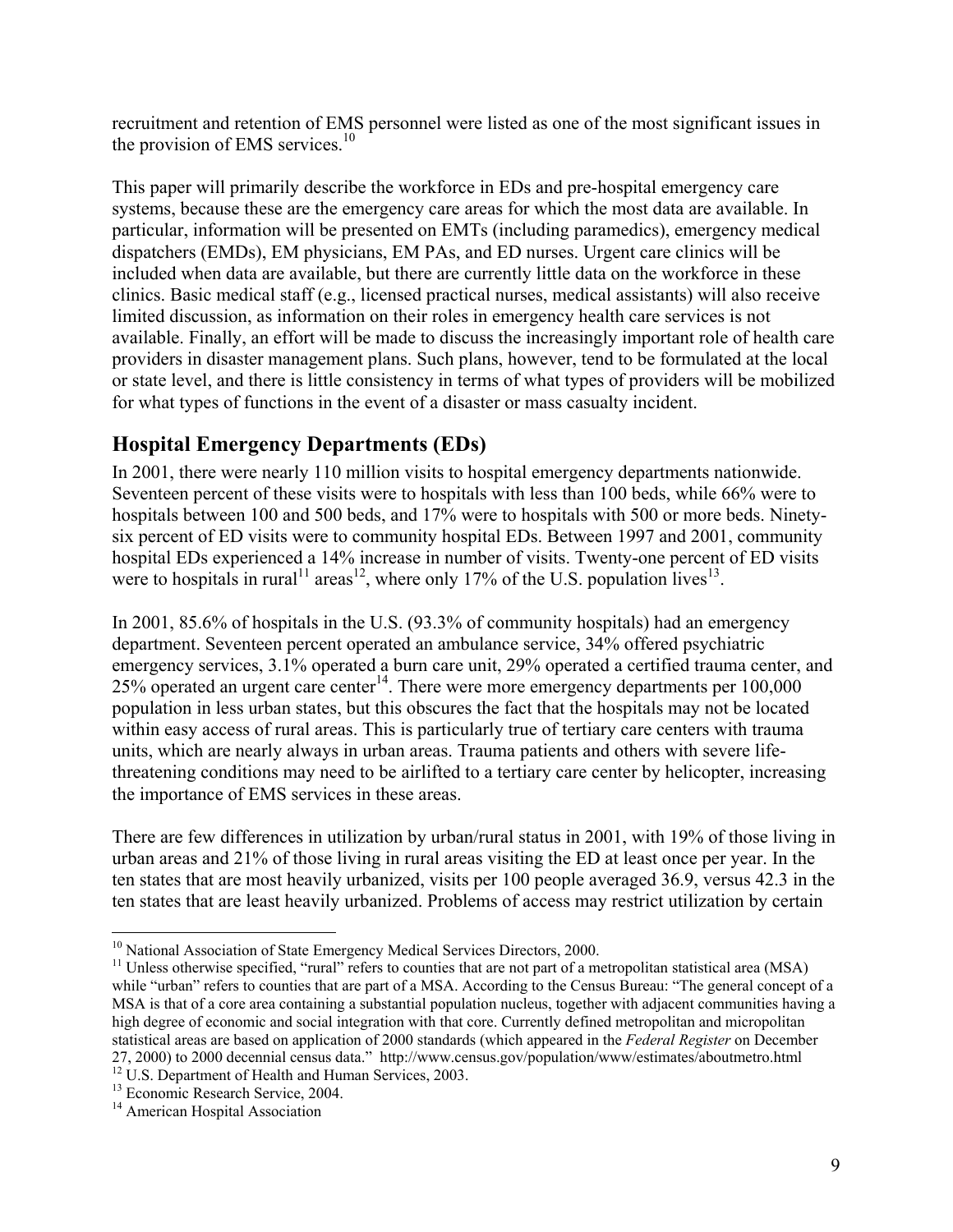groups in remote areas, however. The elderly in remote areas, for example, are 13% less likely to visit the ED than those in urban areas.<sup>15</sup> Planning emergency care in rural areas may be made more difficult, however, by the fact that there is not a steady, predictable flow of seriously ill and injured patients as there is in large urban hospitals. Consequently, rural areas must also develop dependable triage and transfer networks to get patients to appropriate facilities that may not exist in the local community.

## **Emergency Medical Personnel**

Emergency medicine (EM) physicians are those physicians certified by the American Board of Medical Specialties (ABMS) as EM specialists. Physicians complete a residency program in EM before beginning practice. EM physicians evaluate the presenting problem, make a diagnosis, and initiate treatment. Some EM physicians opt to subspecialize in pediatric emergency medicine, sports medicine, or medical toxicology. Although many EM physicians work in EDs, others work in broader EMS systems where they provide medical direction to EMTs and other emergency personnel. Some physicians working in some EDs, particularly those located in rural areas, are not necessarily trained or board certified in EM. Both generalists (e.g., family practitioners and internists) and specialists (e.g., cardiologists, trauma surgeons, neurosurgeons) may be found in emergency environments.

Emergency department (ED) nurses are registered nurses who work in hospital emergency departments. Most ED nurses are not certified as emergency nurses, although a voluntary certification in emergency nursing is available.

Emergency medicine physician assistants (EM PAs) and APNs provide medical care to patients under the supervision of a physician. The scope of practice for EM PAs is based upon the specialty of their supervising physician. EM PAs must be granted clinical privileges at the hospital in which they work, and can prescribe medication in most states. There are three EM PA educational programs in the U.S., although PAs do not need to graduate from such a program to practice in EDs. There are 4 NP training programs in EM in the country. Because presently there is no path for certification for nurse practitioners who are specifically trained in emergency medicine, most seek certification in another pathway, such as critical care or family medicine.

Emergency medical technicians (EMTs) and paramedics are the backbone of pre-hospital emergency care in the United States. They usually are the first providers of direct medical care to patients with emergency conditions, although first responders such as police and firefighters may provide some basic care at the scene. EMTs may practice at a number of different levels, from basic EMT to Paramedic.

Emergency medical dispatchers (EMDs) monitor the location of emergency services personnel from any one or all of the jurisdiction's emergency services departments. These workers dispatch the appropriate type and number of units in response to calls for assistance. Dispatchers often are the first people the public contacts when emergency assistance is required. If medically trained, the dispatcher may provide medical instruction to those on the scene of the emergency until the medical staff arrives.

 $\overline{a}$ <sup>15</sup> Lishner, Rosenblatt, Baldwin, and Hart, 2000.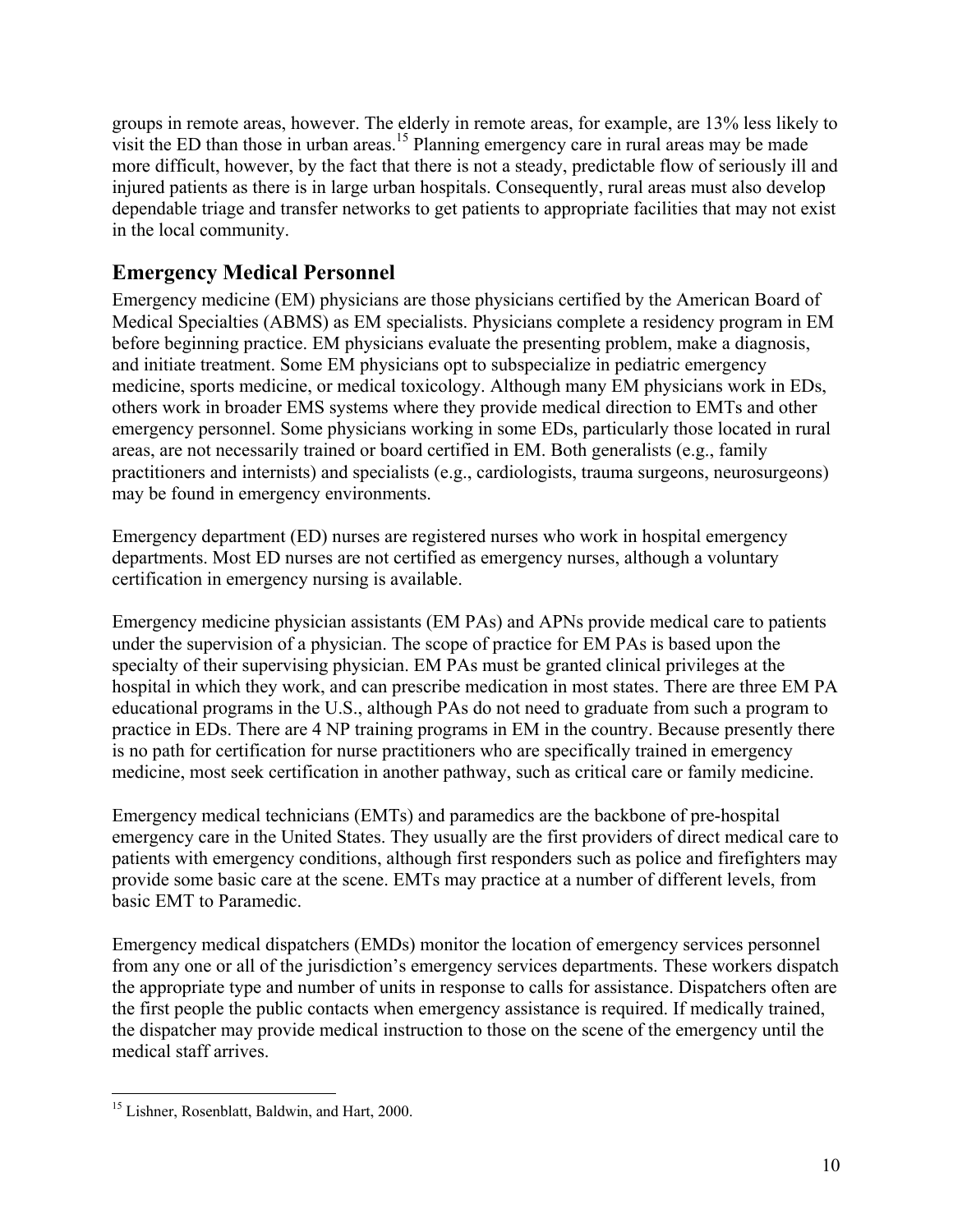#### **Emergency Medicine Physicians**

**The Profession**. Emergency department physicians evaluate the presenting problems of patients, make diagnoses, and initiate treatment. These physicians must be prepared for a wide variety of medical emergencies, and must be well versed in such diverse subjects as anesthesia, cardiology, critical care, environmental illness, neurosciences, obstetrics/gynecology, ophthalmology, pediatrics, psychiatry, resuscitation, toxicology, trauma, and wound management, and may subspecialize in pediatric emergency medicine, sports medicine, or medical toxicology. In addition, they often represent one of the few sources of primary care to uninsured patients whose only access to care is through EDs. There were approximately 31,797 physicians working in EDs in 1999, with an average of 7.85 physicians per  $ED<sup>16</sup>$ .

Emergency medicine (EM) physicians are those physicians certified by the American Board of Medical Specialties (ABMS) or the American College of Osteopathic Emergency Physicians as EM specialists, or those who have completed a 3- or 4-year residency program in EM before beginning practice. In addition, active members of the American College of Emergency Physicians (ACEP) must complete 150 hours of continuing medical education every three years, at least 60 of which must be approved as relevant to emergency physicians.

Since 1992, physicians who are board certified in emergency medicine or pediatrics have had the option of subspecializing in pediatric emergency medicine. Because most of the existing Pediatric EM fellowship programs grew out of academic departments of Pediatrics, most physicians who have completed this subspecialty are pediatricians rather than emergency medicine physicians.

Another subspecialty of particular relevance to emergency care is the surgical subspecialty of trauma/critical care surgery. Trauma surgeons perform urgent surgical procedures, usually on emergency department patients. They typically are trained in 2-year fellowships in Trauma Surgery and Surgical Critical Care, open only to graduates of 5-year general surgery residency programs.

Not all emergency medicine physicians, however, necessarily work in hospital emergency departments, and not all emergency department physicians are necessarily certified or trained in emergency medicine. It was estimated that about 32,000 physicians were employed in U.S. EDs as of 1999.<sup>17</sup> ED physicians may be either allopathic (MDs), or osteopathic (DOs), with the proportion of ED physicians who are osteopaths highest in rural hospitals (14%) and lowest in academic medical centers  $(2\%)$ .<sup>18</sup> Nationwide, about 38% of physicians in EDs were neither residency trained nor board certified in EM and 38% are both residency trained and board certified. Most of the remainder of EM physicians were those who were "grandfathered" into certification, without completing a residency. There was great disparity between rural, suburban, and urban areas, however. In rural areas, the percent of ED physicians with no EM credentials was 67%, compared to only 28% in urban areas. The percent of ED physicians who were both residency-trained and board certified rose to 46% in urban areas, compared to only 16% in rural.

 $\overline{a}$ 

<sup>&</sup>lt;sup>16</sup> Moorhead et al., 2002

 $17$  Ibid

 $18$  Ibid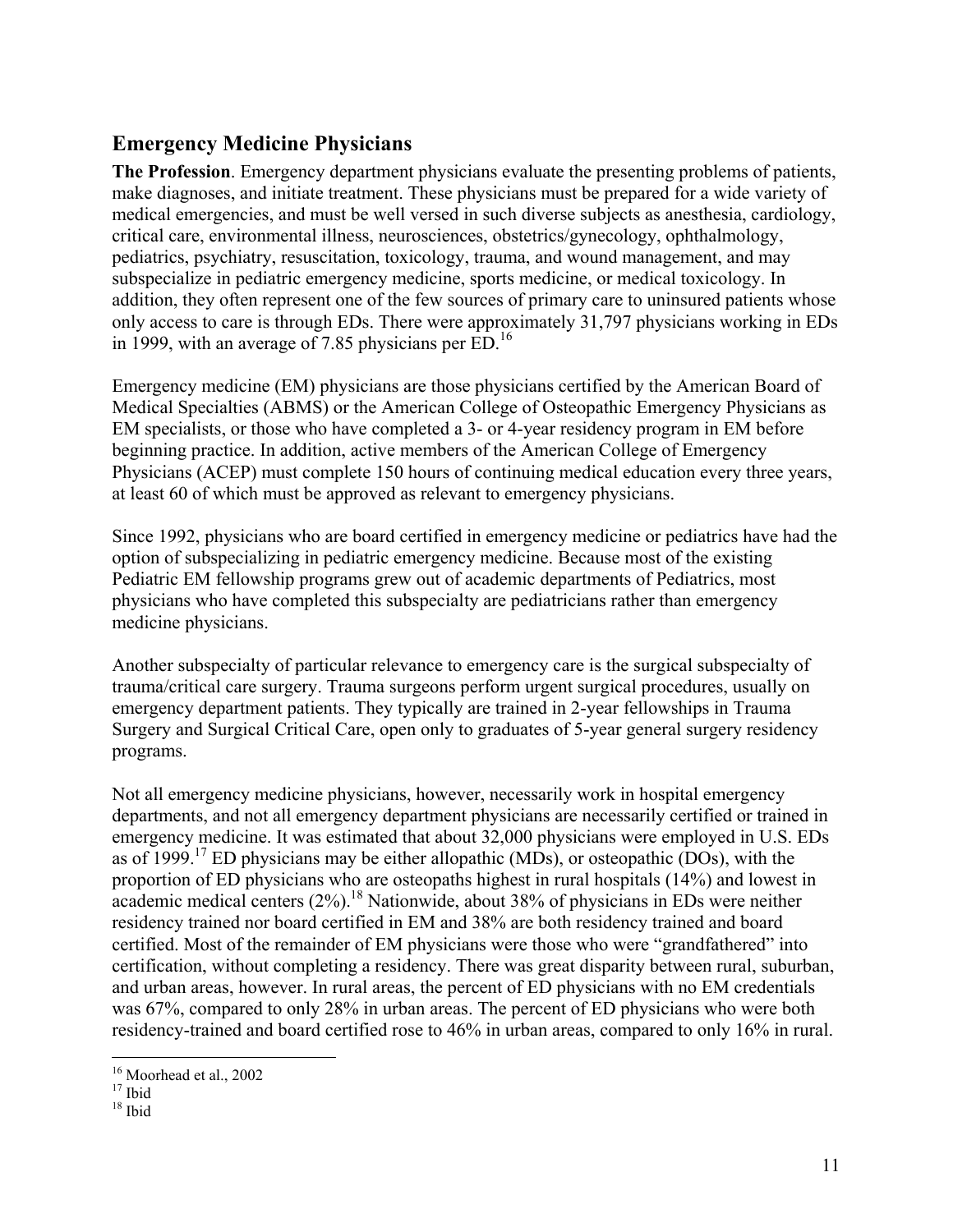Suburban hospitals much more closely resembled rural than urban hospitals in the credentials of their ED physicians, with 19% both residency trained and board certified.

Both generalists (e.g., family practitioners and internists) and specialists (e.g., cardiologists, trauma surgeons, neurosurgeons) may be found in emergency environments. Many specialists provide emergency department coverage on an on-call basis, although a 2004 study of ED medical directors revealed that two-thirds of respondents reported inadequate on-call specialist coverage. This appeared to be a larger problem in urban hospitals (where 71% of respondents reported a problem) than in rural hospitals (where  $57\%$  of respondents reported a problem)<sup>19</sup>.

Approximately 43% of hospitals used locum tenens or contract physicians to provide ED coverage, and this was a particularly important source of coverage in rural areas. These physicians were not permanent hospital staff, but worked on a contract basis, often rotating between hospitals. Such physicians may contract independently or through emergency medicine management companies. There were also reports of residents "moonlighting" in EDs, typically in rural areas, despite the fact that this practice is discouraged by organizations such as ACEP and  $SAEM<sup>20</sup>$ .

**Demographics**. Women were underrepresented among emergency medicine physicians relative to their representation among physicians as a whole. Slightly more than 25% of physicians in 2002 were women, but only 20% of emergency medicine physicians were women.

Emergency medicine physicians were also younger as a group than all physicians [Figure 1]. Nearly one-quarter were younger than age 35 in 2002, and fully half were younger than age 45. This compared to an overall physician population in which 59% of physicians were age 45 and older.

Emergency medicine physicians were less racially and ethnically diverse than physicians overall, with 83% non-Hispanic White compared to 75% of all physicians. The primary difference, however, seemed to be in the lower number of Asians in emergency medicine. While 13% of all physicians in 2002 were Asian, only 7% of emergency medicine physicians were Asian. The proportion of Black/African-American and Hispanic/Latino EM physicians was not substantially different from that of all physicians, although these groups were substantially underrepresented relative to the U.S. population [Figure 2].

1

<sup>&</sup>lt;sup>19</sup> American College of Emergency Physicians, 2004.<br><sup>20</sup> Kaji and Stevens, 2002.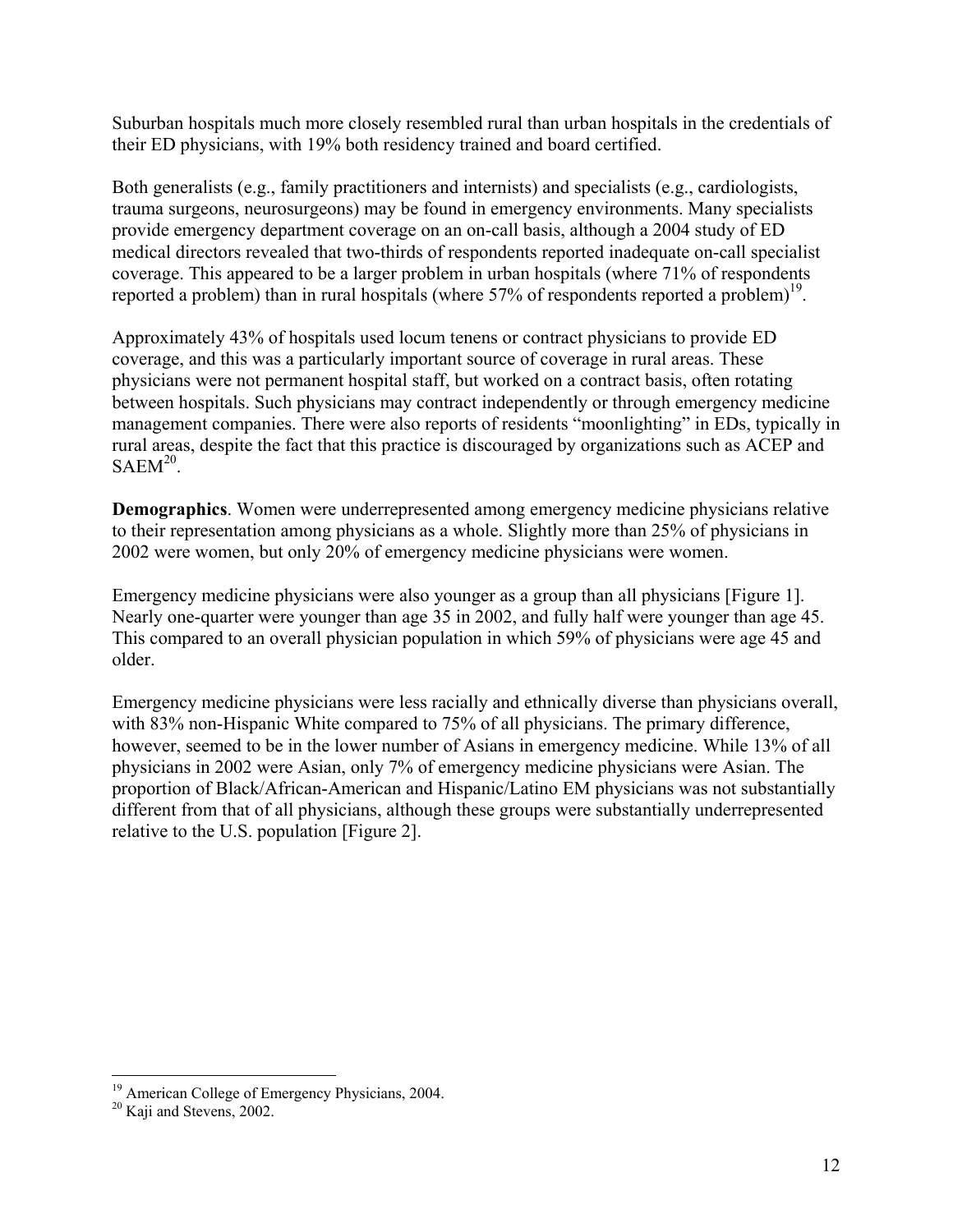

Source: AMA, 2004.



 Note: Does not include physicians whose race/ethnicity was not known. Source: AMA, 2004.

As seen in Table 1, the distribution of EM physicians by urban and rural area in 2002 differed from the distribution of all physicians. In both urban and rural areas, EM physicians were more likely than all physicians to practice patient care, more likely to be office-based and more likely to be physician staff. EM physicians were also more likely to be physician staff in rural than in urban areas (20.5% in rural, but 13.2% in urban), and much less likely to be residents or fellows (6.6% in rural and 15.5% in urban).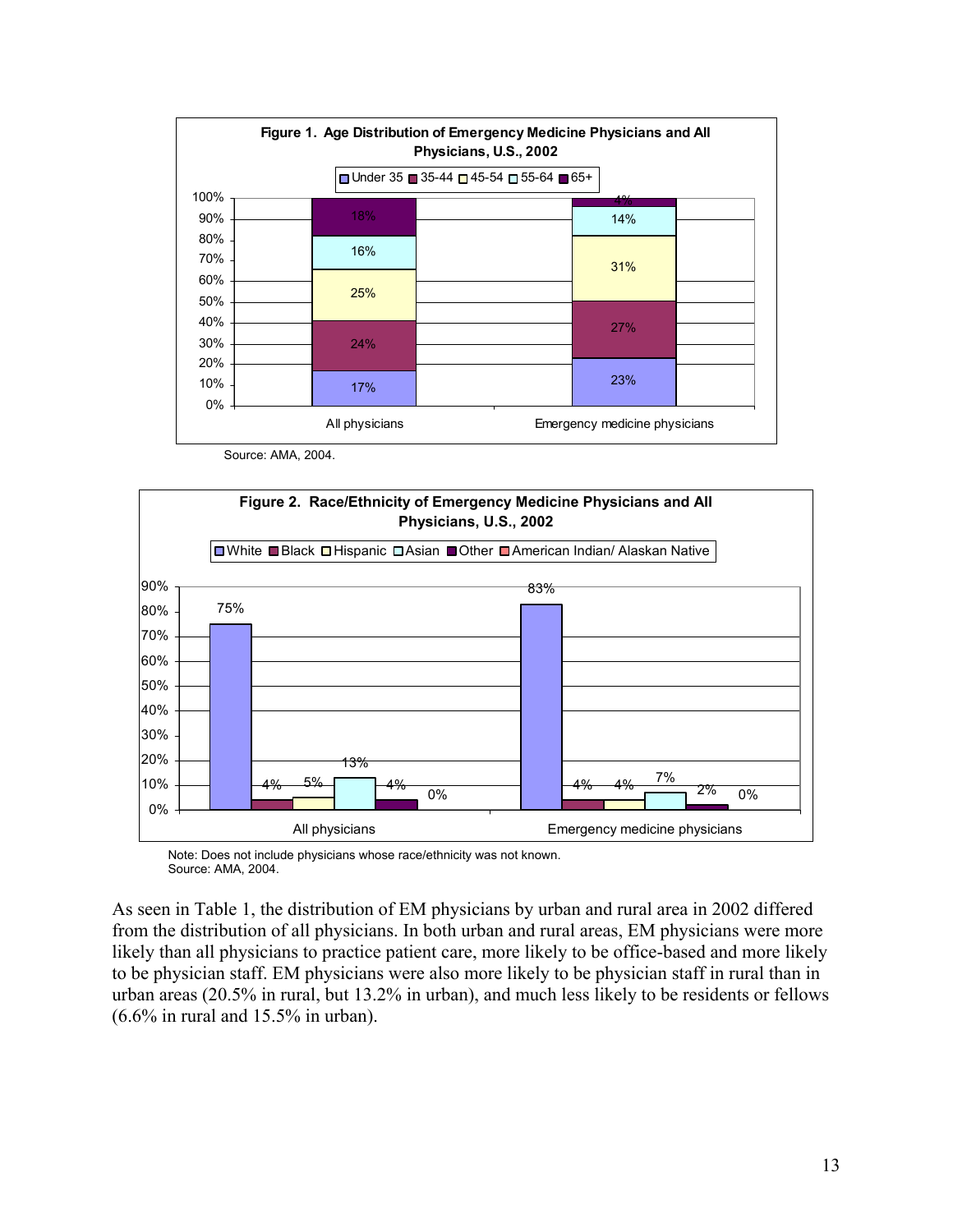|                             | Urban area     |                                            |         | Rural area |
|-----------------------------|----------------|--------------------------------------------|---------|------------|
|                             | All physicians | EM physicians All physicians EM physicians |         |            |
| Total nonfederal physicians | 720,651        | 21,643                                     | 110,315 | 3,427      |
| Total patient care          | 79.3%          | 95.9%                                      | 78.4%   | 96.4%      |
| Office based                | 60.1%          | 67.1%                                      | 65.8%   | 69.4%      |
| Resident/fellows            | 12.3%          | 15.5%                                      | 7.2%    | 6.6%       |
| Physician staff             | 5.4%           | 13.2%                                      | 5.6%    | 20.5%      |
| Administration              | 1.8%           | 2.6%                                       | 1.6%    | 2.2%       |
| Medical teaching            | 1.2%           | 1.1%                                       | 1.0%    | 1.0%       |
| Research                    | $1.6\%$        | 0.2%                                       | 1.5%    | 0.2%       |
| Other                       | 0.5%           | 0.2%                                       | 0.4%    | 0.1%       |

| Table 1. Distribution of physicians by urban area, U.S., 2002 |  |  |  |
|---------------------------------------------------------------|--|--|--|
|                                                               |  |  |  |

Source: AMA, 2004.

**Employment Characteristics**. Although many EM physicians worked in EDs, others worked in broader EMS systems where they provide medical direction. This may include establishing or modifying dispatch training protocols, implementing continuous quality improvement (CQI) programs, providing on-scene medical direction, and engaging in liaison activities, EMS budgetary planning, and public education $2^1$ .

Emergency department physicians (regardless of specialty) also performed duties beyond their scheduled clinical time, logging an average of 3.2 hours per week on unscheduled clinical duties, and 4.5 hours per week on administrative work, teaching, or research. The average weekly hours of on-call backup for all emergency department physicians was 6.0 hours, while those in rural areas spent an average of 9.2 hours on call.<sup>22</sup>

EM physicians (those who reported a specialty in EM regardless of whether they worked in an ED), were more likely to report being an employee or an independent contractor than all physicians (48.2% versus 35.1% and 19.8% versus 4.0%, respectively), and were less likely to be self-employed (32.0% versus 61.0%).

 $\overline{a}$ 

<sup>&</sup>lt;sup>21</sup> Alonso-Serra, Blanton, and O'Connor, 1997.

 $^{22}$  Op. cit.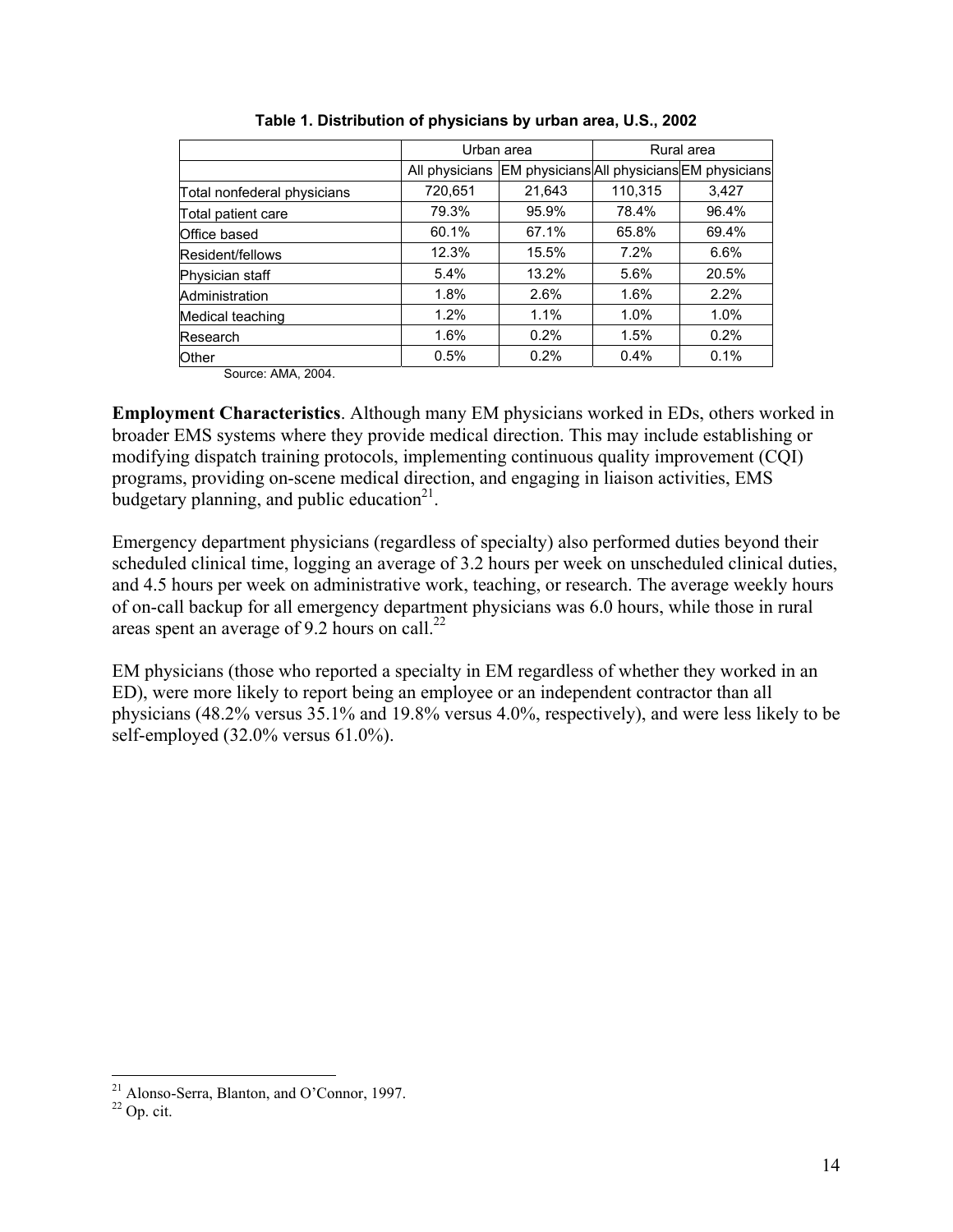

Source: AMA, 2004.

EM physicians were more likely to work in either private hospitals or freestanding centers/group practice than all physicians (31.8% versus 21.9% and 29.6% versus 26.2%, respectively). They were less likely to work in health maintenance organizations, medical schools or colleges, and in state/local government and other settings.



Source: AMA, 2004.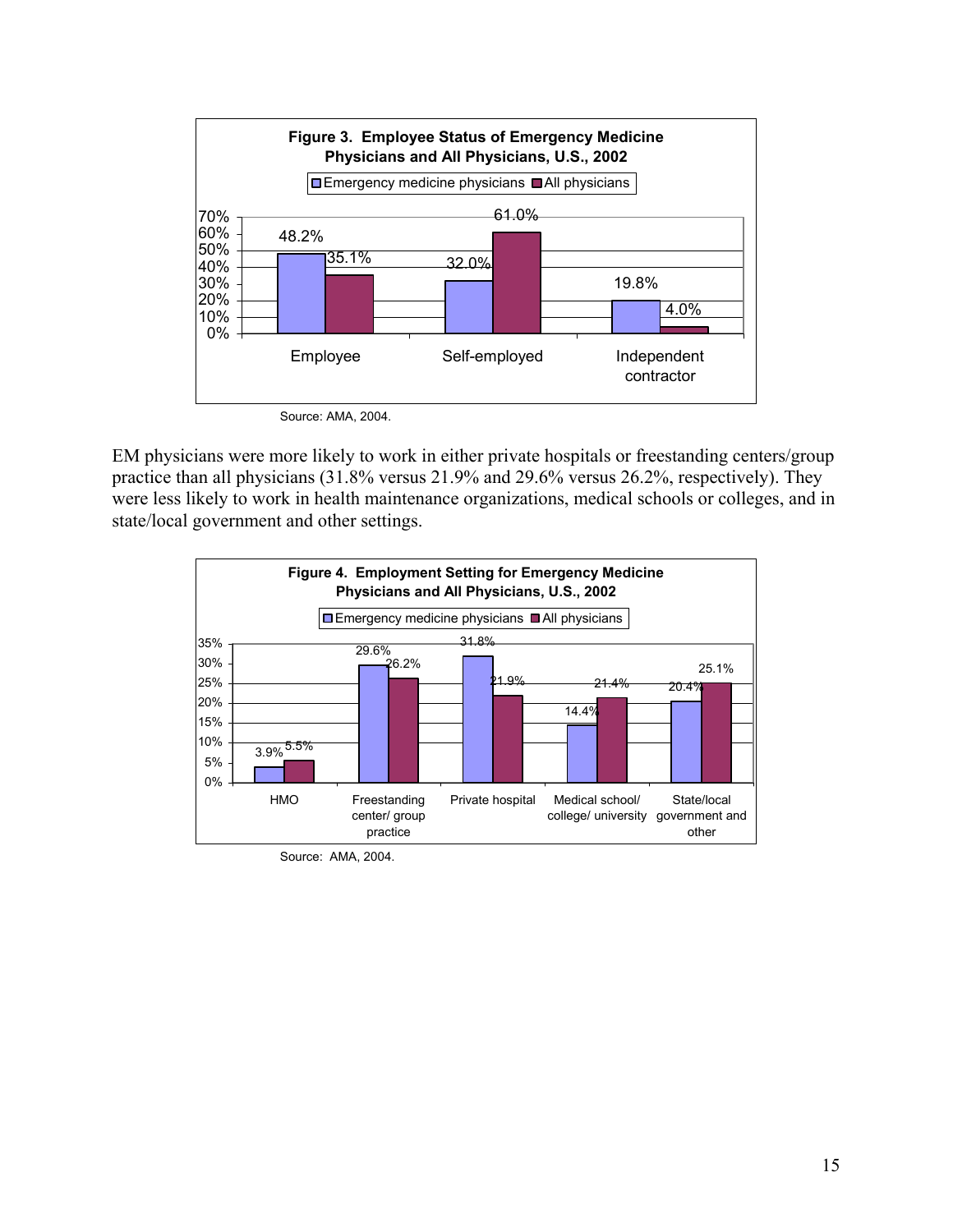#### **A Snapshot of ED Physicians in New York and New Mexico: Specialties and Geographic Distribution**

National data examining the specialty composition and geographic distribution of physicians in hospital emergency departments are not available, but surveys collected in 2001-2003 in New York and 2001 in New Mexico allowed a snapshot of emergency department physicians in these two states. To some degree, New Mexico's distribution may be more typical of rural areas, while New York's distribution may be more typical of urban areas, but the generalizations that can be made on this basis are limited. It should also be noted that the small number of physicians working in New Mexico EDs (106) makes estimates based on New Mexico data less reliable than those based on New York data (which included 1,128 physicians in EDs).

In both states, the primary specialty of ED physicians was Emergency Medicine (77.2% in New York and 76.4% in New Mexico). In New York, this was followed by pediatricians (both generalists and subspecialists) at 10.5%, although pediatricians only constituted 1.8% of ED physicians in New Mexico. Family and general practice was the second most common ED specialty in New Mexico at 7.5%, followed by surgery (both general and subspecialty) at 6.5%, compared to only 0.7% for each in New York EDs. Psychiatry was well represented among ED specialties in New York (at 5.7%), but less so in New Mexico (0.9%).



Source: Center for Health Workforce Studies, 2001-2003; Center for Health Workforce Studies, 2001.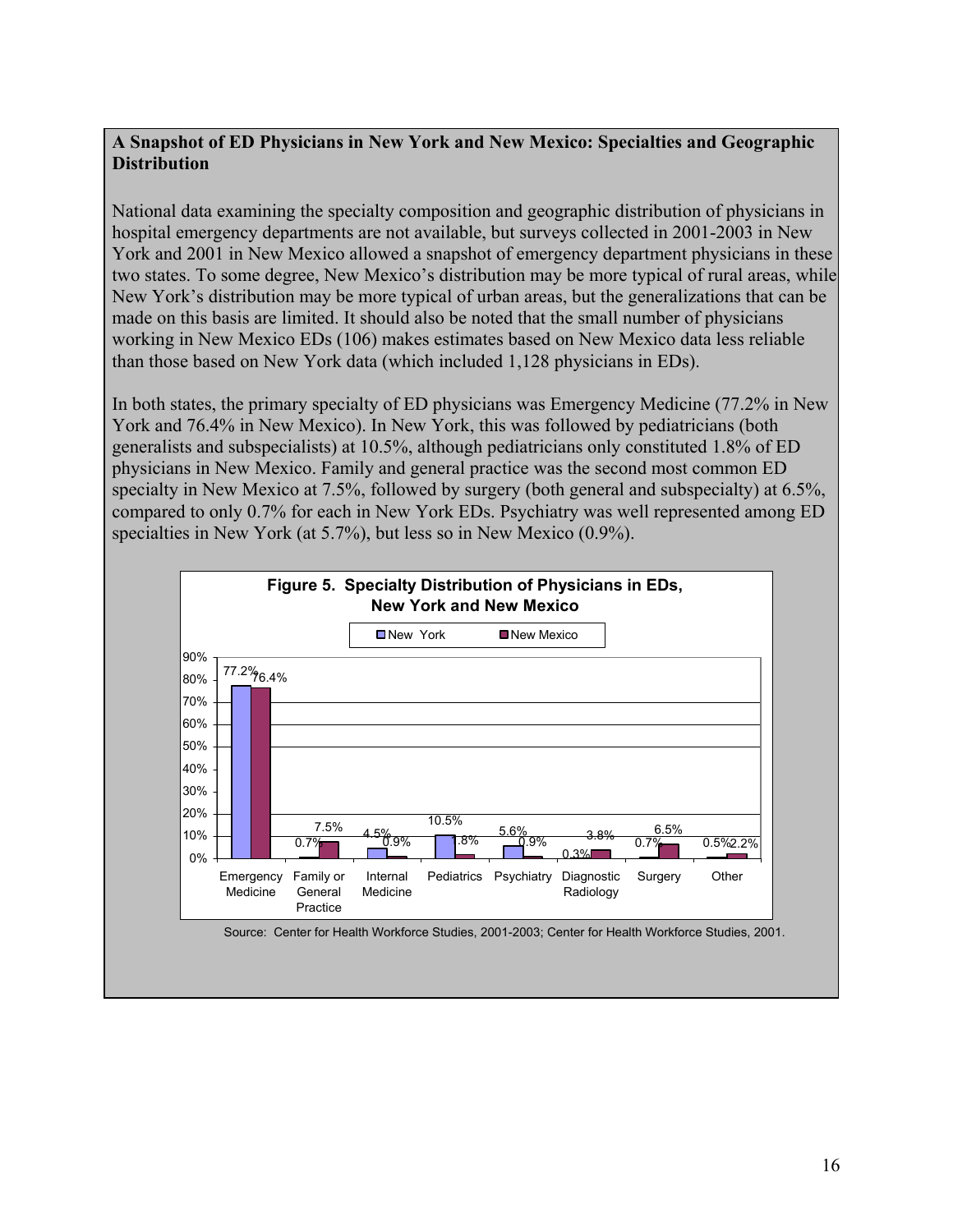As shown in Figure 6, the percentage of ED physicians who were board certified in emergency medicine tended to decline in more rural communities, although this pattern was more pronounced in the New Mexico than in the New York data.



EM physicians in 2002 spent slightly fewer hours per week on professional activities than physicians overall (55.7 versus 57.6). They did, however, report slightly more total patient visit hours (45.8 versus 43.0) and had more patient visits per week (118.4 versus 107.2). It should be noted that EM physicians reported spending almost as much time on primary care as physicians overall (30% of their time versus 32.8%). Provision of emergency care, however, involves a high degree of intensity and stress due to the unscheduled nature of emergency visits, high clinical acuity, "new patient" context, high medico-legal risk of missed diagnoses and complications of care, and physiologically stressful hours. This implies that EM physicians who worked similar total hours to office-based practitioners were more highly prone to burnout.

|                                                      | EM    | All                   |
|------------------------------------------------------|-------|-----------------------|
|                                                      |       | physicians physicians |
| Weeks of practice                                    | 47.4  | 47.1                  |
| Mean hours in professional activities                | 55.7  | 57.6                  |
| Mean hours in patient care activities                | 50.4  | 52.8                  |
| Mean patient visit hours                             | 45.8  | 43                    |
| Mean office hours                                    | 4.9   | 27.8                  |
| Mean hours on hospital rounds                        | 0.1   | 7.2                   |
| Mean hours in outpatient clinics and emergency rooms | 40.6  | 7.3                   |
| Mean hours in other settings                         | 0     | 1.1                   |
| Mean hours in surgery                                | 0     | 5.5                   |
| Mean hours providing indirect patient care           | 5.3   | 4.8                   |
| Mean hours in non-patient care activities            | 5.3   | 6                     |
| Patient visits per week                              | 118.4 | 107.2                 |
| Source: AMA.                                         |       |                       |

| Table 2. Mean Hours, Weeks, and Patient Visits, Emergency Medicine |  |
|--------------------------------------------------------------------|--|
| <b>Physicians and All Physicians, 2002</b>                         |  |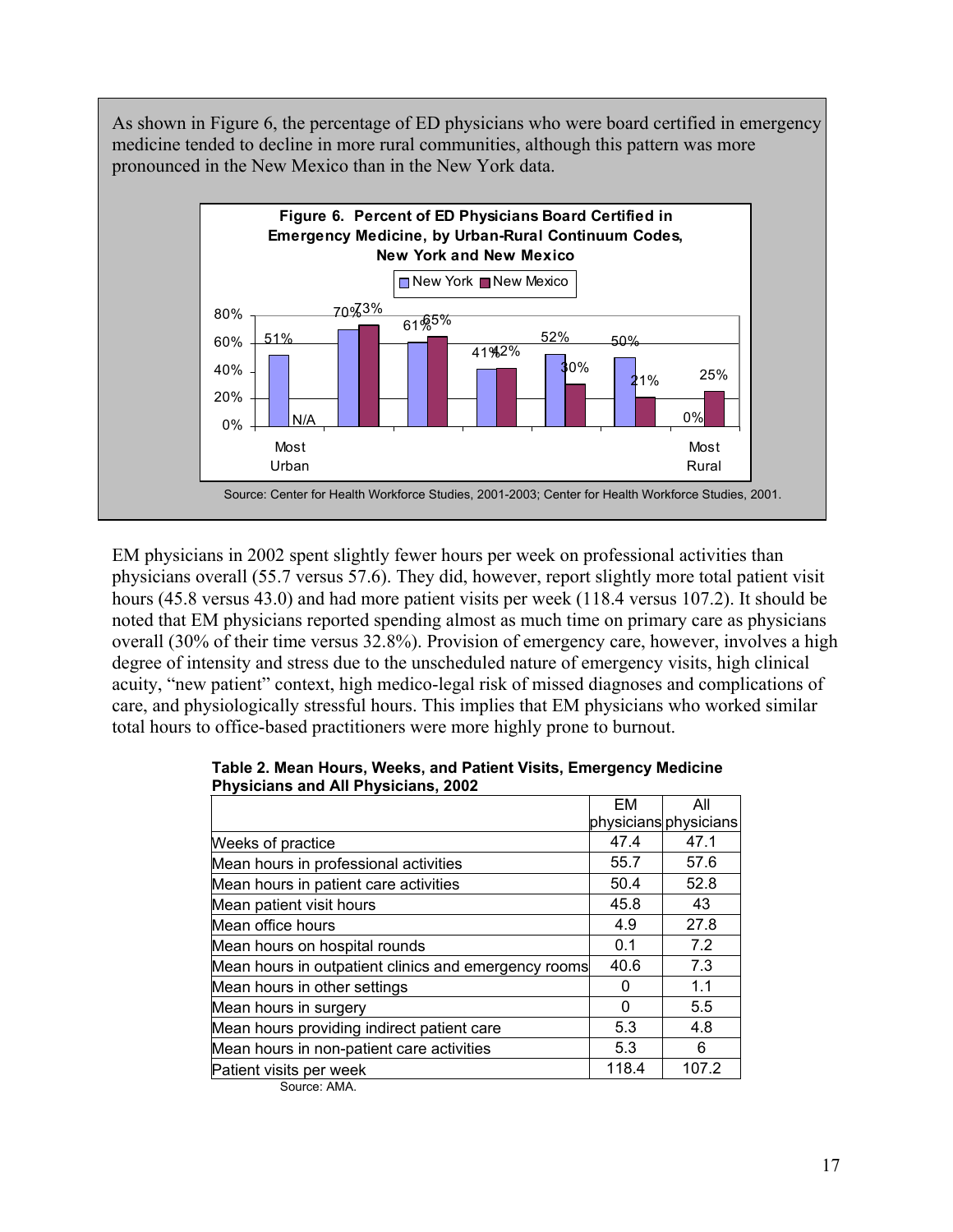Since at least 1989, mean patient care hours for emergency medicine physicians have been somewhat lower than for all physicians [Figure 7]. Between 1989 and 2001, however, mean patient care hours worked by EM physicians increased by more than 4%, while those worked by all physicians decreased by slightly less than 1%. In 2001, EM physicians worked almost as many patient care hours as physicians overall (50.4 compared to 52.8).



Net income for EM physicians after expenses and before taxes was slightly lower than that for physicians overall (\$197,100 versus \$205,700). This represents a departure from the previous pattern of substantially lower earnings among EM physician than among physicians overall (in 1988, for example, EM physicians earned a mean net income of \$112,800 compared to \$144,700 among all physicians). Since approximately 1995, mean income for EM physicians has closely approximated that of all physicians. Mean income increased by 42% between 1989 and 2001 for all physicians, but increased by 75% for EM physicians during the same period [Figure 8].



**Supply**. The number of self-identified EM physicians in the U.S. has increased substantially since 1979, when EM was first recognized as a specialty. By 2002, there were more than 25,500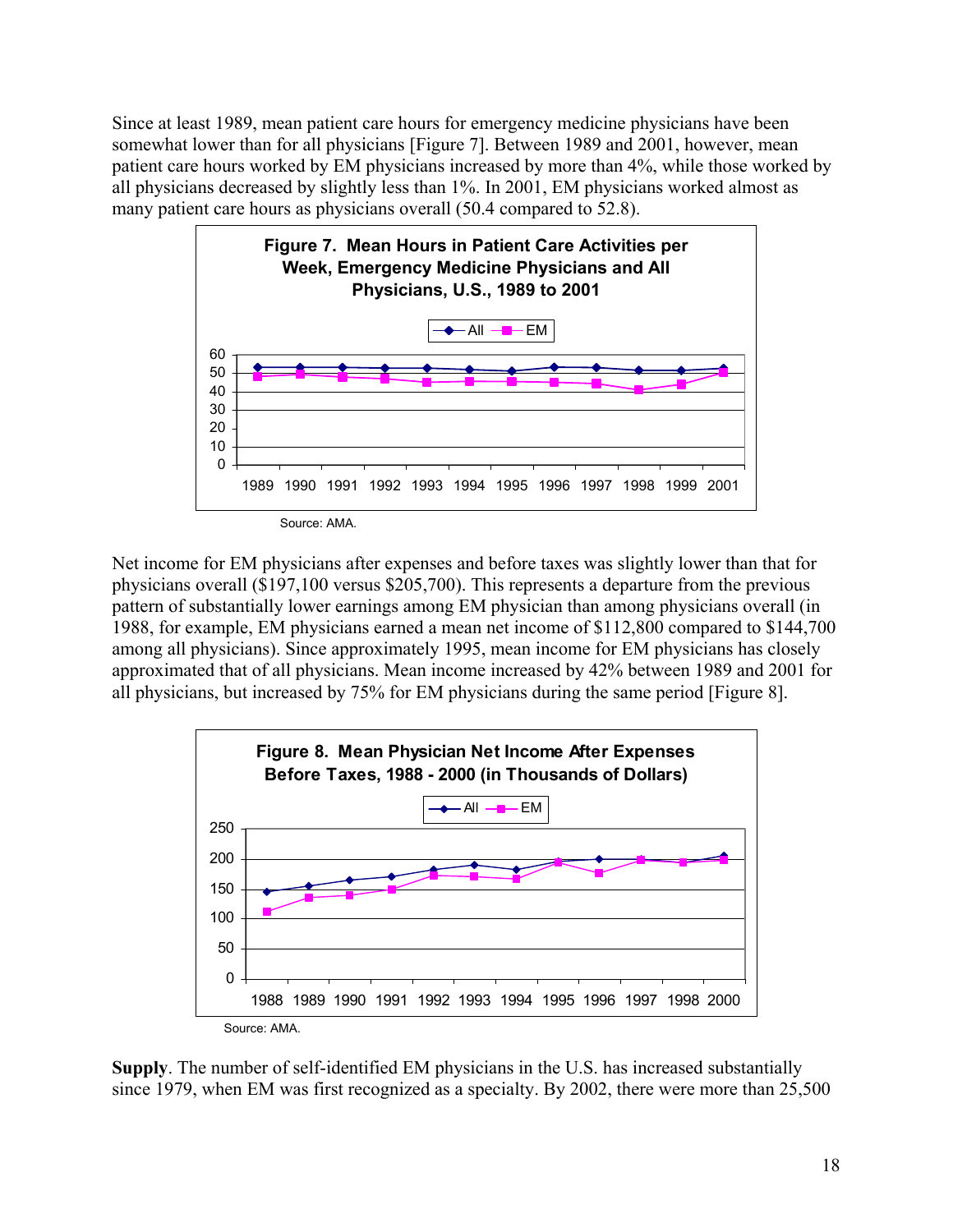physicians reporting an EM specialty. Growth in EM has been much stronger than growth in medicine overall. Since 1990, the number of EM physicians in the U.S. increased from 14,000 to more than 25,500 (an increase of 79%). During the same period, the number of all physicians increased by 39%.



In 2002, there was a clear pattern of more EM physicians per capita on the East and West Coasts, while the Midwest and Southeast had the lowest rates of EM physicians per capita in the U.S.



**Figure 10. Emergency Medicine Physicians per 100,000 Population, U.S., 2002** 

Source: AMA, 2004.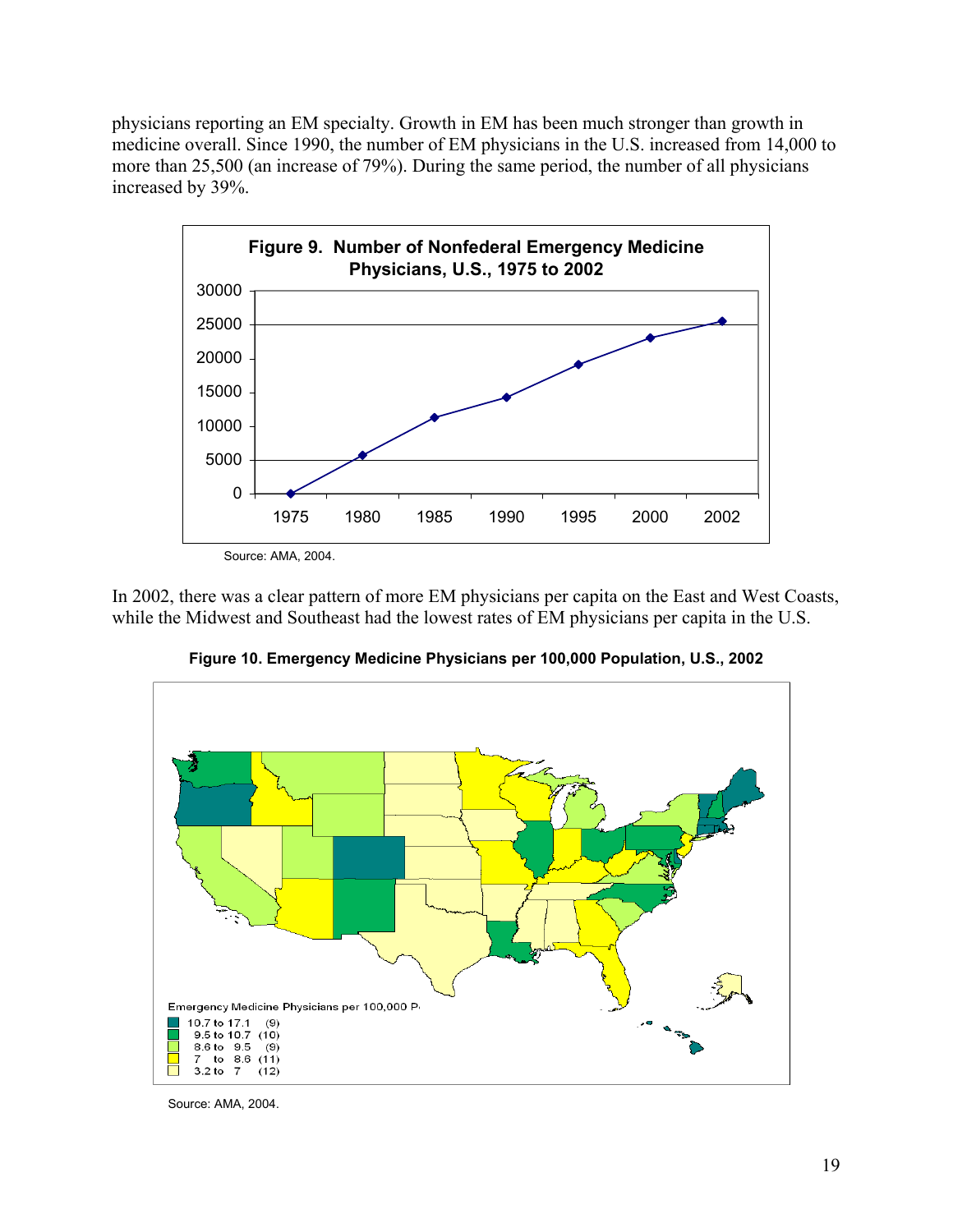In the 2002-03 academic year, there were 127 emergency medicine residency programs nationwide. There were 3,846 residents enrolled in these programs, (4% of all medical residents), and 1,261 were first-year residents. This was an increase of 11% in the number of EM residents, and a 3.6% increase in the number of first-year EM residents since 1990. This compared to an increase of less than 1% in the total number of medical residents in all specialties and a decrease of 6% in the total number of first-year residents during the same time period.

The primary reason for the growth in EM residency programs was that hospitals and academic medical centers found these programs quite useful to staff their own EDs. The "fill rate" of these positions is quite high, reflecting the fact that EM is a popular career choice for U.S. medical students, many of whom are from the top 5-10 percent of their class.

The number of certificates in emergency medicine issued by the American Board of Medical Specialties has also increased in recent years, from 796 in 1997 to 1,124 in 2000 (an increase of 41%). This increase followed a decline in the number of EM certificates from a high of 1,185 in 1991.

EM physicians may also subspecialize in pediatric emergency medicine (also a subspecialty available to pediatricians), medical toxicology, or sports medicine. Pediatric emergency medicine was the largest of these subspecialties.



Source: American Board of Medical Specialties (ABMS).

The number of EM physicians and pediatricians subspecializing in pediatric emergency medicine declined from a high of 355 in 1996-97 to a low of 121 in 2002-03. As shown in Figure 12, the vast majority of pediatric EM subspecialists (89% of the total between 1994 and 2003) were certified in pediatrics rather than emergency medicine.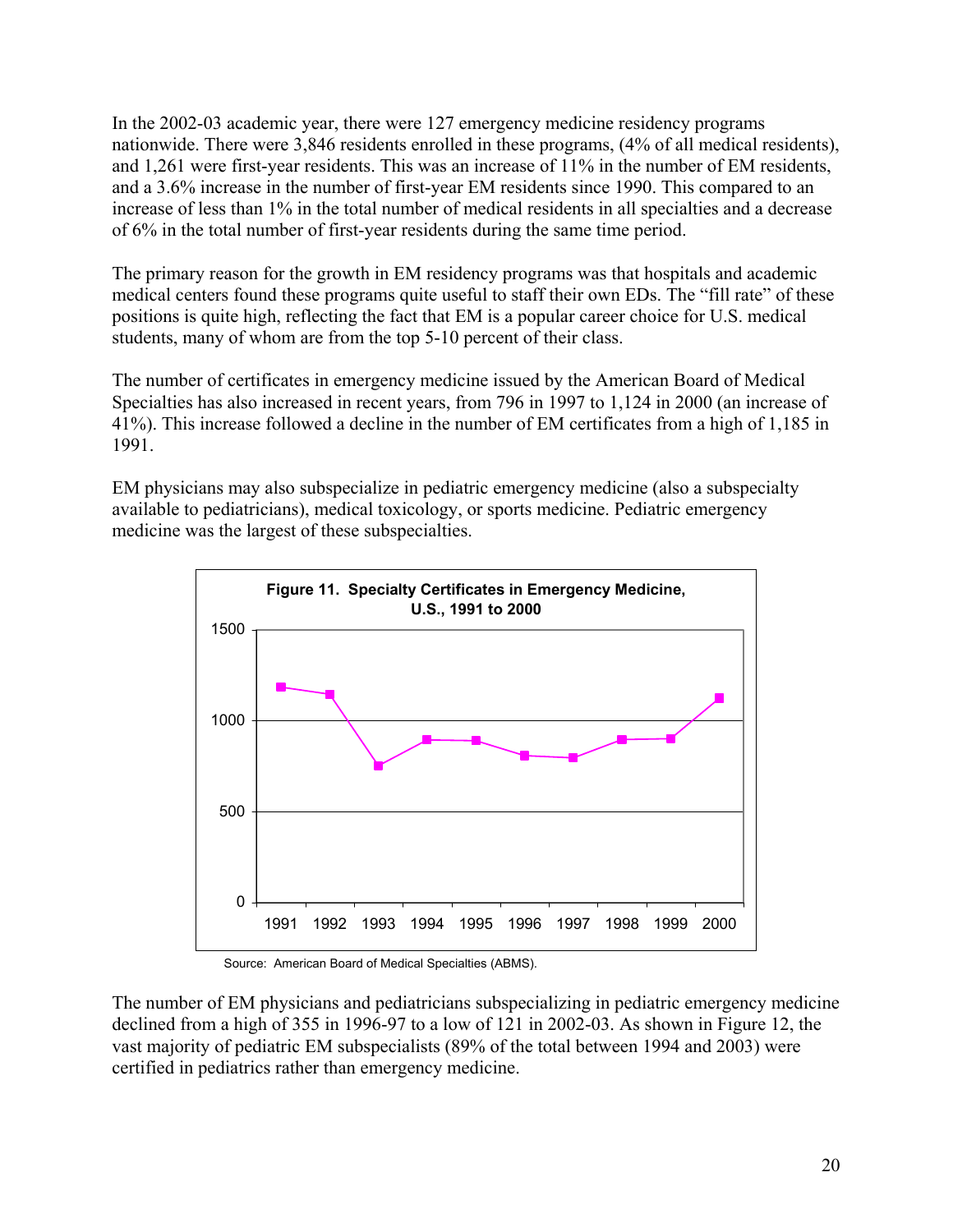

Source: American Board of Medical Specialties (ABMS).

**Demand**. At least one study suggests that the supply of board-certified emergency physicians will not be adequate to meet demand over the long-term. Even if market demand for emergency physicians declines due to emergency department closings and greater use of midlevel providers such as PAs and NPs, the supply will not be sufficient to meet expected demand.<sup>23</sup> Although exit data on medical residents in New York indicates that demand (as defined by reported availability of positions) for emergency medicine specialists relative to physicians in other specialties has waned in recent years, emergency medicine was still among the top ten specialties in highest demand in 2003, when it ranked  $9<sup>th</sup>$  (Center for Health Workforce Studies, 2004).

There is also some concern about whether the characteristics and training of emergency physicians are appropriate for the increasing diversity of the U.S. population. Emergency physicians, like physicians overall, tend to be predominantly non-Hispanic White, while the population they serve tends to disproportionately consist of disadvantaged minorities relative to practice in other settings. This raises issues of cultural competence, or the extent to which non-Hispanic White professionals are able to effectively relate to, communicate with, and ultimately serve their minority patients.<sup>24, 25, 26</sup> Cultural competence can be cultivated in non-minority providers through training, education, and experience, but it is not clear how well cultural competence is incorporated into the training of emergency medical professionals. Racial and ethnic diversity also introduces potential language barriers to the patient-provider relationship, increasing the demand for providers who are bilingual or multilingual, especially in urban areas. The low percentage of EM physicians who are female may also be cause for concern, given that many ED patients are women who may have been victims of domestic violence or sexual assault.

 $\overline{a}$ 

 $23$  Holliman, et al., 1997.

 $24$  Cone et al., 2003.

<sup>25</sup> Sullivan Commission, 2004

 $26$  Heron and Haley, 2001.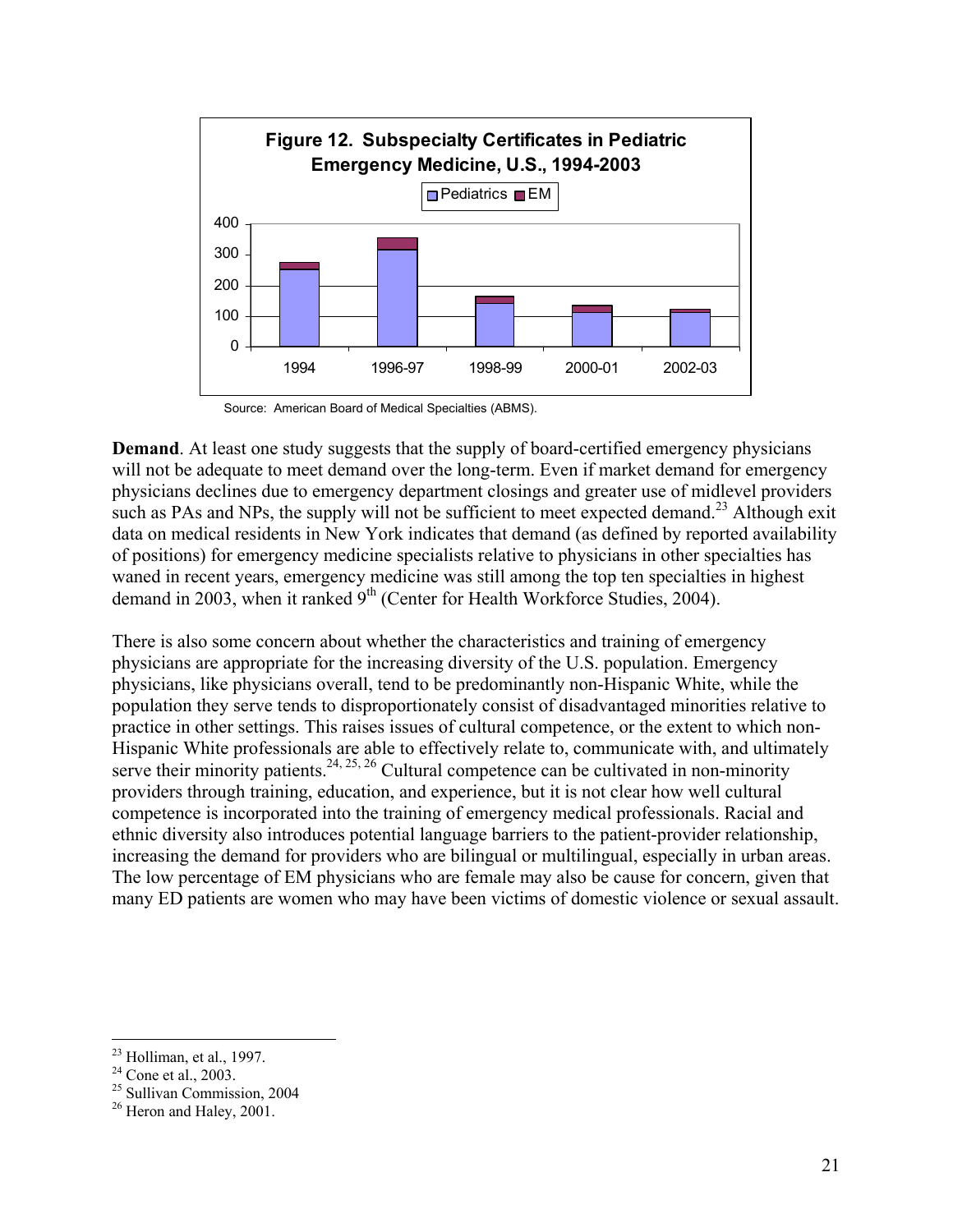#### **Emergency Department Registered Nurses**

**The profession**. Emergency department (ED) nurses are registered nurses (RNs) who work in hospital emergency departments. ED nurses may become Certified Emergency Nurses (CENs) through a voluntary credential awarded on the basis of a qualifying examination by the Board of Certification in Emergency Nursing (BCEN). BCEN also offers a credential for Certified Registered Flight Nurse (CRFN). Although credentialing is available, most nurses working in EDs are not certified as CENs.

Courses mandated at the basic level include hazardous materials awareness, fire and safety, CPR and infection control. Requirements for more advanced coursework vary from hospital to hospital, although almost all require Advanced Cardiac Life Support for ED nurses working in resuscitation areas or doing IV conscious sedation. Some hospitals require new ED hires to take a critical care course, depending upon their previous experience.

Some ED nurses specialize in caring for children and may work in pediatric EDs, but there is no certification available in pediatric emergency nursing, and very little data available regarding these nurses. State boards of nursing may require Pediatric Advanced Life Support for nurses providing conscious sedation. Pediatric EDs are likely to require advanced pediatric courses, and may even require advanced training in neonatal resuscitation.

According to the Emergency Nurses Association (ENA), emergency RNs perform the following tasks $^{27}$ :

- Assessment
- Analysis
- Nursing diagnosis
- Planning
- Implementation of interventions
- Outcome identification
- Evaluation of responses
- Triage and prioritization
- Emergency operations preparedness
- Stabilization and resuscitation
- Crisis intervention for unique patient populations (e.g., sexual assault survivors)

**Demographic Characteristics.** RNs in emergency departments in 2000, like all RNs, were predominantly female (86%). They were, however, less likely to be female than RNs in other departments, who were 95% female.

<sup>&</sup>lt;u>.</u> <sup>27</sup> Emergency Nurses Association, 1999a.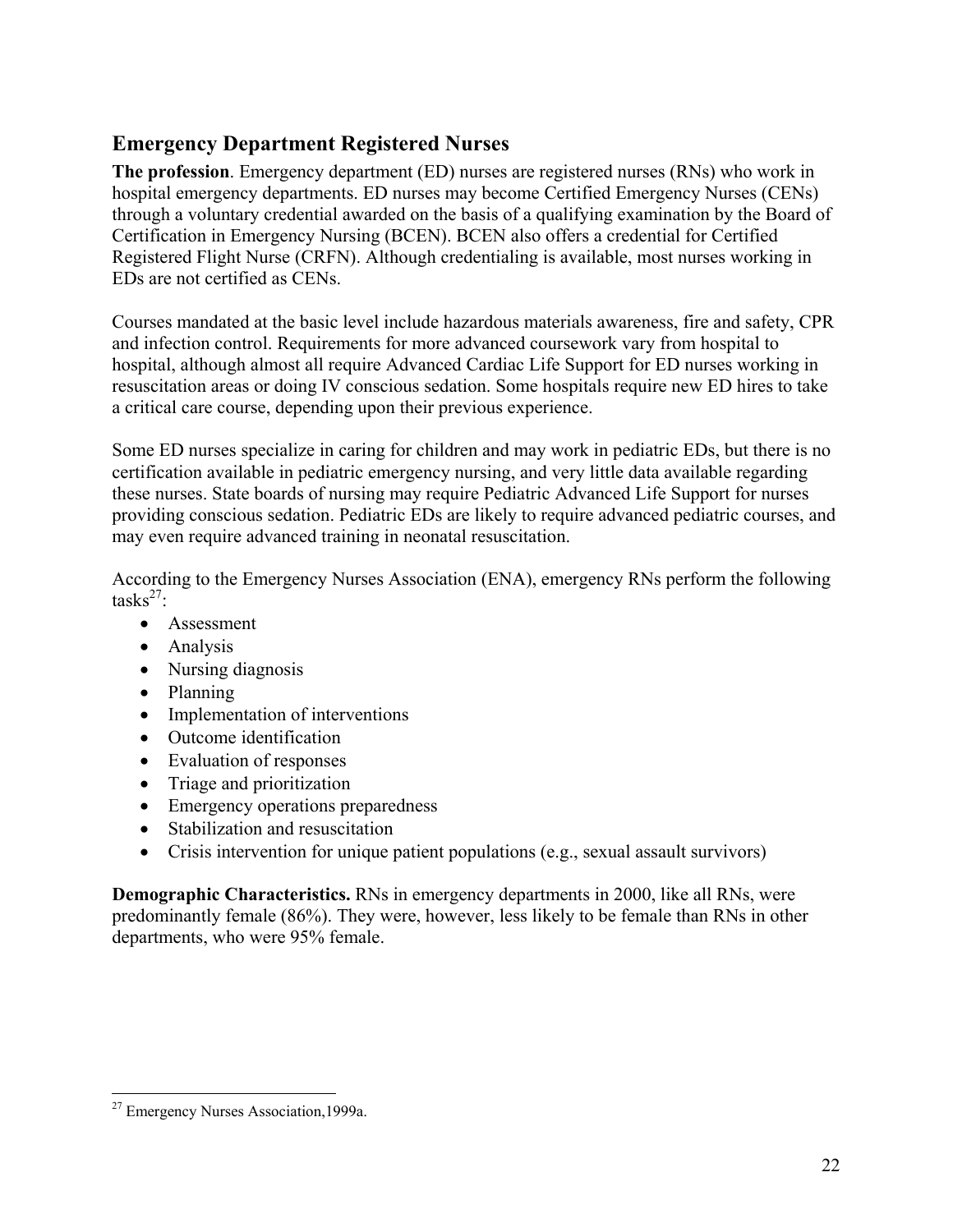

**Figure 13. Percent Female of RNs by Work Setting, U.S., 2000**

Source: 2000 Registered Nurse Sample Survey, U.S. Department of Health and Human Services.

RNs in emergency departments were younger on average than other RNs, with a median age of 40 versus 43 for other nurses. RNs in EDs were aging at approximately the same rate as other RNs, with the median age increasing by 3 years (from 37 to 40) between 1988 and 2000.



**Figure 14. Age Trend of RNs by Primary Work Setting, U.S., 1988 to 2000**

Source: 1988-2000 Registered Nurse Sample Survey, U.S. Department of Health and Human Services.

RNs in EDs in 2000 were more likely than nurses working in other hospital and non-hospital settings to be non-Hispanic White (88.5% versus 86.3%), and less likely to be Black/African-American or Asian, although they were slightly more likely to be Hispanic/Latino. All of these racial/ethnic groups were substantially underrepresented relative to the U.S. population, as shown in Table 3. This racial/ethnic imbalance has potentially serious implications for cultural competency, as discussed above, given the growing diversity of the U.S. population.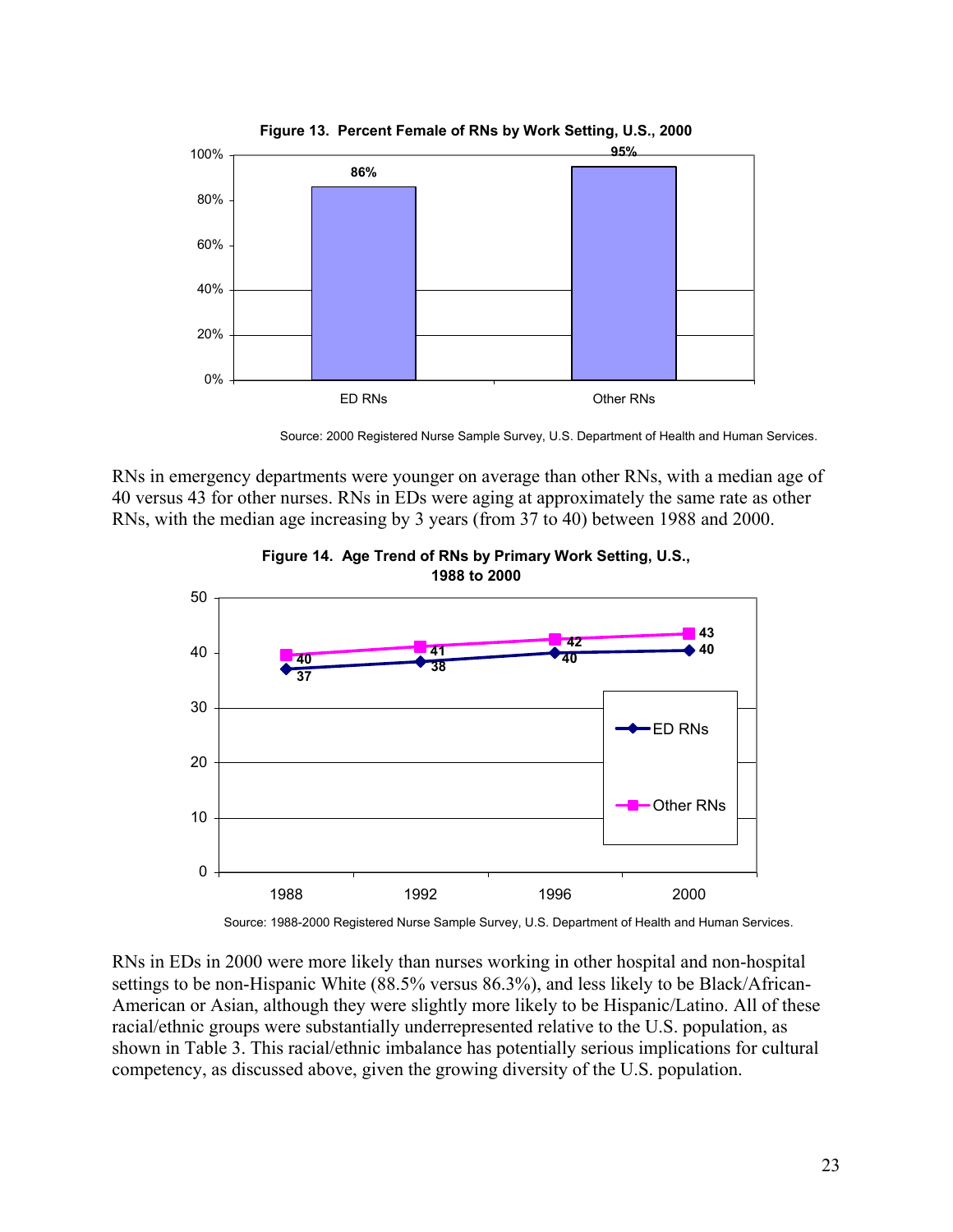| <b>Race/Ethnicity</b>                           | <b>Emergency</b><br><b>Department</b> | <b>Other RNs</b> | U.S.<br><b>Population</b> |
|-------------------------------------------------|---------------------------------------|------------------|---------------------------|
| <b>White (Non-Hispanic)</b>                     | 88.5%                                 | 86.3%            | 69.1%                     |
| <b>Black/African-American</b><br>(Non-Hispanic) | 3.8%                                  | 5.3%             | 12.5%                     |
| <b>Asian &amp; Pacific Islander</b>             | 2.0%                                  | 4.1%             | 12.1%                     |
| Native American/Alaskan<br><b>Native</b>        | 0.6%                                  | 0.5%             | 3.7%                      |
| Hispanic/Latino                                 | $3.2\%$                               | 2.1%             | $0.7\%$                   |
| <b>Other</b>                                    | 2.0%                                  | 1.6%             | 1.8%                      |

**Table 3. Race/Ethnicity of RNs and the U.S. Population by Primary Work Setting, U.S., 2000**

Notes: RNs working full time/part time in US

Source: 2000 Registered Nurse Sample Survey, U.S. Department of Health and Human Services.

Table 4 shows that RNs in EDs were more likely than other RNs to report an associate's degree as their highest level of education (45.6% versus 36.6%), but were less likely to have attained a master's degree (5.8% versus  $10.6\%$ )<sup>28</sup>. Attainment of a bachelor's degree was comparable between ED RNs and other RNs (32.7% versus 33.3%).

| $\mathbf{r}$ , and $\mathbf{r}$ is a set of the set of the set of the set of the set of $\mathbf{r}$ , $\mathbf{r}$ , $\mathbf{r}$ , $\mathbf{r}$ , $\mathbf{r}$ , $\mathbf{r}$ , $\mathbf{r}$ , $\mathbf{r}$ , $\mathbf{r}$ , $\mathbf{r}$ , $\mathbf{r}$ , $\mathbf{r}$ , $\mathbf{r}$ |                             |                         |  |  |  |
|------------------------------------------------------------------------------------------------------------------------------------------------------------------------------------------------------------------------------------------------------------------------------------------|-----------------------------|-------------------------|--|--|--|
| <b>Degree</b>                                                                                                                                                                                                                                                                            | <b>Emergency Department</b> | <b>Other Department</b> |  |  |  |
| Diploma                                                                                                                                                                                                                                                                                  | 15.9%                       | 19.5%                   |  |  |  |
| <b>Associate Degree</b>                                                                                                                                                                                                                                                                  | 45.6%                       | 36.6%                   |  |  |  |
| <b>Baccalaureate</b>                                                                                                                                                                                                                                                                     | 32.7%                       | 33.3%                   |  |  |  |
| <b>Masters or Doctorate</b>                                                                                                                                                                                                                                                              | 5.8%                        | 10.6%                   |  |  |  |

 **Table 4. Highest Educational Attainment of RNs by Primary Unit, U.S., 2000** 

Notes: RNs working full time/part time in US

Source: 2000 Registered Nurse Sample Survey, U.S. Department of Health and Human Services.

**Employment Characteristics**. Most available data about emergency nurses relate to those employed in emergency departments. Not all emergency nurses are, however, necessarily ED nurses. Some RNs, for example, work in urgent care centers. RNs may also work in the prehospital  $^{29}$  environment as transport nurses (e.g., serving on medical helicopter teams), although in many states they are required to become certified EMTs and practice under an EMT scope of practice rather than a nursing scope of practice.

Full-time RNs in EDs worked an average of 39.2 hours per week in 2000 (comparable to the 39.5 worked by other nurses)<sup>30</sup>. A survey of RNs in New York in 2002, however, revealed that ED RNs were slightly more likely to be working full-time than other nurses (76.6% versus 74.0%), and were more likely to report they worked overtime hours (55.7% versus 37.8%).

ED nurses in the U.S. generally have worked in nursing for less time than other nurses, with 29.7% having graduated in the last five years (compared to 20.6% of other nurses) and only 11.4% having graduated 26 or more years ago (compared to 22.6% of all nurses). ED nurses in

 $\overline{a}$ 

<sup>&</sup>lt;sup>28</sup> Most RNs reporting a master's degree probably practice as advanced practice nurses (APNs) rather than RNs.<br><sup>29</sup> Emergency Nurses Association and National Flight Nurses Association, 1987.<br><sup>30</sup> National Registered Nurs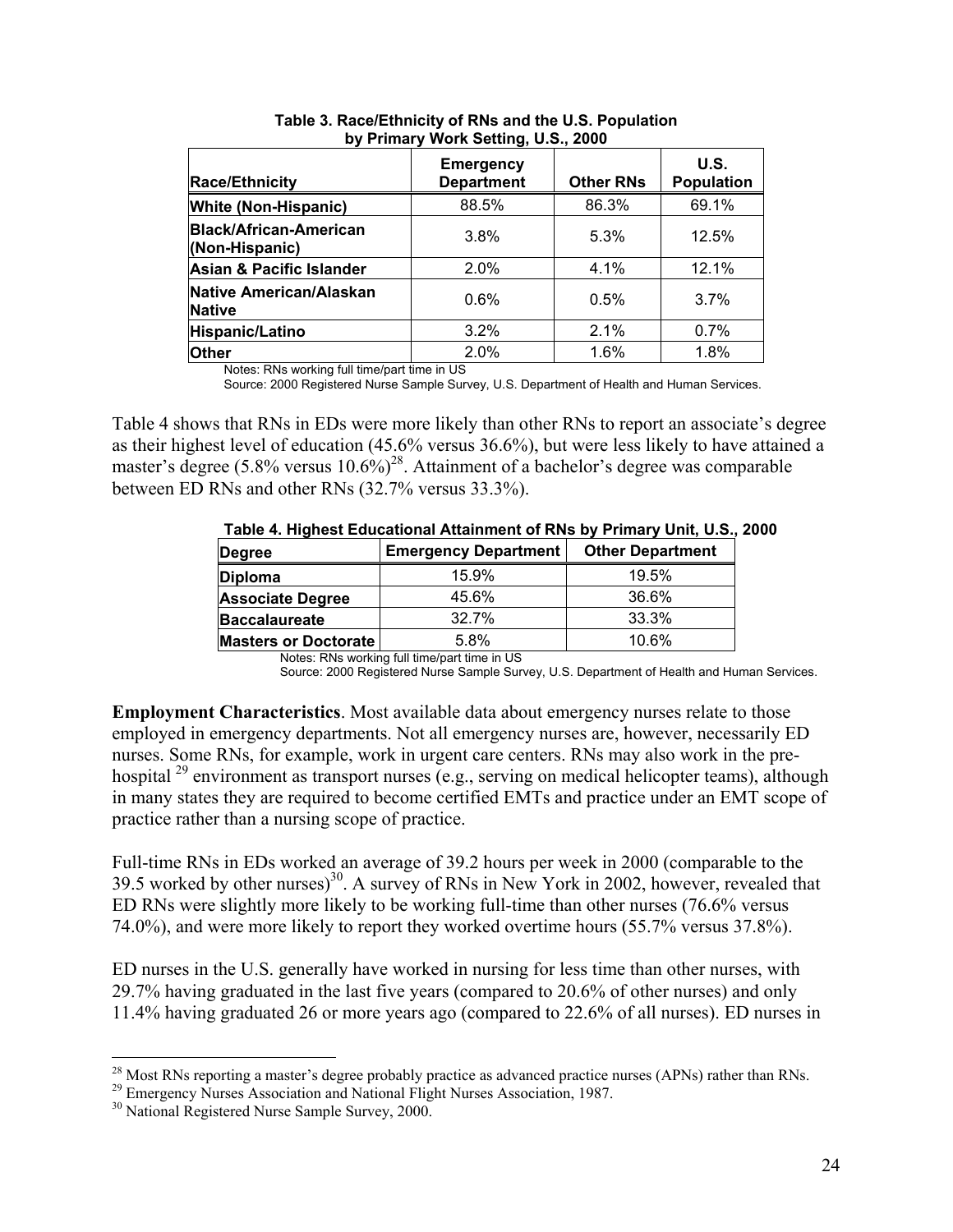New York, however, reported having worked longer in their *current* primary job than other nurses: a median of 8 years compared to 6 for non-ED nurses.



Source: 2000 Registered Nurse Sample Survey, U.S. Department of Health and Human Services

RNs in EDs in 2000 overwhelmingly reported that their dominant function was direct patient care, although fewer reported that this was their dominant function compared to nurses in other settings (83% versus 92%). Smaller numbers of ED nurses reported supervision (3.5%) or administration (2.5%) as their dominant function.

#### **Emergency Department Nurses in New York: A Snapshot of Working Conditions, Job Titles, and Perceived Nursing Shortages**

The New York State Education Department, which licenses registered nurses in New York, surveyed the state's registered nurses in 2002. Many questions related to the respondents' experiences of the work environment, including work climate, promotional opportunities, feelings about work setting, communication on the job, and job satisfaction. The sample included 182 nurses working in emergency departments who represented 2,604 ED nurses in New York. A little more than 1% of New York RNs were ED nurses. Using these data, comparisons can be made between the experiences of RNs working in emergency departments and all other active RNs.

ED RNs in New York in 2002 were most likely to work as staff nurses (75.2%), although some worked as nurse managers (12.4%), nurse practitioners (7.1%), clinical nurse specialists (3.1%), or nursing directors (3.0%).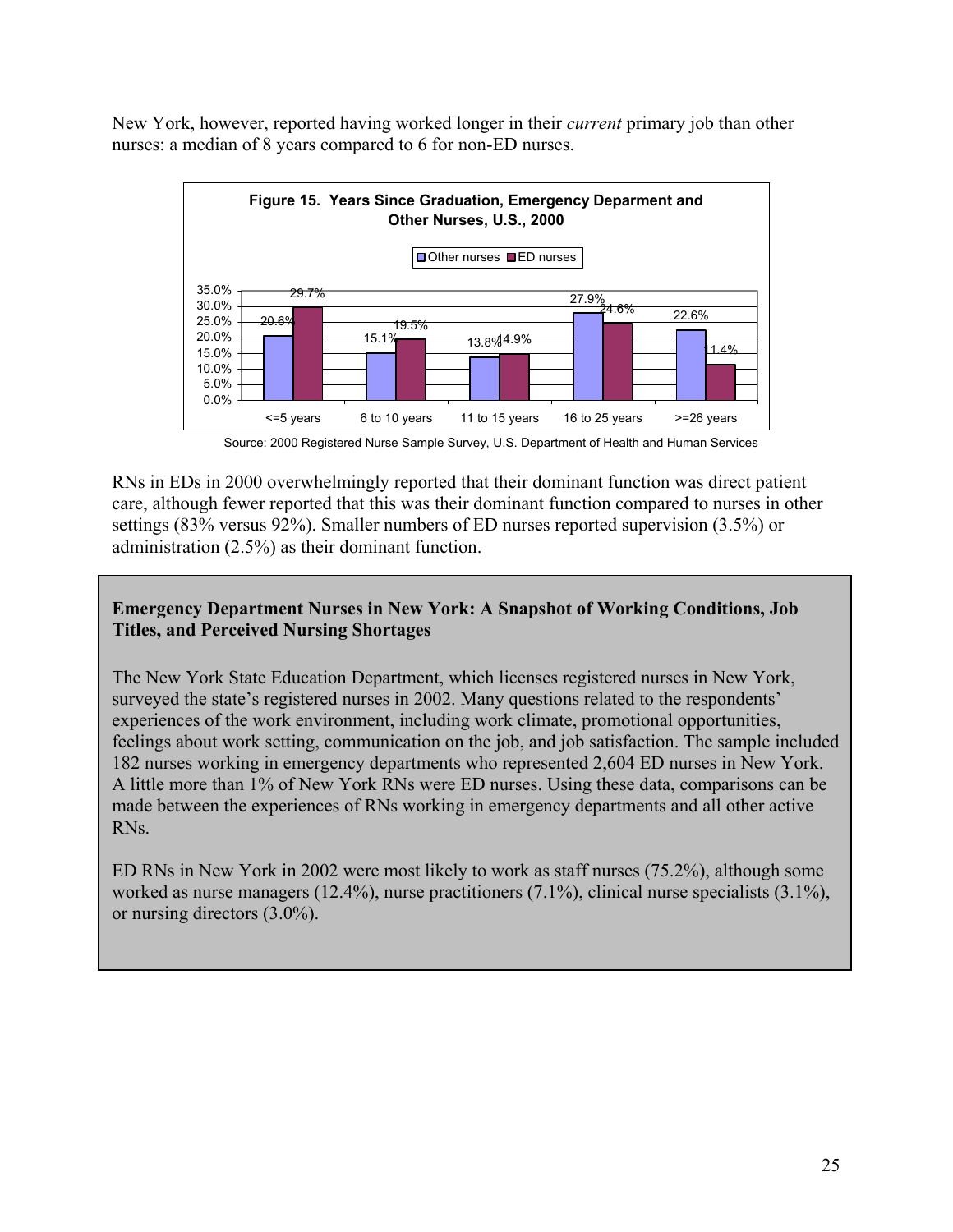

Source: NY State Education Department

**Stress**. RNs in emergency departments reported feeling that they are under great stress significantly more often than RNs in other settings. Thirty-seven percent of ED RNs reported feeling under great stress "almost every day" (compared to 30% of other RNs), while only 10% said they felt great stress less than once a week (compared to 19%) and none said that they "never" felt great stress (compared to 3% of other RNs).

**Workload**. RNs in EDs reported that they didn't have enough time to get everything done in their job, that the workload was heavy, and that they didn't have adequate equipment to do their job. They were more likely to report working very hard and very fast in their job. Forty-eight percent of ED RNs strongly agreed with the statement that they had to work very hard (compared to 36% of other RNs), 45% strongly disagreed with the statement that their workload was not heavy (compared to 31% of all other RNs), and 48% strongly agreed with the statement that they had to work very fast (compared to 24% of all other active RNs).

**Work Climate**. Emergency department nurses did not significantly differ from other active RNs in terms of their reported work climate. They were, however, substantially more likely to indicate that there was a lot of teamwork between nurses and doctors in their immediate work unit (23% versus 10%) and that physicians generally understood and appreciated what the nursing staff did (10% versus 6%).

**Shortages**. The majority of RNs in New York perceived that there was "definitely" no shortage of nursing jobs for people with their experience, training, and skills [Figure 17], but rather that there was "definitely" a shortage of qualified nurses with their experience, training, and skills [Figure 18]. This trend was more pronounced, however, among emergency department nurses. Almost 59% of ED nurses reported no shortage of jobs (compared to 45.2% of other nurses), while 73.2% reported a shortage of qualified nurses (compared to 52.4% of other nurses).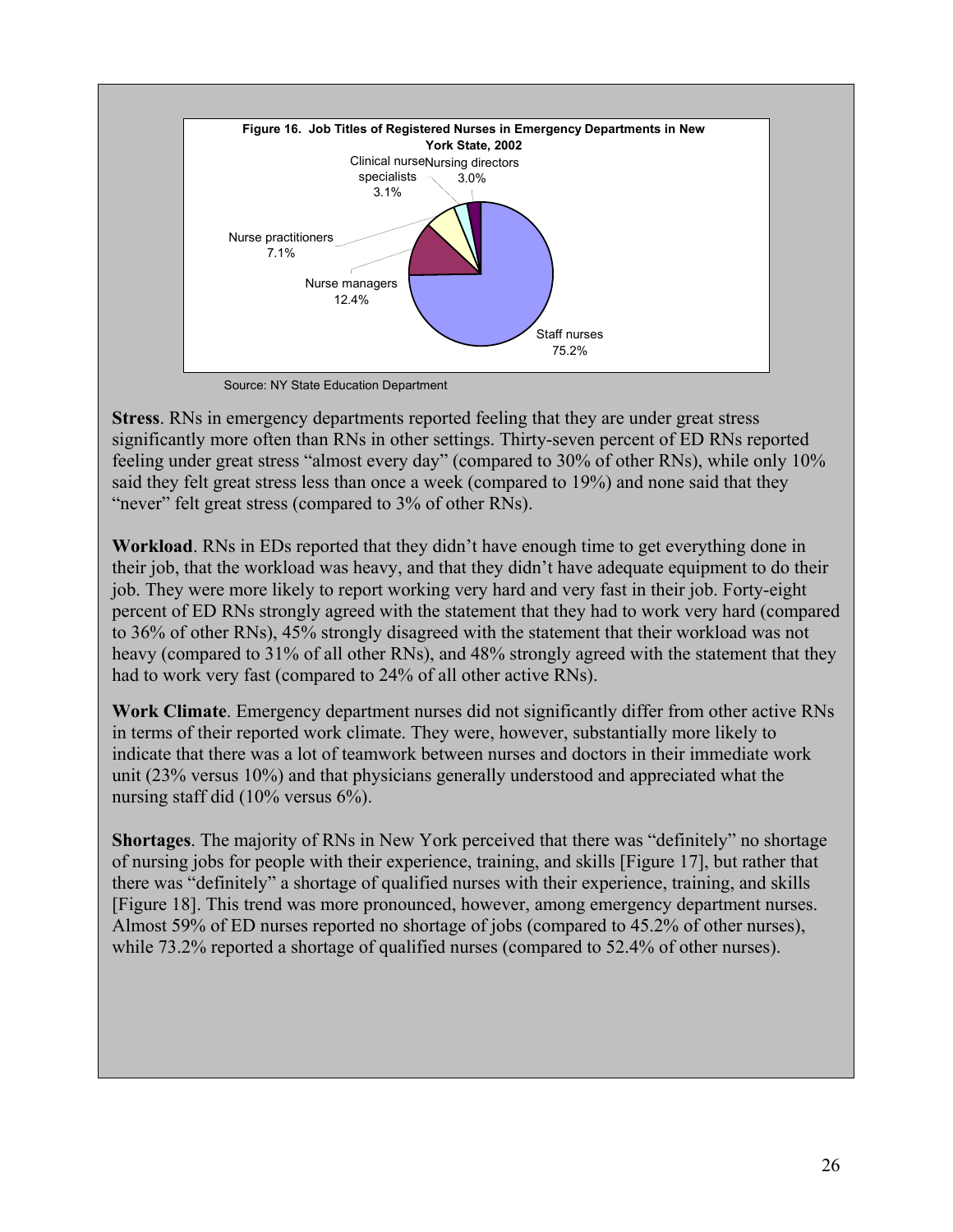

In the year 2000, ED nurses in the U.S. earned a mean salary of \$46,013 per year, comparable to that earned by other nurses. Salary for ED nurses increased by 59% between 1988 and 2000, from \$28,911 [Figure 19], but this compares to an increase of 65% among RNs in all other settings.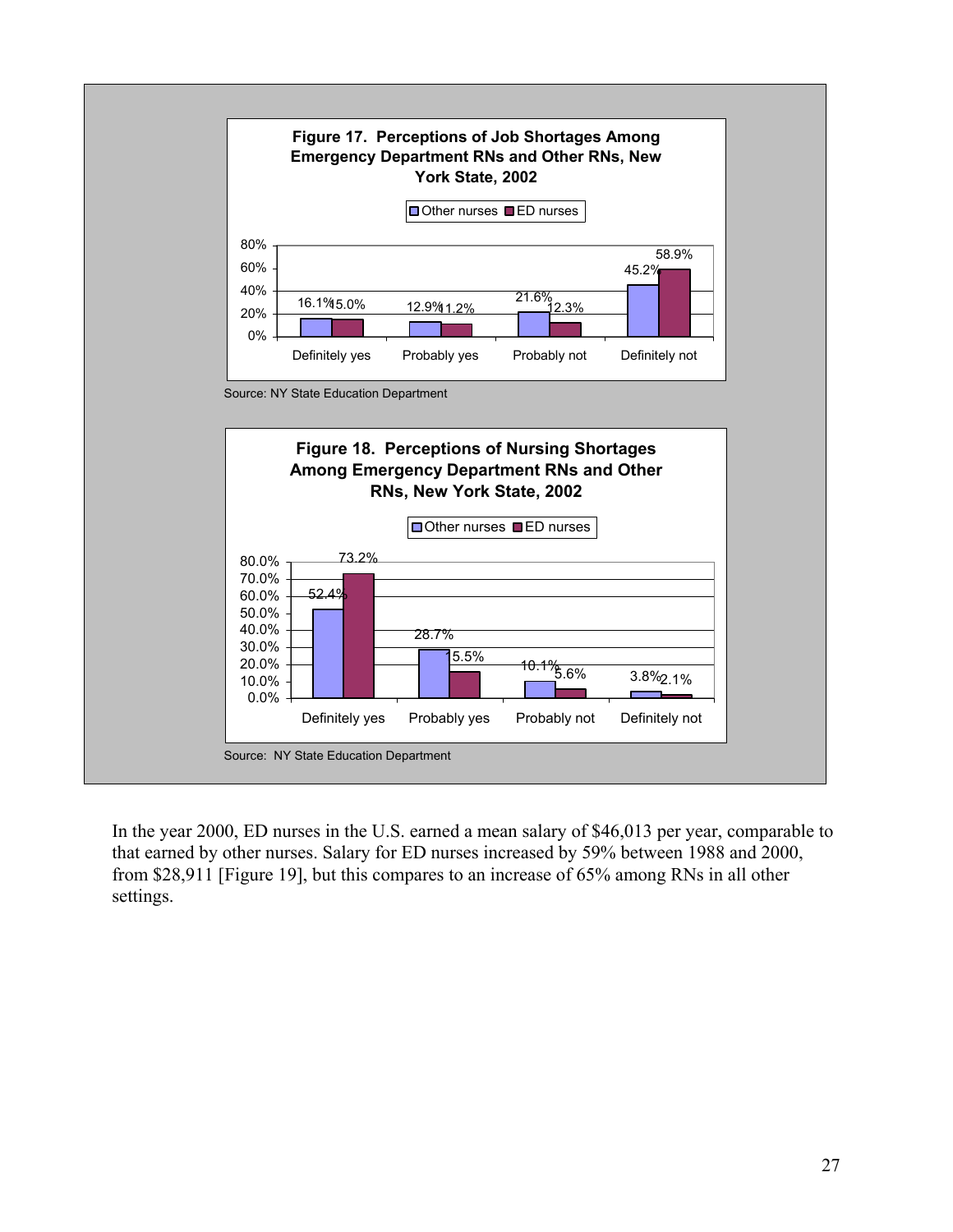

Source: 1988-2000 Registered Nurse Sample Survey, U.S. Department of Health and Human Services.

Emergency department nursing has the potential to be both very stressful and very rewarding. The task performance of emergency nurses is complicated by limited access to past medical history, the episodic nature of the care being provided, and the uncontrolled or unpredictable environments in which they must provide care.<sup>31</sup> ED nurses are also at substantial risk of assault, either physical or verbal<sup>32</sup>. The patients they see are typically not yet diagnosed, may be under psychological stress, or may be under the influence of intoxicants.33 Yet in the snapshot of ED nurses in New York [above], RNs in EDs reported greater teamwork and greater appreciation by physicians. They did not differ from other nurses in their reported desire to leave their job, and they reported having worked at their current job for longer than other nurses.

**Supply**. An overall shortage of nurses has led to problems for hospitals and medical centers in all units, as well as in non-hospital settings<sup>34</sup>. This shortage can only be expected to worsen as the nursing workforce continues to age and as demand for nursing services increases with the aging of the population.

The estimated number of RNs working in EDs as a primary work setting nationwide increased by 41%, from 67,249 to 94,912 between 1988 and 2000 (Figure 20). Between 1992 and 2000, growth in the employment of ED nurses outstripped that of other nurses, as shown in Figure 21 – 16.9% compared to 14.1% between 1992 and 1996, and 6.3% compared to 4% between 1996 and 2000.

 $\overline{a}$ 

<sup>&</sup>lt;sup>31</sup> Emergency Nurses Association, 1999.

 $32$  Ibid

 $33$  Ibid

<sup>&</sup>lt;sup>34</sup> USDHHS, 2001.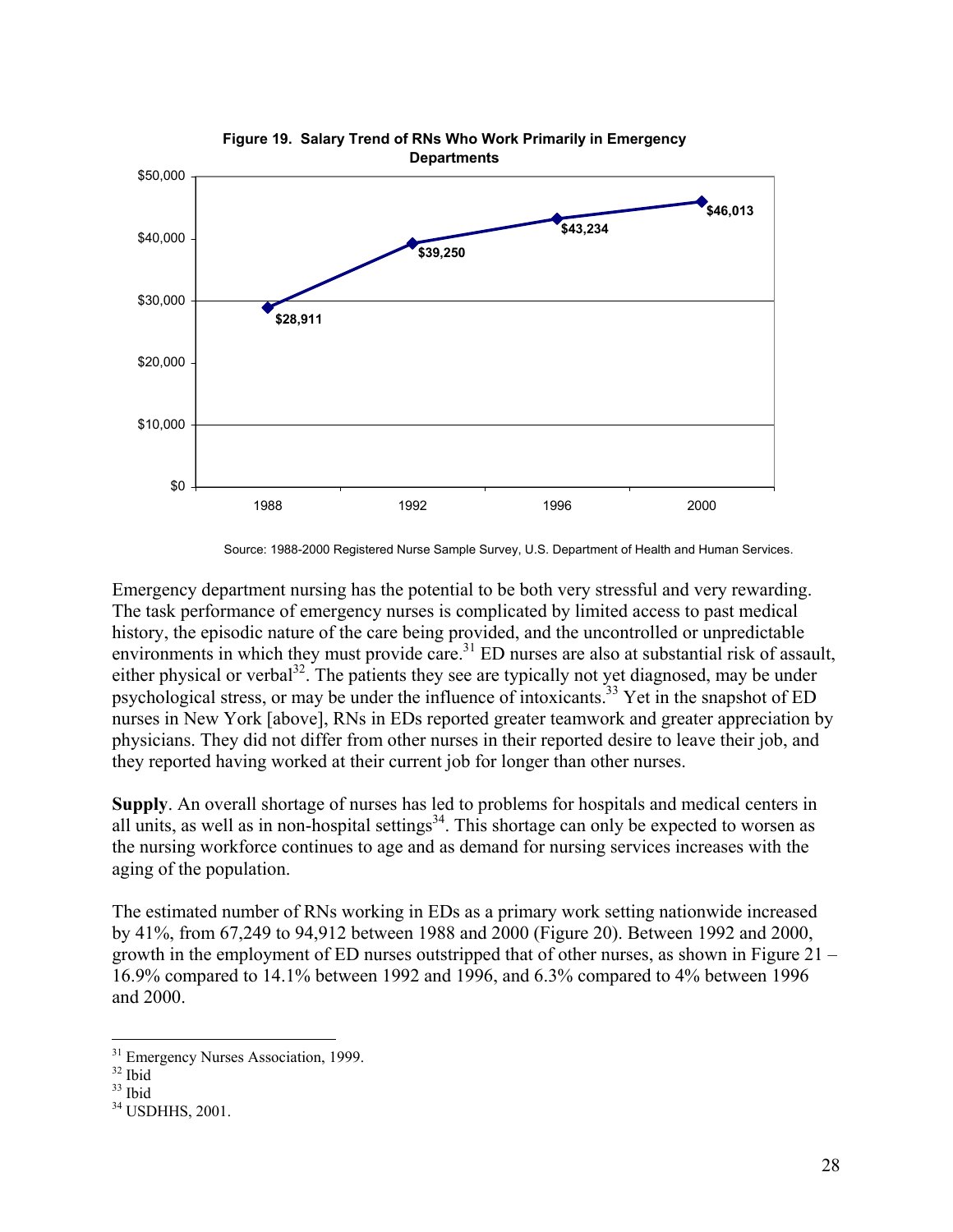

# **Figure 20. Supply Trend of Full-Time RNs who Primarily Work in**

Source: 1988-2000 Registered Nurse Sample Survey, U.S. Department of Health and Human Services.



Source: 1988-2000 Registered Nurse Sample Survey, U.S. Department of Health and Human Services.

In 2004, 13,115 RNs nationwide were credentialed as Certified Emergency Nurses (CENs), while another 843 were credentialed as Certified Registered Flight Nurse (CRFNs).

**Demand**. As of 2002, only one state – California – had introduced specific nurse-to-patient ratios in emergency departments. Other states may follow. The ratios used by the California Department of Health are one nurse to four general ED patients, one nurse to two critical care ED patients, and one nurse to one ED trauma patient. The Emergency Nurses Association (ENA) has identified six key factors that they suggest should be used in the calculation of staffing requirements: patient census, patient acuity, patient length of stay, nursing time for nursing interventions and activities by patient acuity, skill mix for providing patient care based on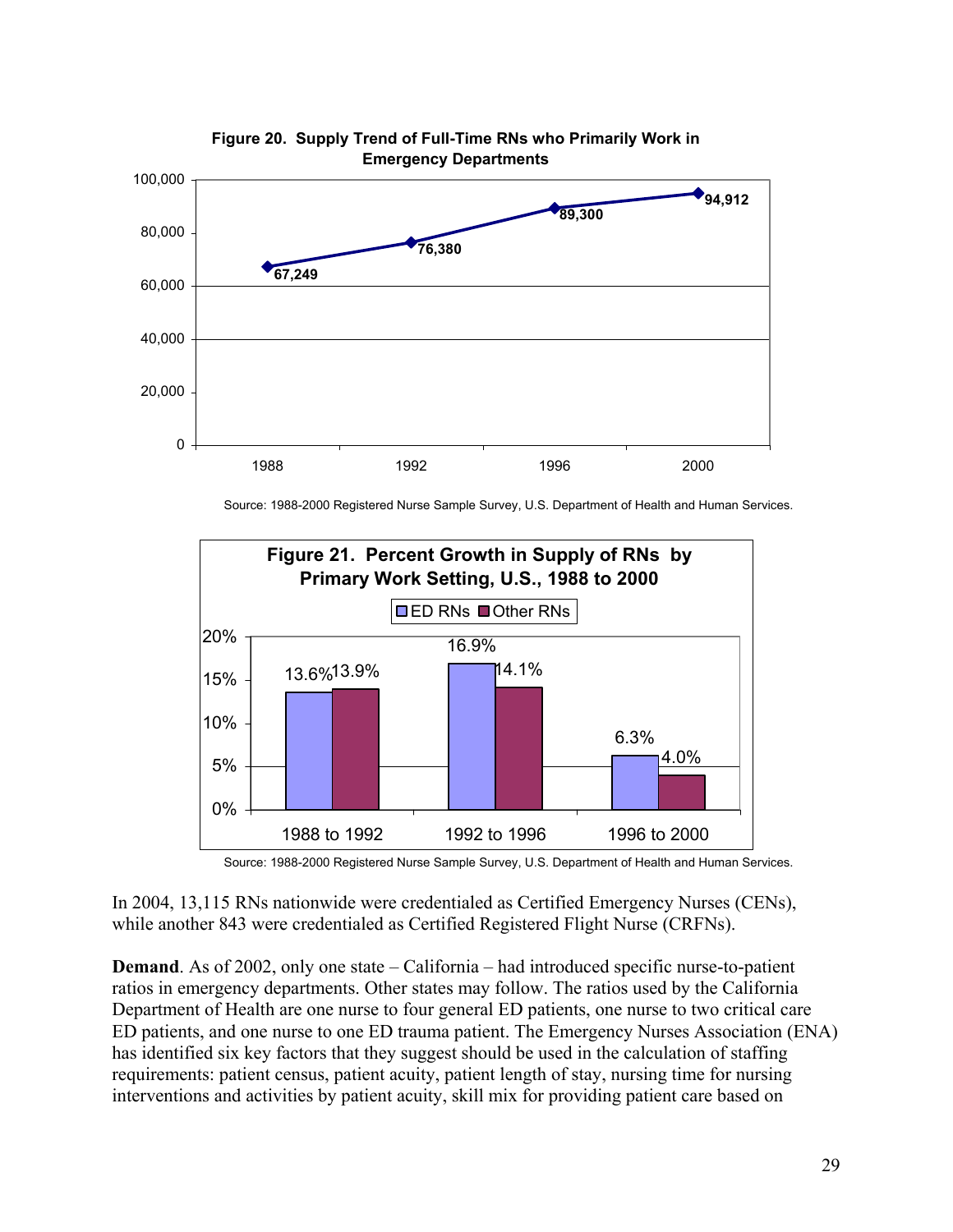nursing interventions that can be delegated to a non-registered nurse, and an adjustment factor for the non-patient care time included in each FTE.<sup>35</sup>

Nationwide, it is estimated that 12% of RN positions for which hospitals are actively recruiting are in emergency departments. This makes the emergency department the third most common source of RN openings in hospitals (following general medical/surgical and critical care units). Eighty-three percent of a 2004 sample of hospitals in New York City reported that they were actively recruiting for nurses in their emergency department.<sup>36</sup> This finding is not surprising given the well-documented shortage of registered nurses in the U.S. overall<sup>37</sup>.

 $\overline{a}$ 

<sup>&</sup>lt;sup>35</sup> Emergency Nurses Association, 2003b.

<sup>36</sup> GNYHA, 2004.

<sup>37</sup> USDHHS, 2001.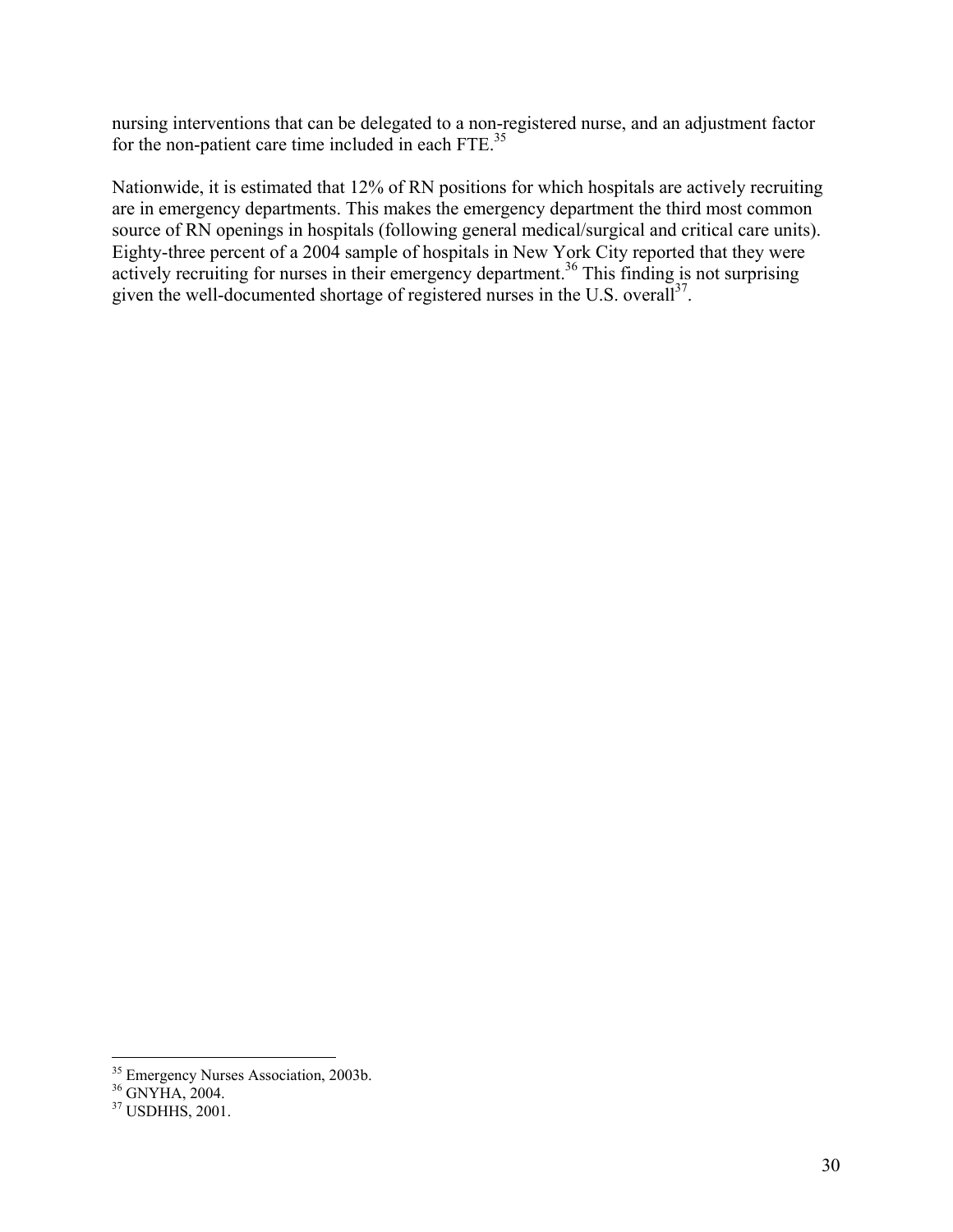#### **Physician Assistants and Advanced Practice Nurses**

**The Professions**. Physician assistants (PAs) provide medical care to patients under the supervision of a physician, and the specialty of PAs is the same as the specialty of their supervising physician. PAs must be granted clinical privileges at the hospital in which they work, and can prescribe medication in most states. There are three PA educational programs in the U.S. offering specializations in emergency medicine, although PAs do not need to graduate from such a program to practice in EDs.

The American Association of Physician Assistants (AAPA) reports that 1,775 PAs (9.8%) worked in emergency departments in 2003, while another 502 PAs (2.8%) worked in freestanding urgent care clinics. More than 1,800 PAs reported a primary specialty in emergency medicine (10%), while another 3,515 (19.5%) reported a specialty in family practice with urgent care. Together, those PAs with emergency/urgent care specialties and those who worked in either emergency departments or urgent care clinics comprised the national PA emergency workforce.

|                      | <b>EM</b> specialty | 1,616  |
|----------------------|---------------------|--------|
| Emergency department | FP w/ urgent care   | 27     |
|                      | Other specialty     | 82     |
|                      | <b>EM</b> specialty | 55     |
| Urgent care center   | FP w/ urgent care   | 339    |
|                      | Other specialty     | 99     |
|                      | <b>EM</b> specialty | 107    |
| Other setting        | FP w/ urgent care   | 3,083  |
|                      | Other specialty     | 12,302 |

**Table 5. PAs by Emergency Care Specialty and Setting, U.S., 2003** 

Source: AAPA Masterfile, 2003.

Advanced practice nurses (APNs) are master's prepared registered nurses who provide significant medical care to patients under the supervision of a physician. APNs include nurse practitioners (NPs), clinical nurse specialists (CNSs), certified registered nurse anesthetists (CRNAs), and certified nurse midwives (CNMs). The largest group is NPs, who are used in both primary care and specialty care settings and are also the APNs most commonly employed in emergency departments.

There is no national certification for APNs in emergency care, but NPs and other APNs may obtain training in emergency care skills through university-based programs, continuing education, and work experiences.<sup>38</sup> APNs in emergency settings were most likely to report certifications as a family NP (43%), acute care NP (13%), adult care NP (12%), critical care CNS (9%), or pediatric NP  $(7%)^{39}$ . A study of New York NPs found that 91% of those working in emergency departments as a primary practice site worked under the supervision of an emergency medicine physician.

 $\overline{a}$ 

<sup>&</sup>lt;sup>38</sup> Cole et al., 1999.

<sup>39</sup> Emergency Nurses Association, 2003b.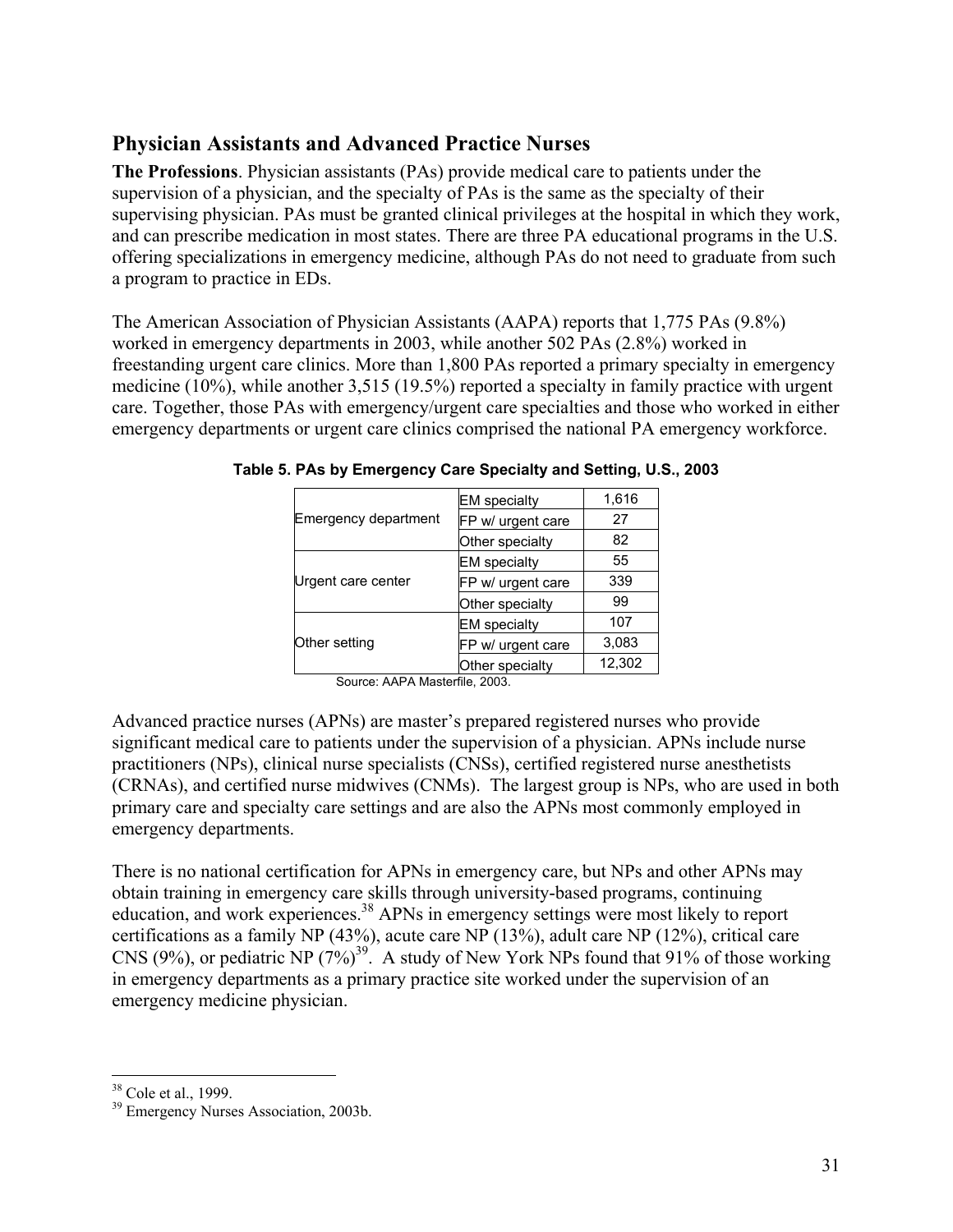**Demographic Characteristics**. PAs in positions related to emergency care are clearly more likely to be men than PAs overall. In 2003, more than 60% of PAs who worked in neither a specialty nor a setting related to emergency care were women. Among PAs who reported family practice specialties with urgent care in a setting other than an ED or urgent care center, the percentage of women was 56.3% (the highest for any group of emergency care PAs), while among EM specialists practicing in a setting other than an ED or urgent care center only 37.4% were women (the lowest for any group of emergency care PAs).



Source: AAPA Masterfile, 2003

Racial and ethnic diversity was low among PAs as a whole in 2003, and there was no clear pattern in relation to emergency care. Some groups of PAs who worked in emergency care were more diverse than others. The least diverse group of emergency care PAs was those who practiced emergency medicine in emergency departments; this group was 90.8% non-Hispanic White. The most diverse group was those who worked in urgent care centers practicing a specialty other than emergency medicine or family practice with urgent care; this group was 86.8% White. Non-Hispanic Blacks/African-Americans were most likely to be found among those PAs practicing EM, but not in an ED or urgent care center (6.0%), while Hispanics/Latinos were best represented among those working in an urgent care center but in a specialty other than EM or family practice with urgent care (5.5%). Overall, Asians appeared to be poorly represented in emergency care specialties and settings compared to PAs in other specialties and settings. The very small number of Asians in any single group of emergency care PAs, however, makes patterns difficult to discuss with confidence.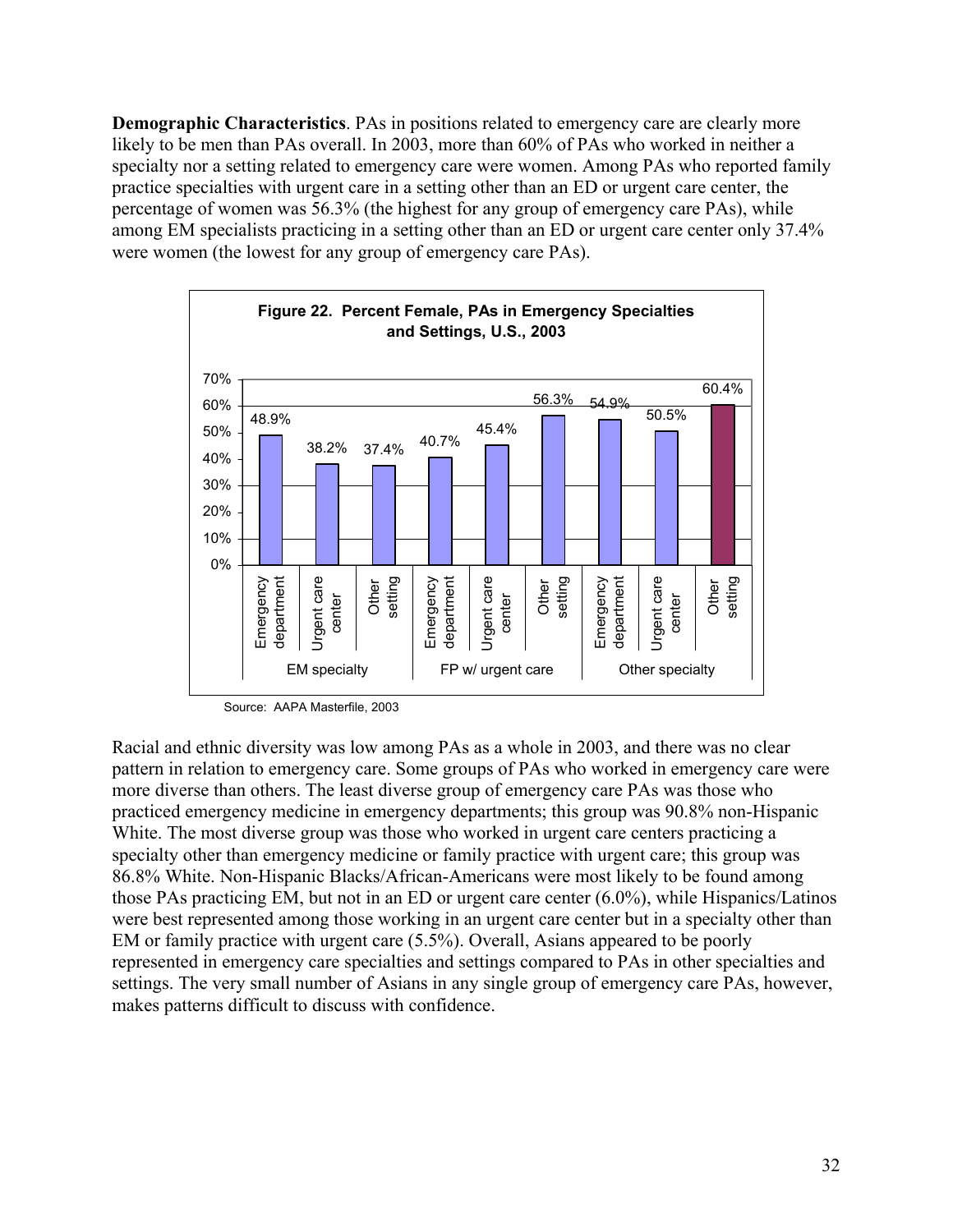

Source: AAPA Masterfile, 2003.

PAs in emergency care specialties or settings tended generally to be older than PAs overall, in direct contrast to the patterns found among other emergency care personnel. PAs in nonemergency specialties and settings had a median age of 39 in 2003, but many groups of emergency care PAs had median ages in the 40s, as shown in Figure 24.



Source: AAPA Masterfile, 2003.

PAs in emergency care specialties or settings in 2003 were substantially more likely to have had experience in the Armed Forces than other PAs (including veterans, retired military personnel, those in the Reserves or National Guard, and those on active duty). While only 17.1% of other PAs had a military background, the number among emergency care PAs ranged from 20.1% for those in EDs who did not specialize in either EM or family practice with urgent care to 42.9% for those specializing in family practice with urgent care and working in EDs. Traditionally, the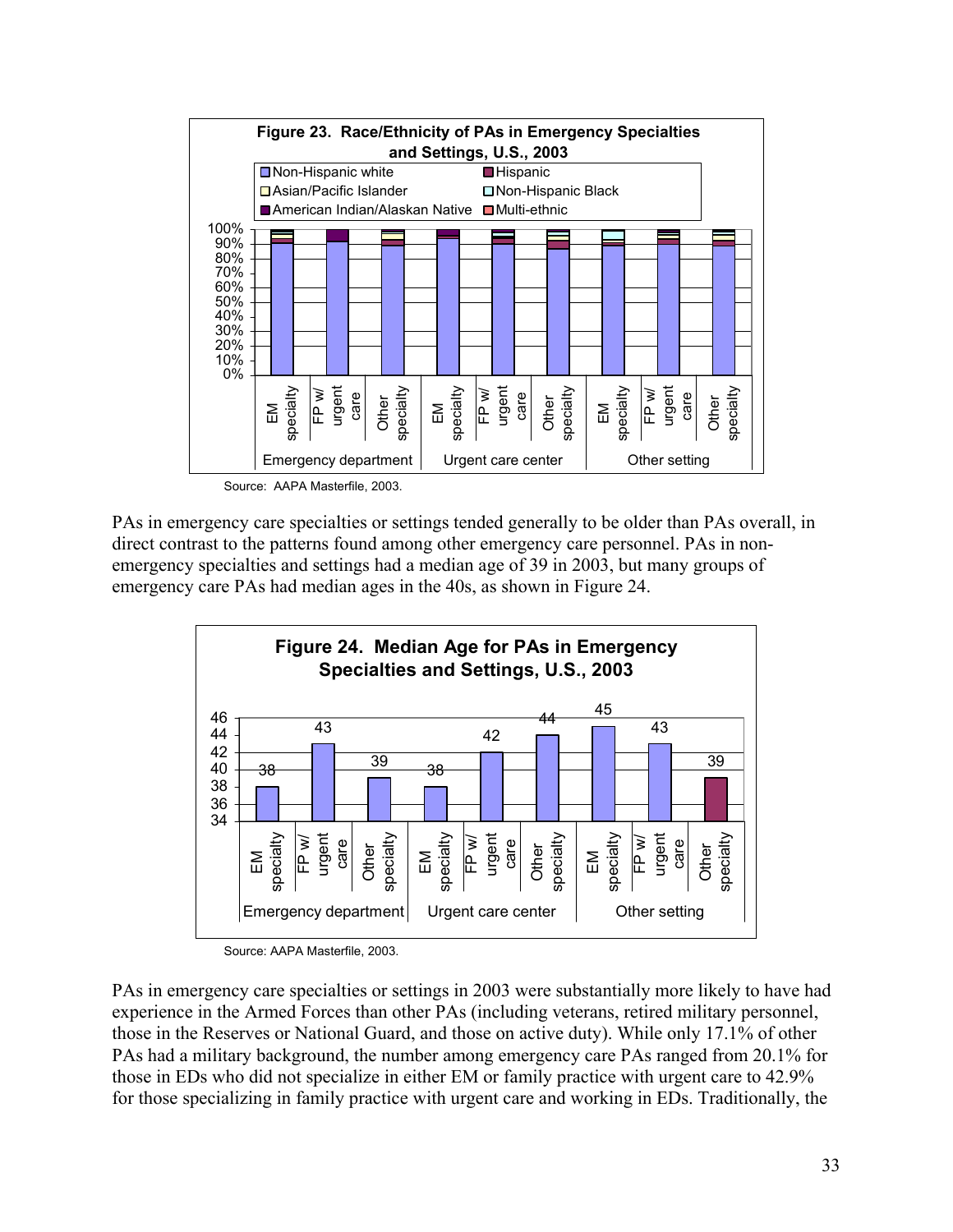PA profession has been an avenue for Armed Forces medics to transition into civilian life, and the training of these medics may make them especially apt candidates for emergency or urgent care.



Source: AAPA Masterfile, 2003.

There is not a clear relationship between educational attainment and the practice of emergency care. Most groups of emergency care PAs in 2003 were slightly less likely than other PAs to have a master's degree, but the differences were not dramatic. Furthermore, those working in EDs with either an EM or a family practice with urgent care specialty were more likely to have a master's than other PAs.



Source: AAPA Masterfile, 2003.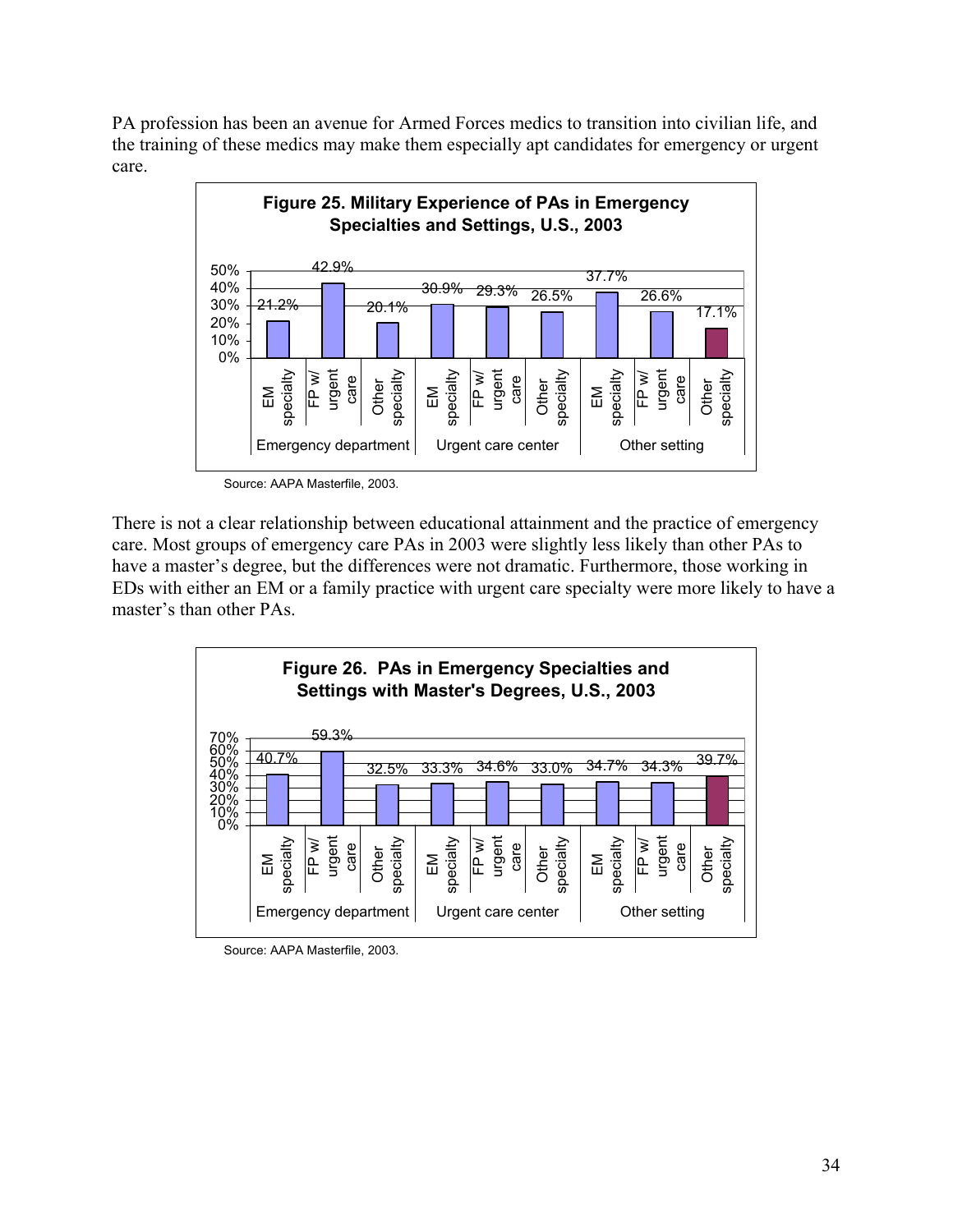#### **Emergency Department NPs in New York: A Snapshot of Demographic Characteristics, Employment Characteristics, and Geographic Variation**

National data are not available on many characteristics of NPs or other APNs in emergency departments. Data collected on licensed NPs in New York in 2000 allow examination of some of these characteristics in this one diverse state. The survey collected basic data from 4,653 NPs, and more detailed data from 1,100 NPs. The sample included basic data on 149 NPs working in emergency departments as a primary or secondary practice site, and detailed data on 27 ED NPs.

|                | <b>ED NPs</b><br>(primary<br>setting) | <b>ED NPs</b><br>(secondary<br>setting only) | Other<br><b>NPs</b> |
|----------------|---------------------------------------|----------------------------------------------|---------------------|
| <b>IFemale</b> | 93.6%                                 | 81.3%                                        | 95.2%               |
| Median age     | 42                                    | 45                                           | 45                  |

#### **Table 6. Percent Female and Median Age, Emergency Department NPs and Other NPs, New York, 2000**

NPs in emergency departments were slightly less likely to be female than other NPs, but this difference was especially substantial among those working in the ED only as a second practice site (who were only 81.3% female, compared to 93.6% of those working there as a primary practice site and to 95.2% of other NPs).

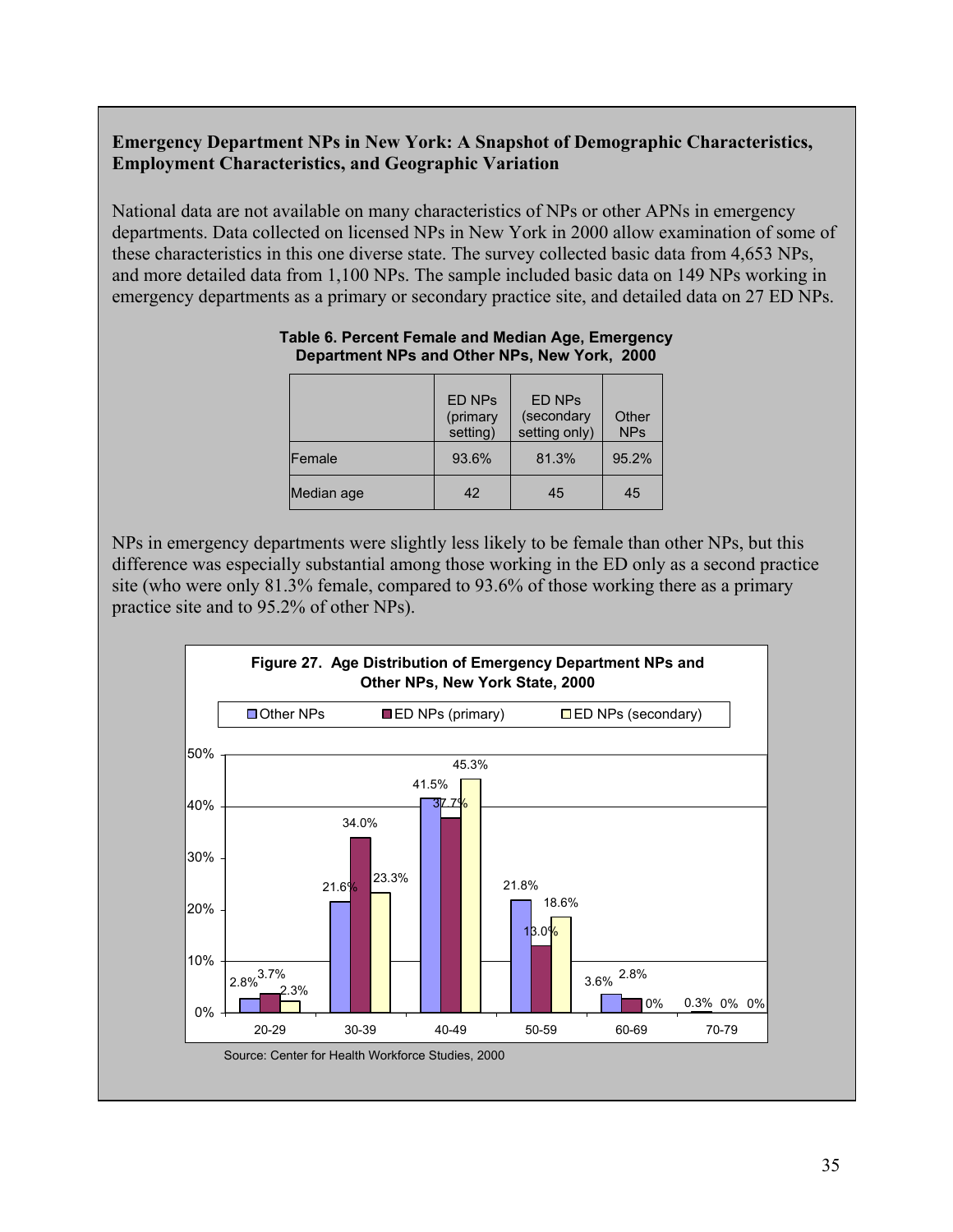Despite being younger, ED NPs in 2000 had spent slightly more years on average as an NP than other NPs (5.5 versus 5), and had also been in their current position for a longer period of time (3 years versus 2 for other NPs).

In New York in 2000, NPs in emergency departments were more likely to hold a DEA certification to prescribe controlled substances than other NPs (86.3% versus 66.3%), although they were less likely than other NPs to have hospital admission privileges (4.5% versus 7.3%). All ED NPs reported that they performed histories and physical exams and ordered lab tests, while almost all (95.5%) reported that they made direct referrals to specialists. Some ED NPs provided on call services (13.6%), but this was less common than among other NPs (34.0%).

NPs in emergency departments as their primary practice site earned more money on average than other NPs in New York in 2003: \$65,000 versus \$60,000. (It should be noted that many NPs in New York worked in New York City, where salaries were significantly higher than the national average).

A much higher percentage of ED NPs practiced in inner cities or other urban areas relative to other NPs (45.3% versus 30.5% and 36.5% versus 21.0%, respectively). Only 4.5% of ED NPs worked in rural areas in New York, compared to 15.1% of other NPs.



**Employment Characteristics**. The majority of PAs reporting a specialty in emergency medicine in 2003 worked in emergency departments (91.0%), while 3.1% worked in another hospital unit, 3.0% worked in urgent care centers, and 1.2% worked in a physician practice (Figure 29).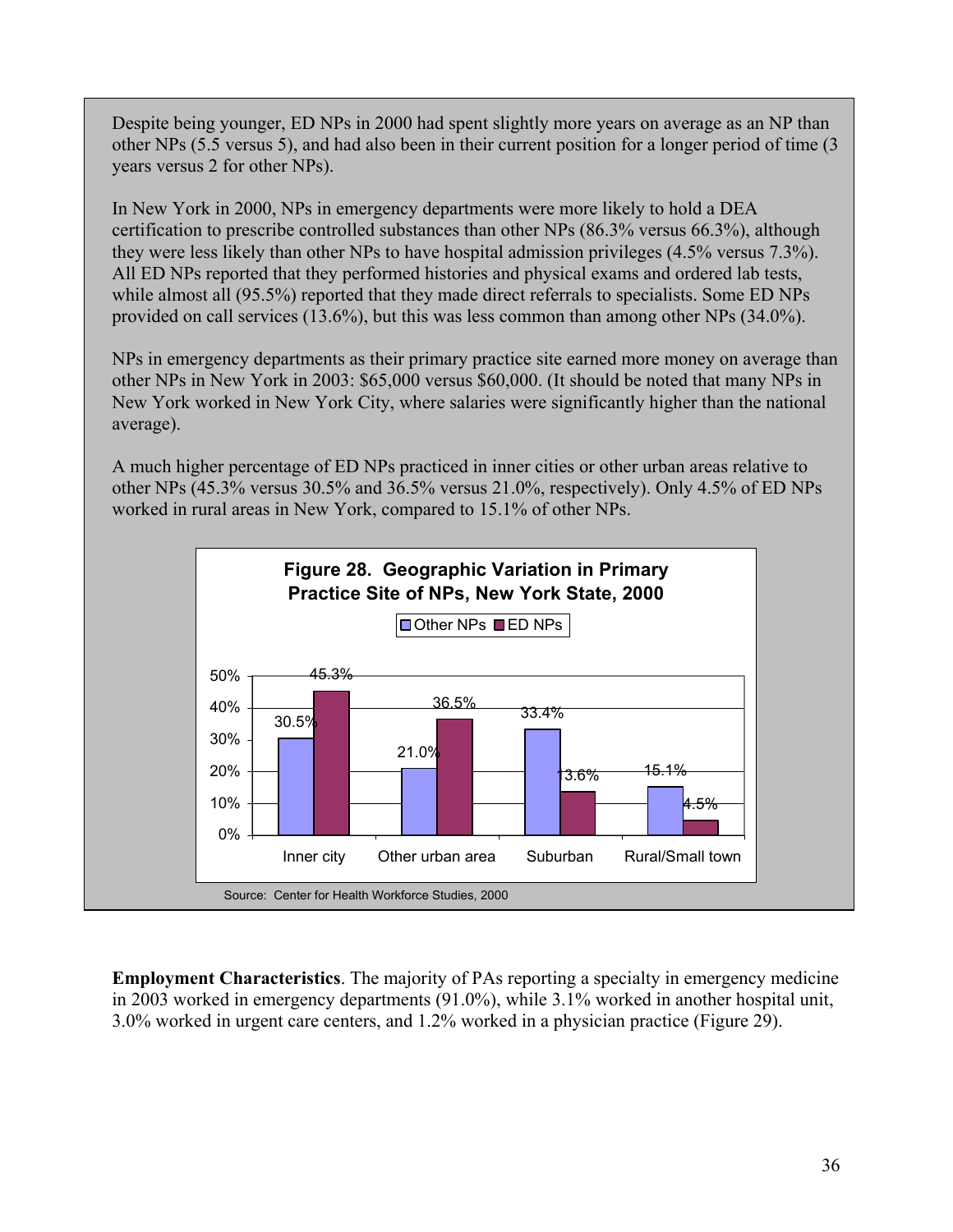

Source: AAPA Masterfile, 2003.

Employment settings for PAs in family practice with urgent care were more diverse (Figure 30). Nearly 48% worked in a physician practice, but 22.9% worked in a community health clinic, and 9.8% worked in an urgent care center. A small percentage worked in emergency departments (0.8%) or other hospital outpatient units (5.2%).



Source: AAPA Masterfile, 2003.

Figure 31 shows that, just as the majority of EM specialists worked in EDs, the majority of ED PAs were EM specialists (93.6%). PAs in the surgical specialties were also represented in EDs (at 1.9%), as were family practice PAs with urgent care (1.7%). Those in general internal medicine and internal medicine specialties were 1.3% of ED PAs, while most of the remainder (0.9%) were pediatric specialists.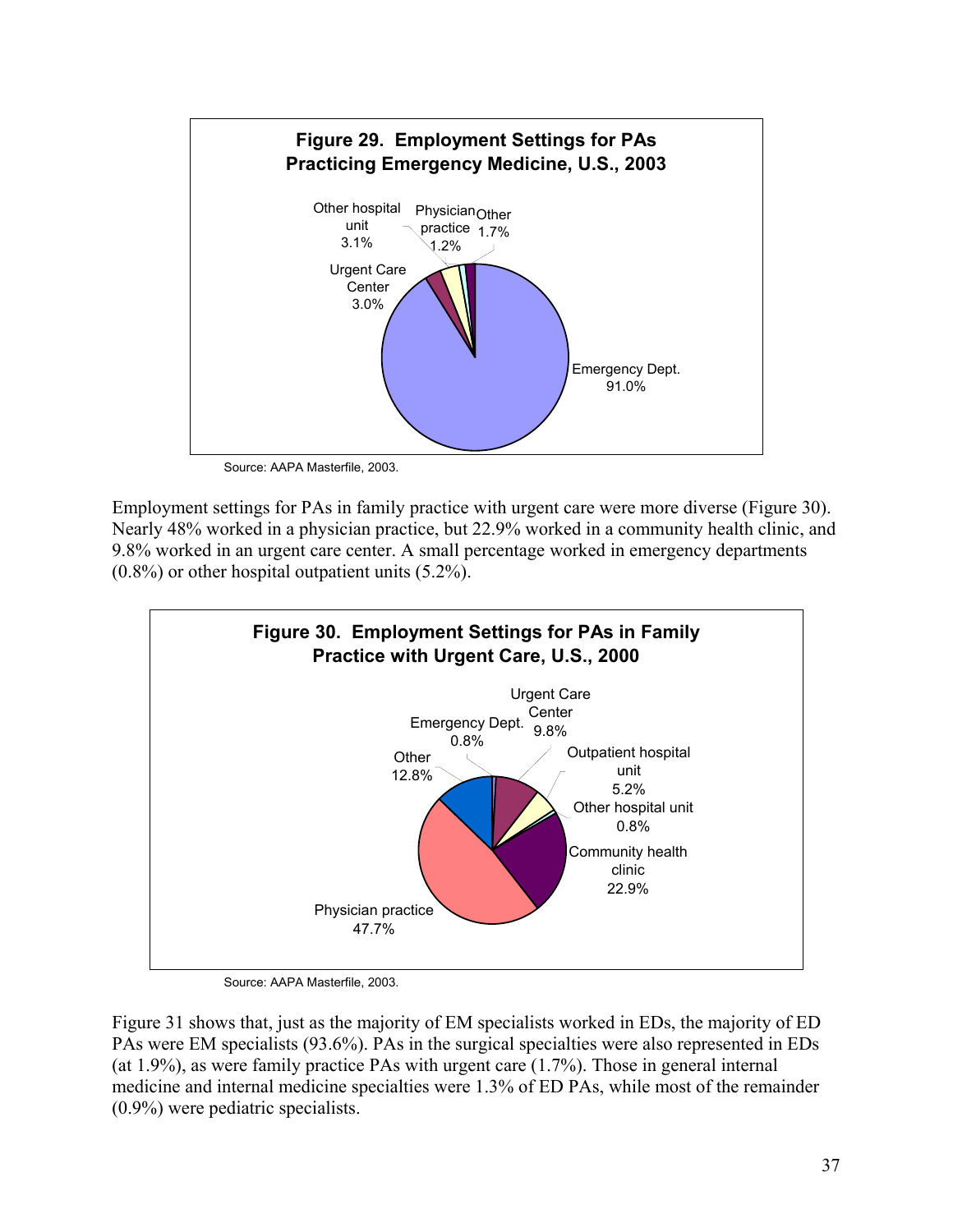

Source: AAPA Masterfile, 2003.

The majority of PAs in urgent care centers in 2003 (68.7%) reported specializing in family practice with urgent care. PAs with specializations in occupational medicine were the second most common in urgent care settings, at 11.7%, while emergency medicine PAs constituted 11.1% of the urgent care center PA workforce. The remainder of urgent care center PAs practiced an internal medicine specialty or one of various other specialties.



Source: AAPA Masterfile, 2003.

As shown in Figure 33, PAs in all types of emergency care services in 2003 had at least as many years of clinical practice on average as other PAs, and also averaged more years in their current specialty than other PAs.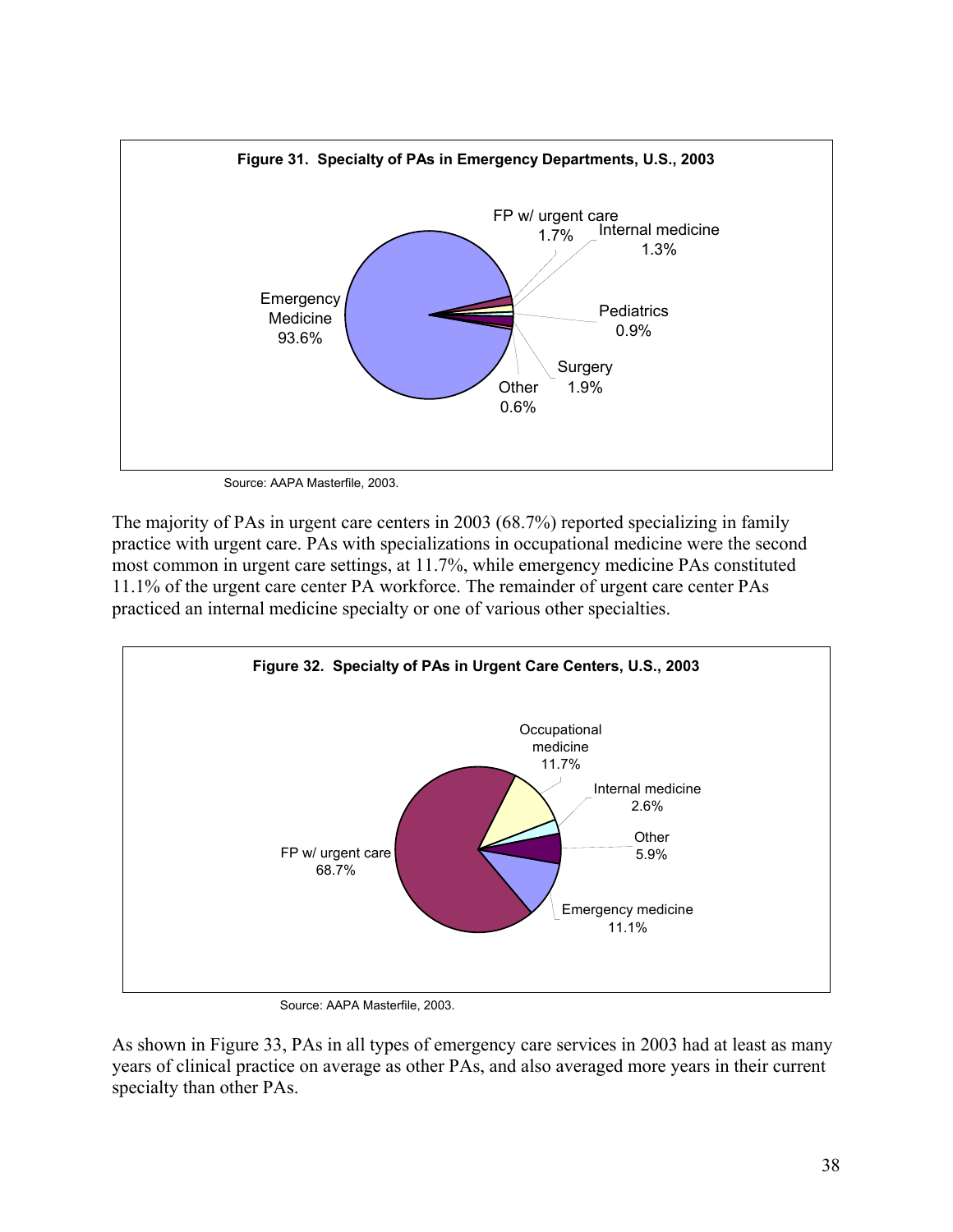

Source: AAPA Masterfile, 2003.

Emergency care PAs were more likely than other PAs to work more than one PA job concurrently. While only 14.2% of other PAs worked more than one job, the numbers for those providing emergency or urgent care ranged from 17.8% for those specializing in family practice with urgent care in a non-urgent setting to 39.0% for those practicing emergency medicine in a non-urgent setting.<sup>40</sup>



Source: AAPA Masterfile, 2003.

 $\overline{a}$ 

PAs in emergency care were generally more likely to supervise other PAs and other clinical staff than PAs in other specialties and settings. PAs in urgent care settings and other settings were more likely to supervise non-clinical staff, as well, but very few PAs working in the ED in emergency medicine or specialties other than family practice with urgent care supervised nonclinical staff.

<sup>&</sup>lt;sup>40</sup> Note: PAs are classified as emergency care according to their primary job. Data are not available on the nature of secondary or tertiary jobs held by PAs.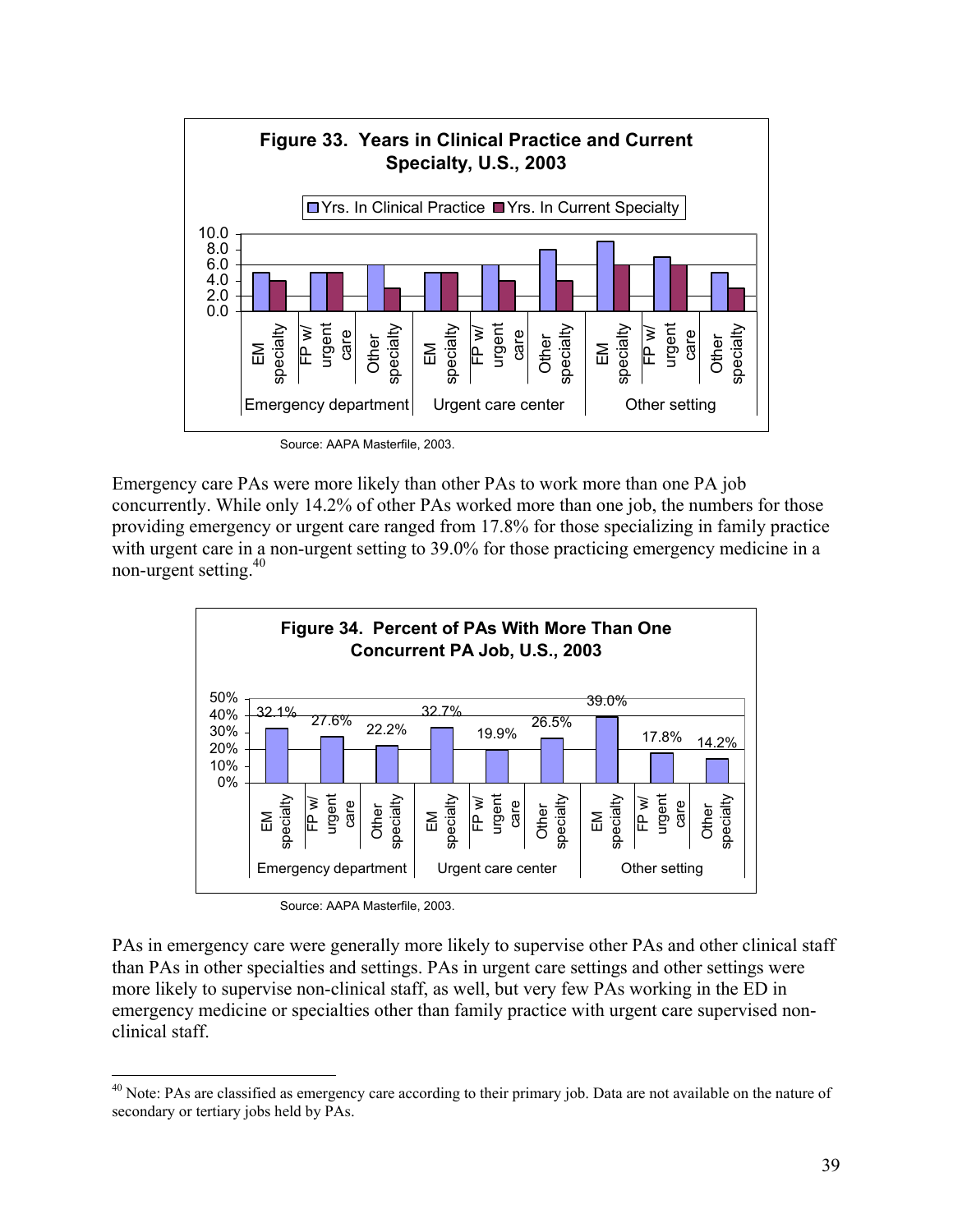

Source: AAPA Masterfile, 2003.

Emergency medicine PAs were more likely than other PAs in 2003 to work on an hourly wage basis rather than a salary basis. The numbers for emergency care PAs ranged from 27.3% for non-emergency medicine specialists in emergency departments to 70% for emergency medicine specialists in urgent care centers, while only 11.4% of PAs in non-EM specialties outside of EDs and urgent care centers were paid on an hourly basis.



Source: AAPA Masterfile, 2003.

Many groups of emergency care PAs, however, averaged higher salaries than other PAs in 2003. Other PAs averaged \$71,959, while emergency medicine specialists earned between \$78,390 and \$81,350, depending upon setting. Those in family practice with urgent care in either emergency departments or urgent care centers also earned slightly more than other PAs (\$74,065 and \$72,719, respectively), as did other specialists in the emergency department (\$76,513).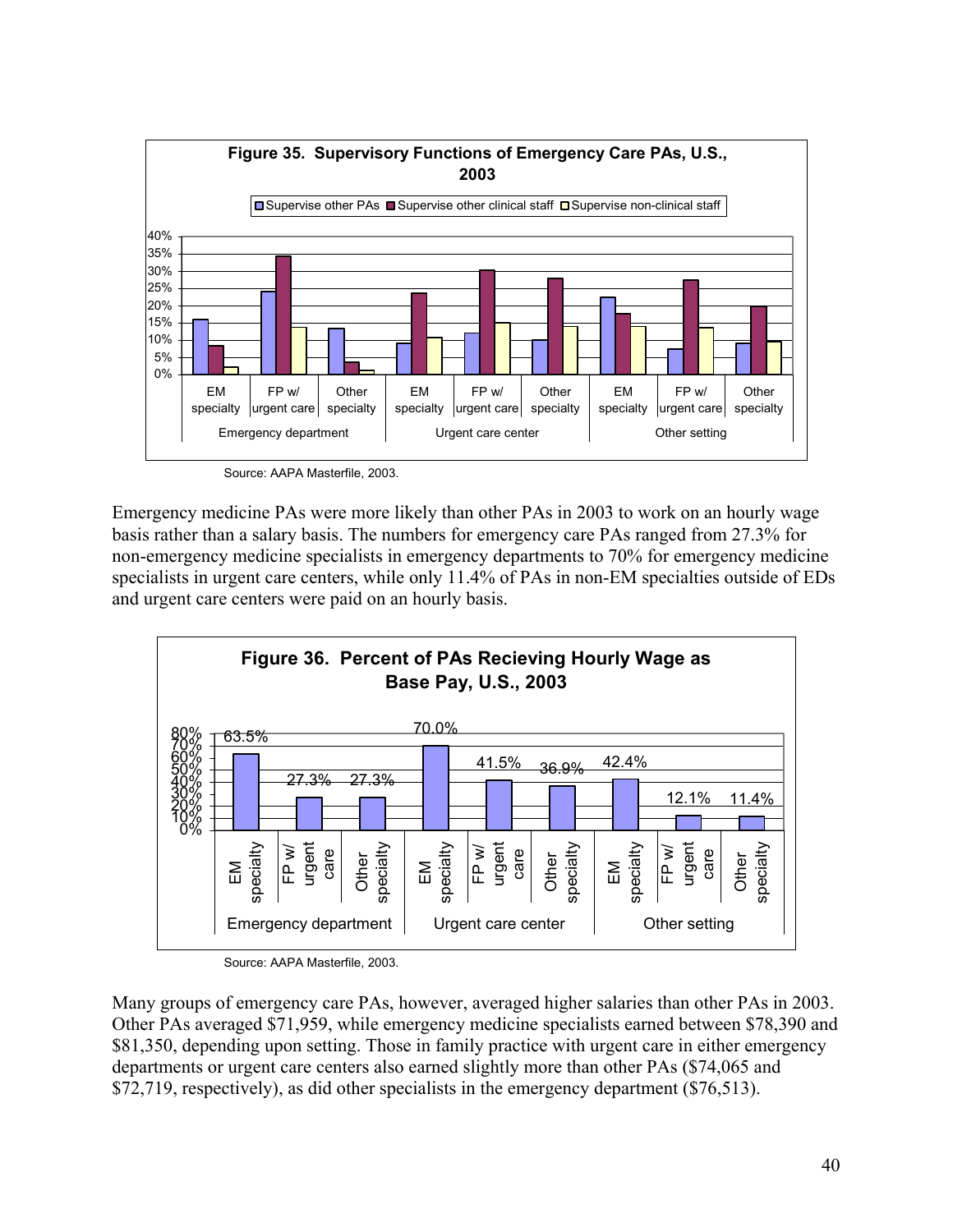

Source: AAPA Masterfile, 2003.

**Supply**. The American Association of Physician Assistants (AAPA) reports that 1,805 (10%) of their members reported a specialty in emergency medicine in 2003, while another 3,515 (19.5%) of their members reported a specialty in family practice with urgent care. Nearly 1,800 (9.8%) of their members worked in an emergency department as their primary employment setting, and 502 (2.8%) of their members worked in a freestanding urgent care clinic as their primary employment setting.

The only national source of data on APNs in emergency departments comes from the National Registered Nurse Sample Study data, collected every four years. In 2000, weighted estimates from the study indicated that there were nearly 3,000 nurse practitioners employed in EDs nationwide, as well as 922 clinical nurse specialists, 424 NP/CNSs, and 131 nurse anesthetists<sup>41</sup>.

Certain types of emergency care PAs were more likely to be found in non-metropolitan areas than other PAs in 2003. PAs in family practice with urgent care were more likely to be found in non-metropolitan areas than PAs overall, although this depended upon practice setting. Slightly more than 19% of all PAs practiced in non-metropolitan areas, compared to 48.3% of those in family practice with urgent care in emergency departments, 26.7% of those in family practice with urgent care in urgent care centers, and 40.2% of those in family practice with urgent care in non-urgent settings. Emergency medicine PAs were comparable to all PAs in their metropolitan/non-metropolitan distribution, although they were slightly more likely to be found in non-metropolitan areas if they were working in urgent care centers (26.9% of these EM PAs were non-metropolitan). Very few of the other specialists working in EDs were found in nonmetropolitan areas (only 9.5%).

 $\overline{a}$ 

<sup>&</sup>lt;sup>41</sup> Unweighted sample sizes for the latter two groups are, however, too small to provide reliable estimates.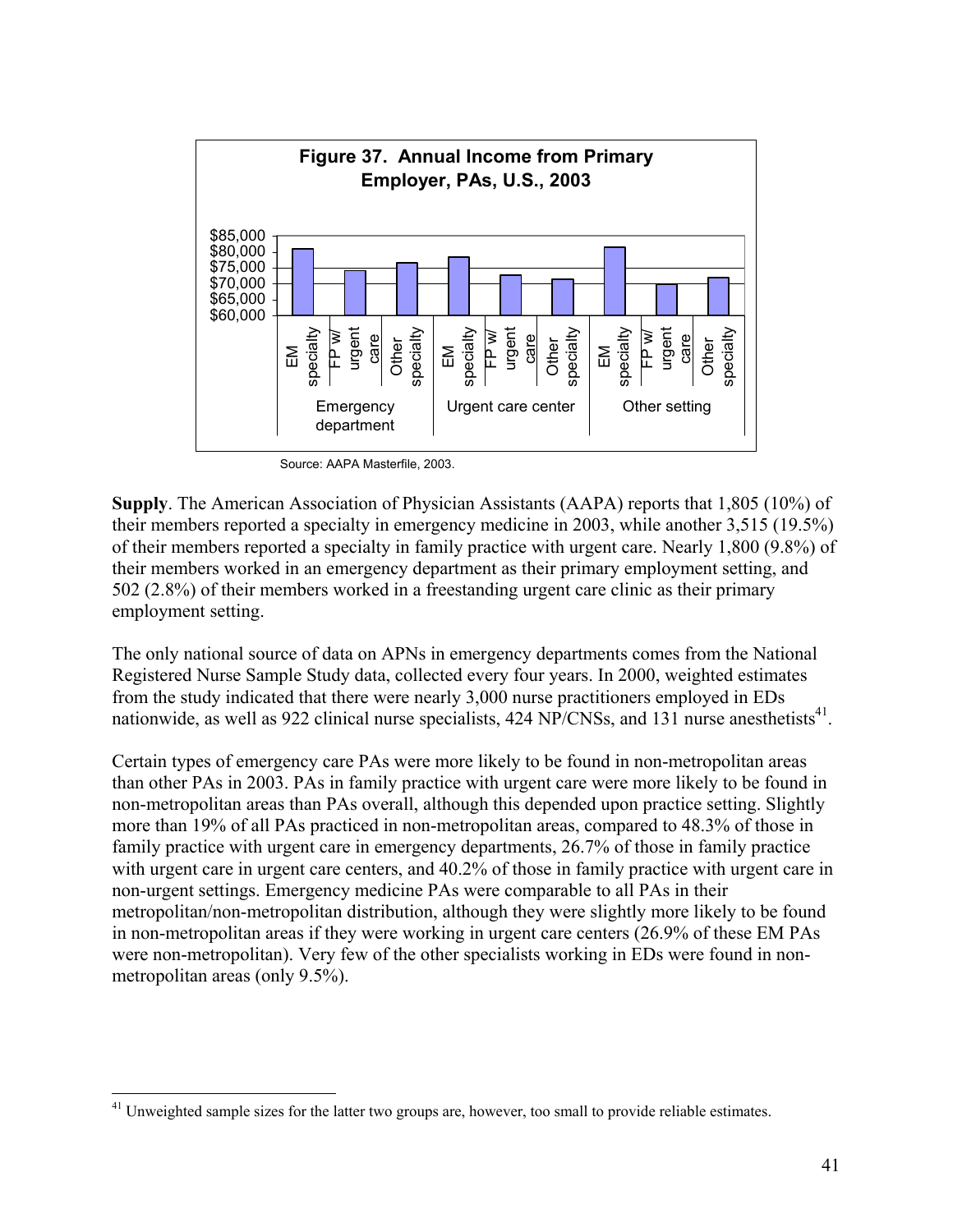

Source: AAPA Masterfile, 2003.

**Demand**. Approximately one-third of EDs employ physician assistants, while nurse practitioners work in approximately 17% of emergency departments<sup>42</sup>. According to data from the National Hospital Ambulatory Medical Care Survey (NHAMCS), 1.6% of ED patients were seen by NPs in 2002, and 4.9% were seen by PAs. Forty-one percent of those seen by NPs and 32% of those seen by PAs did not see a physician or resident/intern. The likelihood of seeing a NP or PA was higher in metropolitan than non-metropolitan hospitals (1.7% versus 1.2% for NPs and 5.6% versus 1.6% for PAs).

PAs make an important contribution to the efficiency of EDs, especially in rural areas where physician staff may be limited. Studies have identified several positive outcomes resulting from the use of NPs in EDs, including increased quality and cost effectiveness of care, decreased malpractice costs, increased corporate profitability, reduced physician contact time for nonurgent patients, and increased patient satisfaction.<sup>43</sup>

In particular, PAs and APNs midlevel providers in the emergency department seem to fulfill an important function in treating less critical patients, thereby freeing up physician resources for patients with conditions that are immediately life threatening. NHAMCS data show that patients who were determined in triage to need care in less than 15 minutes were relatively unlikely to see an NP (1.1%) or a PA (4.2%), and were particularly unlikely to see *only* an NP or PA (0.2% and 0.6% respectively). In contrast, patients who needed care within 2 to 24 hours were much more likely to see a midlevel practitioner. Three percent of these non-critical patients saw a NP (1.9% saw a NP only), while 8.7% saw a PA (3.3% saw a PA only). As an increasing proportion of ED patients are seeking primary care through the ED because they lack health insurance<sup>44</sup>. demand for midlevel providers in the ED may dramatically increase.

1

 $^{42}$  Moorhead, et al.<br> $^{43}$  Dowling and Dudley, 1995, cited in Cole et al., 1999.

<sup>&</sup>lt;sup>44</sup> National Association of Community Health Centers, 2004.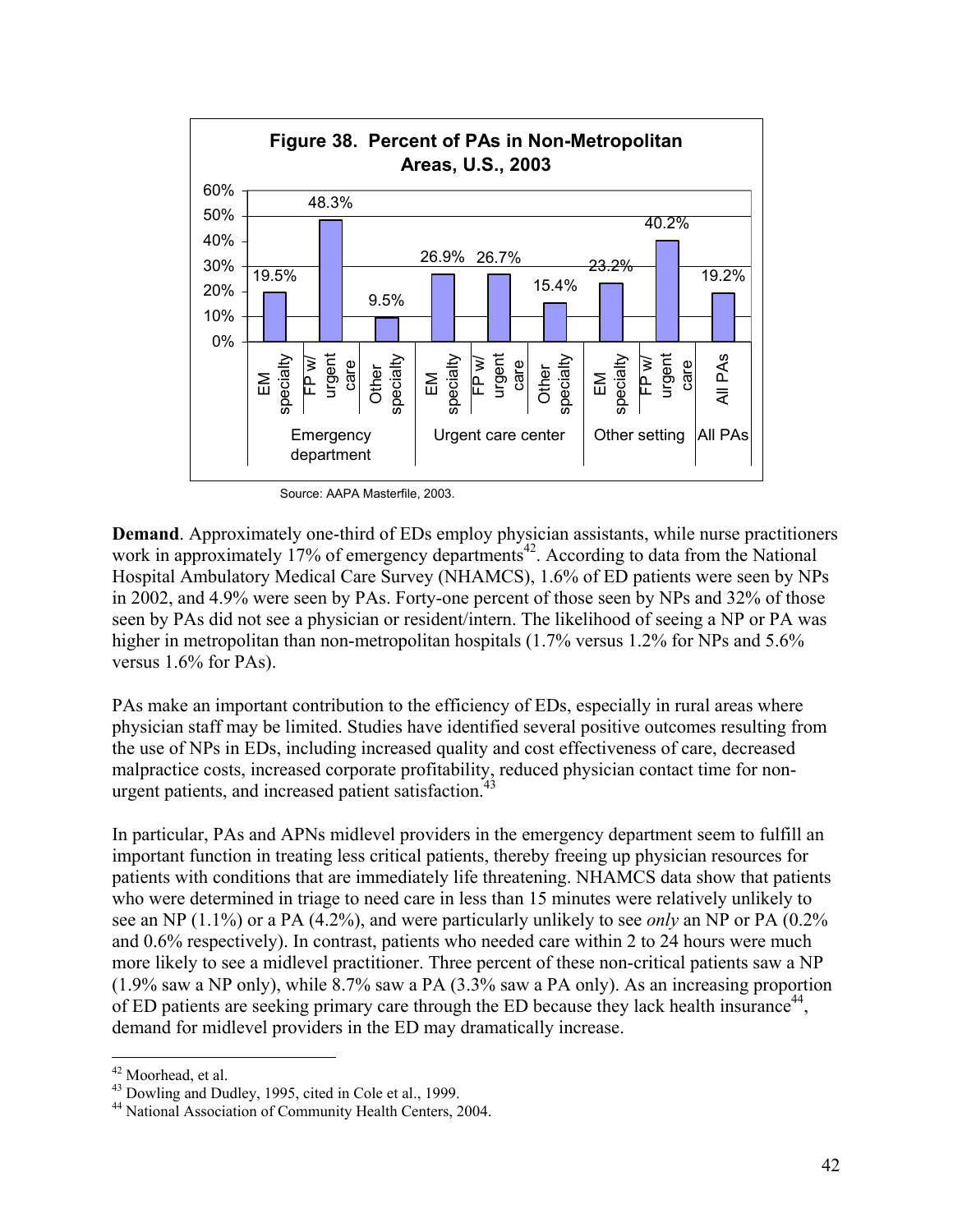

Source: NHAMCS, 2002.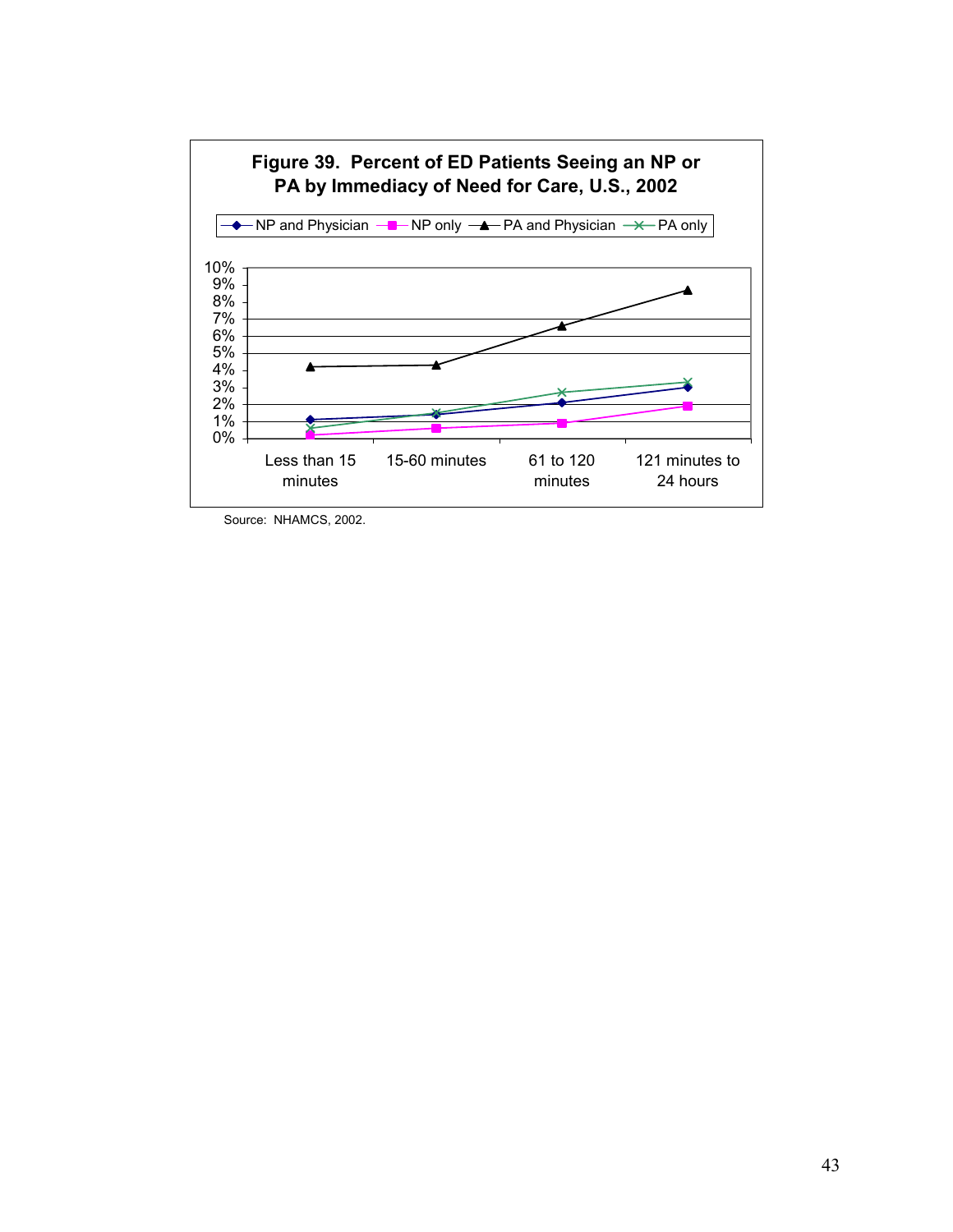#### **Emergency Medical Technicians (EMTs) and Paramedics**

**The profession**. Emergency medical technicians (EMTs) and paramedics are the backbone of pre-hospital emergency care in the United States. They usually are the first providers of direct medical care to patients needing emergency treatment, although first responders such as police and firefighters may provide some basic care at the scene. EMTs may practice at various levels, from EMT-Basic to Paramedic.

Basic EMTs are those EMTs trained to provide basic, non-invasive pre-hospital care, although scope of practice varies by state and may include some invasive procedures in some states. They provide care to patients at the scene of a medical emergency (e.g., car crash) and on transport to the hospital. Basic EMTs:

- examine victims to determine the nature and scope of injury or illness;
- administer basic life support (including the provision of oxygen or performing cardiopulmonary resuscitation); and,
- upon arrival at the hospital or medical center, help the staff provide pre-admittance treatment and obtain patient medical histories (BLS, 2003a; California Employment Development Department, 2002).

Paramedics are the most highly skilled emergency medical workers and they provide the most extensive care. Paramedics are trained in all phases of emergency, pre-hospital care, including advanced life support treatment. In addition to the tasks performed by Basic EMTs, paramedics may also:

- administer drugs (usually intravenous);
- administer intravenous fluids;
- use manual defibrillators to perform lifesaving shocks to a stopped heart;
- use advanced airway techniques and equipment to assist those patients experiencing a respiratory emergency;
- perform endotracheal intubations; and,
- interpret the results of heart-monitoring equipment (BLS, 2003a; California Employment Development Department, 2002).

Most states recognize levels of practice between those of Basic EMTs and Paramedics. These EMTs, sometimes known as Intermediate EMTs, perform all the tasks of a Basic EMT, but also may perform some of the tasks of a Paramedic. Scope of practice for these Intermediate EMTs varies by state, but is always broader than the scope of practice for a Basic EMT in the same state and narrower than the scope of practice for a Paramedic.

**Demographics**. Emergency medical technology is a profession dominated by young, White males. Sixty-five percent of EMTs nationwide in 2003 were men, and 35% were women. This varied by employment characteristics and location, however. Basic EMTs were more likely to be women than were Paramedics (37.6% compared to 27.6%), volunteer EMTs were more likely to be women than were paid EMTs (44.7% versus 29.4%), and EMTs in rural communities were more likely to be women than EMTs in large cities (52.9% versus 28.8%). EMTs working for volunteer rescue services were most likely to be female (48.7%), while those working for firebased services were least likely (20.4%).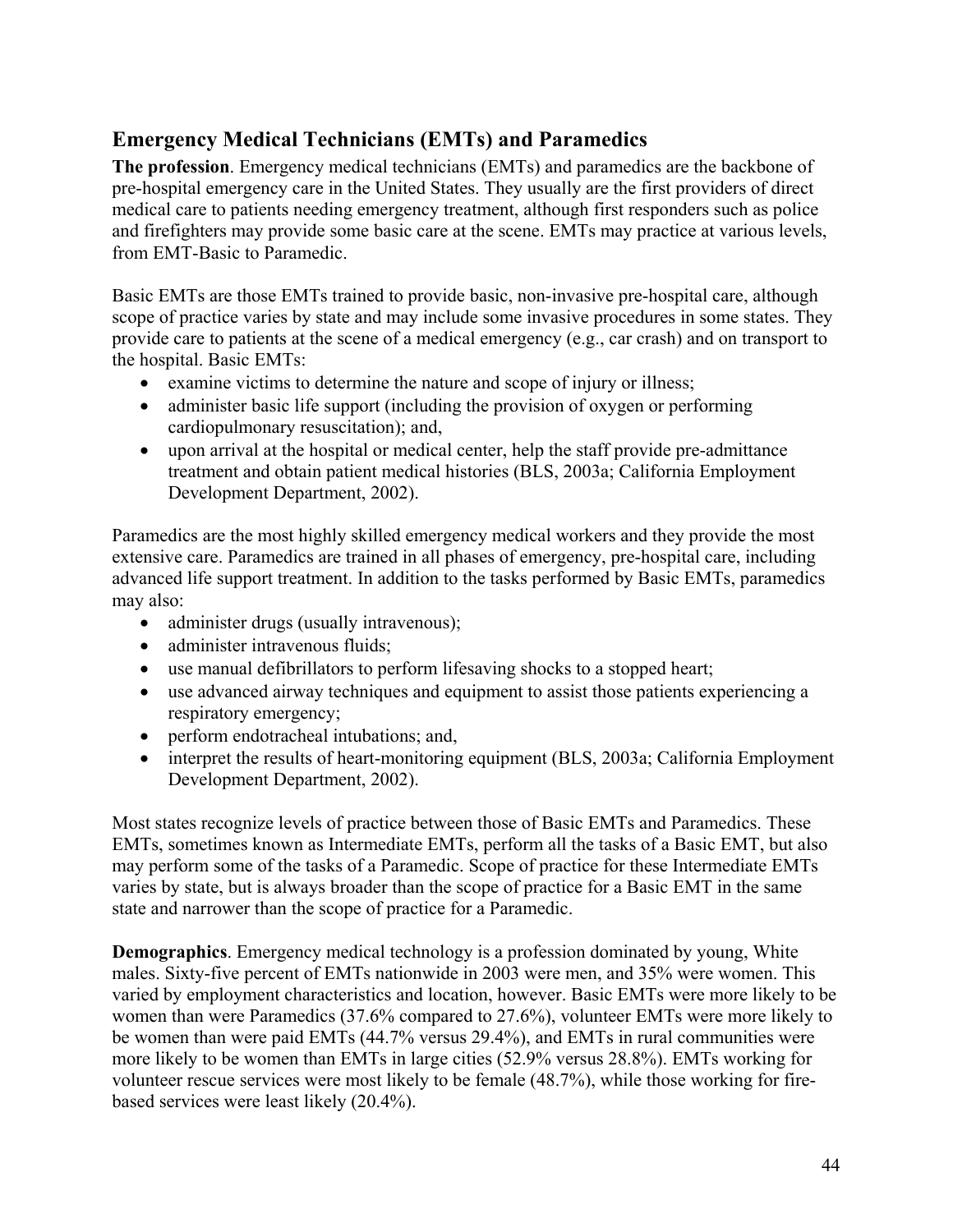EMTs were also substantially younger than the U.S. civilian labor force as a whole. More than 76% were younger than age 45 in 2003, with 17.5% aged 45 to 54, only 5.5% ages 55 to 64, and 0.8% age 65 and older. This also varied by employment characteristics and location, with rural EMTs being younger on average than their urban counterparts. Basic EMTs were younger (20.7% younger than age 25) than Paramedics (8.2% younger than age 25). The youngest group of EMTs was those working for hospital-based services, 19.4% of whom were younger than age 25. Nearly 11% of rural EMTs were younger than age 25, while only 1.7% of their counterparts in large cities fell into this age group.



Source: LEADS data, NREMT 2003a; BLS, 2002.

Finally, the vast majority of EMTs were non-Hispanic White – 86.1%, compared to only 67.9% of the U.S. population. Blacks/African-Americans, Hispanics/Latinos, and Asian/Pacific Islanders were also substantially underrepresented relative to their percentage of the population. Racial/ethnic distribution was also subject to urban/rural variation: while only 2.1% of EMTs in rural areas were Black/African-American, and only 1.2% were Hispanic/Latino, the numbers in large cities were greater: 7.8% and 12.4%, respectively.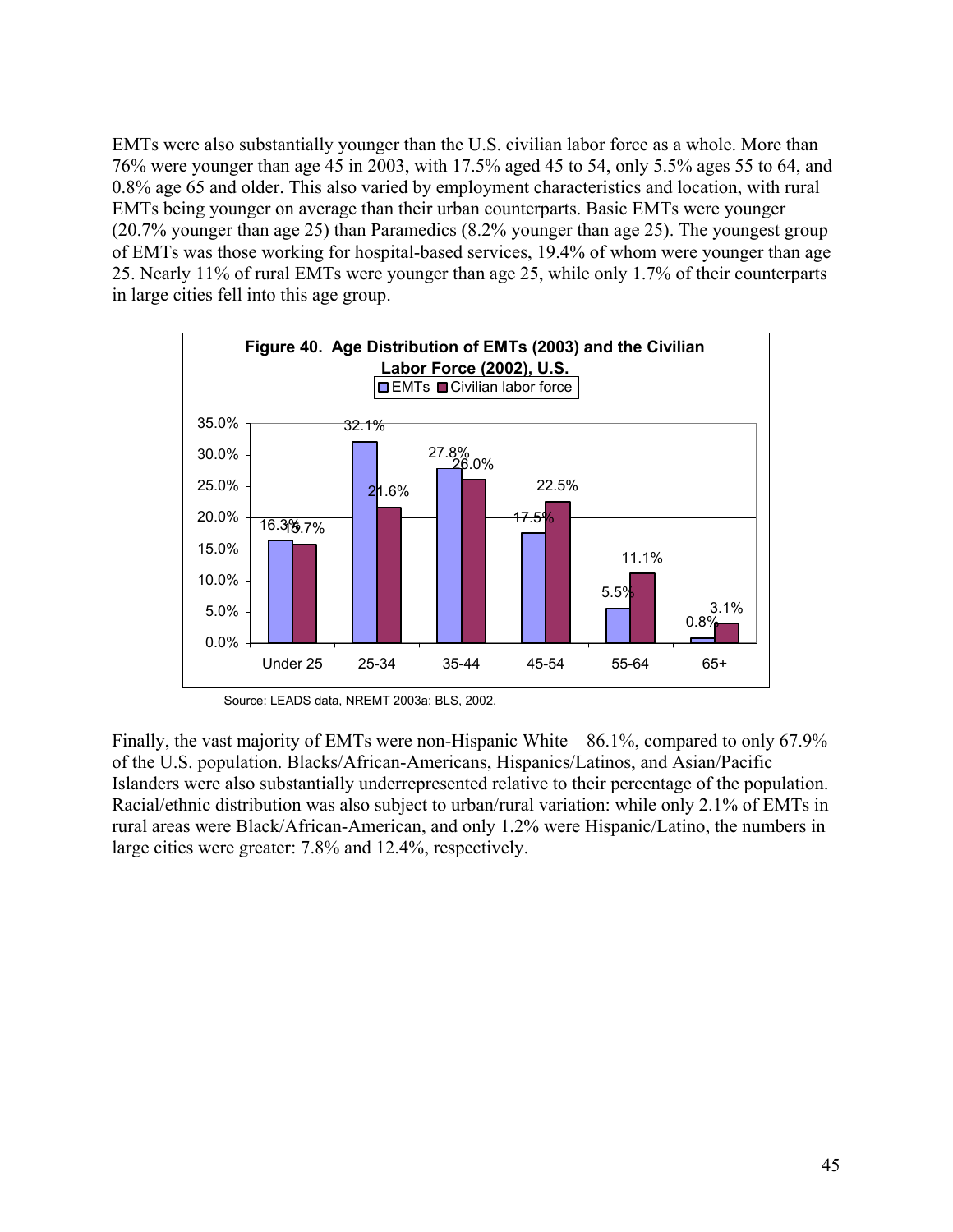

Source LEADS data, NREMT 2003a; U.S. Census, 2004

EMT is a primarily rural occupation; with 21.6% of EMTs in 2003 reporting that they were employed in a rural community, 32.5% reporting that they were employed in a small town, and 16.4% reporting that they were employed in a medium-sized town. Only 9.9% of EMTs reported employment in a large city.



Source LEADS data, NREMT 2003a.

EMTs in 2003 were most likely to have a high school education (45.7%), but large numbers held associate degrees (25.1%) or bachelor's degrees (22.2%). Nearly 7% of EMTs held graduate degrees. Very few EMTs (0.35%) had less than a high school education. Interestingly, volunteer EMTs were more likely than paid EMTs to have a bachelor's degree or higher (32.7% versus 26.7%).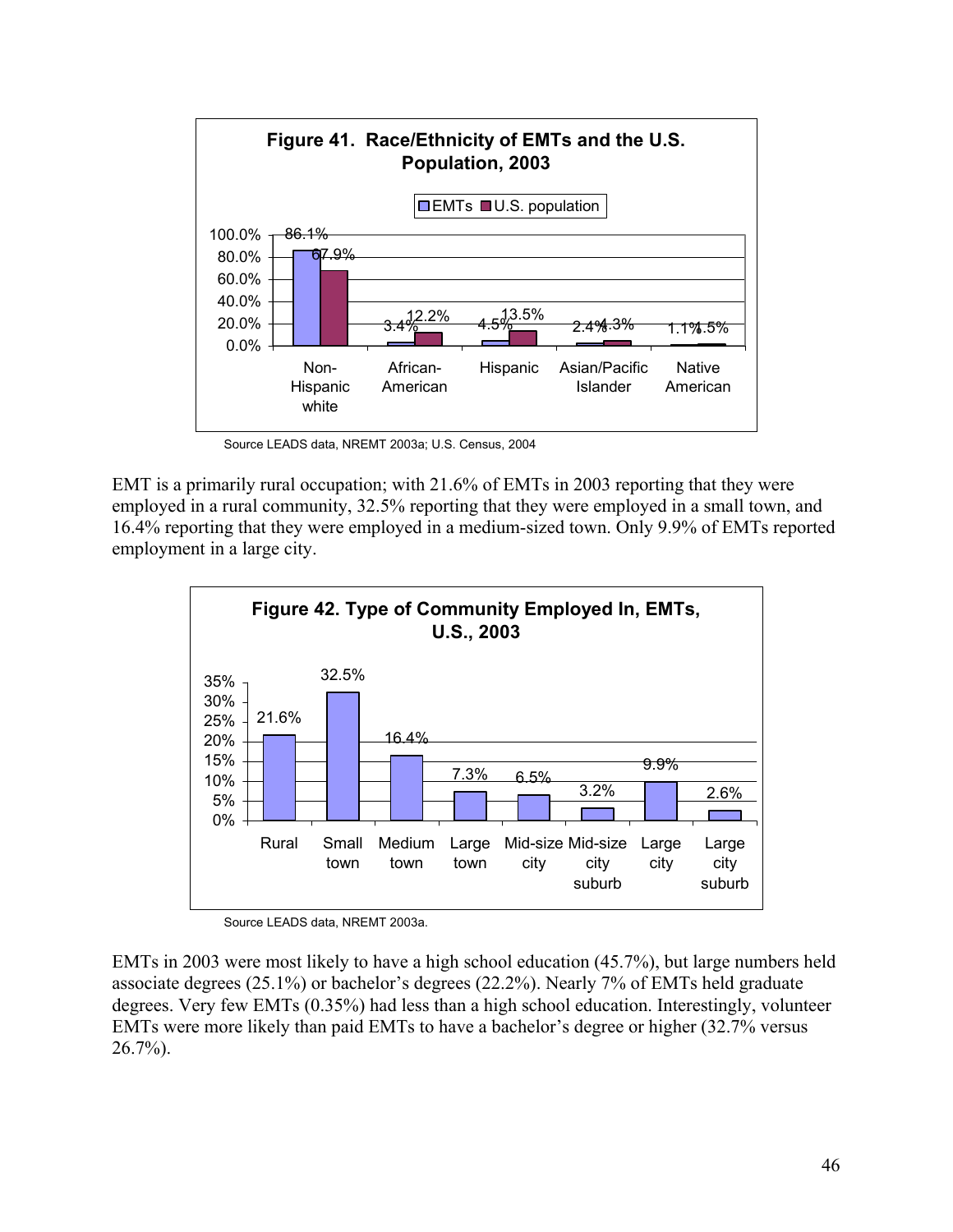**Employment Characteristics**. The largest group of EMTs by far is Basic EMTs, who constituted 62.2% of all EMTs in 2003. Paramedics comprised another 31.3%, while only 6.5% were registered at a level higher than Basic but below Paramedic.



Source LEADS data, NREMT 2003a

EMT is different from most occupations in that a substantial number of workers serve in a volunteer capacity. According to data gathered from a sample of National Registry of Emergency Medicine Technicians (NREMT) members in 2003, 36.5% of registered EMTs were volunteers. The vast majority of volunteer EMTs were Basic EMTs (89.5%), while paid EMTs were much more likely to be registered as Paramedics (46.3%).



Source: LEADS data, NREMT 2003a.

In urban areas, there has been an increasing trend for emergency medical/ambulance services to be taken over by municipal fire departments. In 2003, EMTs were most likely to be employed by fire-based services (36.8%), followed by county or municipal-based services (24.3%) and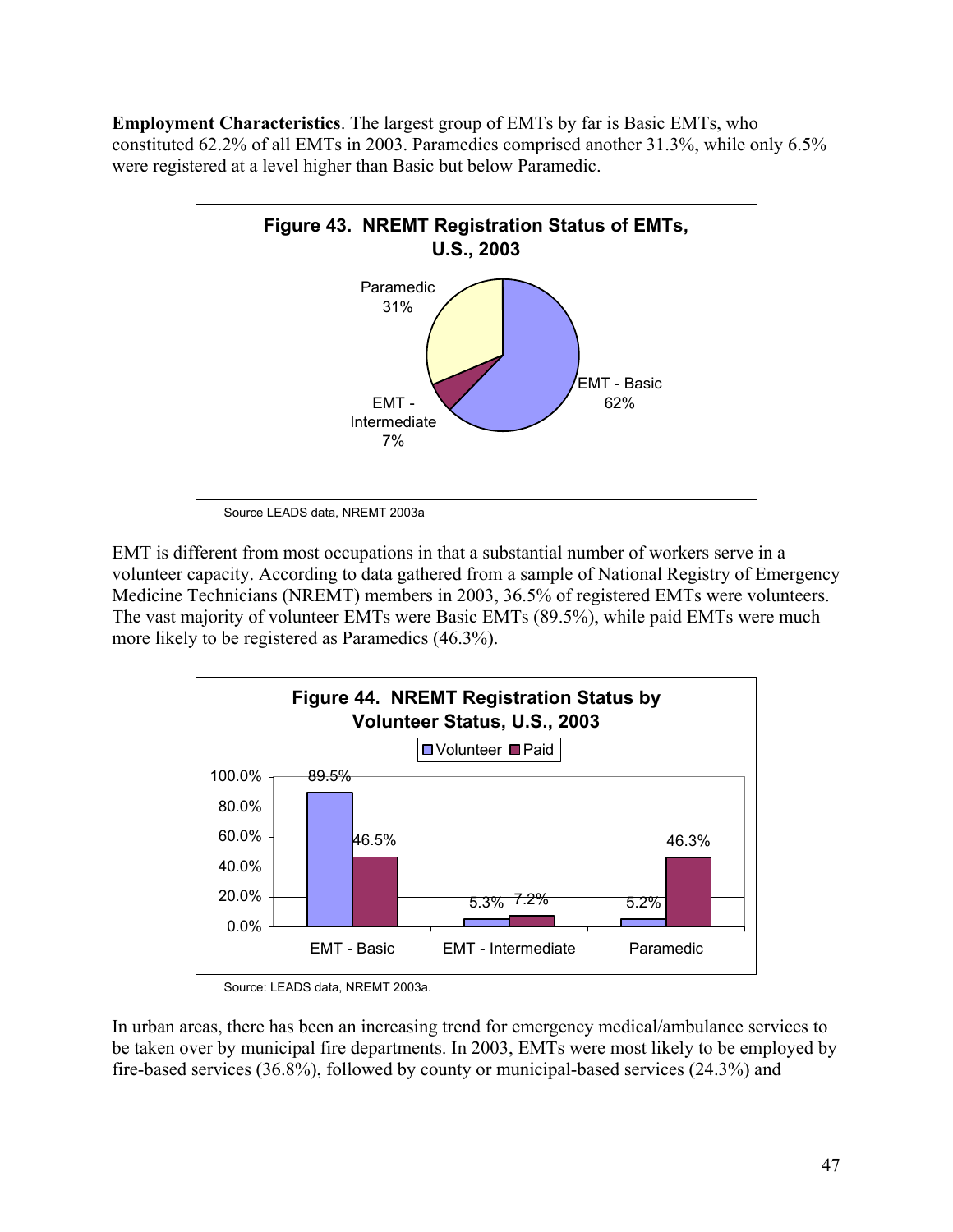volunteer rescue services (22.4%). A smaller number of EMTs worked for hospital-based services (15.5%), including private ambulance companies.



Source LEADS data, NREMT 2003a.

In addition to pre-hospital care, some EMTs now work as technicians in hospital emergency departments.45 These EMT-trained technicians are able to perform basic emergency care in the ED setting, allowing nurses and physicians more time to treat complex cases and perform more intensive procedures. The scope of practice for such personnel is limited, but has increased in some EDs to include intravenous infusions, splinting, and phlebotomy.

Although EMTs may perform scheduled transports as a part of their job, most EMTs work primarily with emergency patients. In 2003, nearly 56% of EMTs reported that all of their transports were emergency patients, while another 27.5% reported serving mostly emergency patients. Fewer than 6% of EMTs reported that most or all of their transports were scheduled. Scheduled transports were more common, however, in large cities than in rural areas. Only 2.2% of rural EMTs reported that most or all of their transports were scheduled, compared to 17.1% of EMTs in large cities. EMTs working for fire-based and volunteer rescue services were most likely to report that all of their transports were emergencies (81.4% and 70.7% respectively), while only 24.2% of EMTs in hospital-based services performed emergency transports exclusively.

 $\overline{a}$ 45 Franks, Kocher, and Chapman, 2004.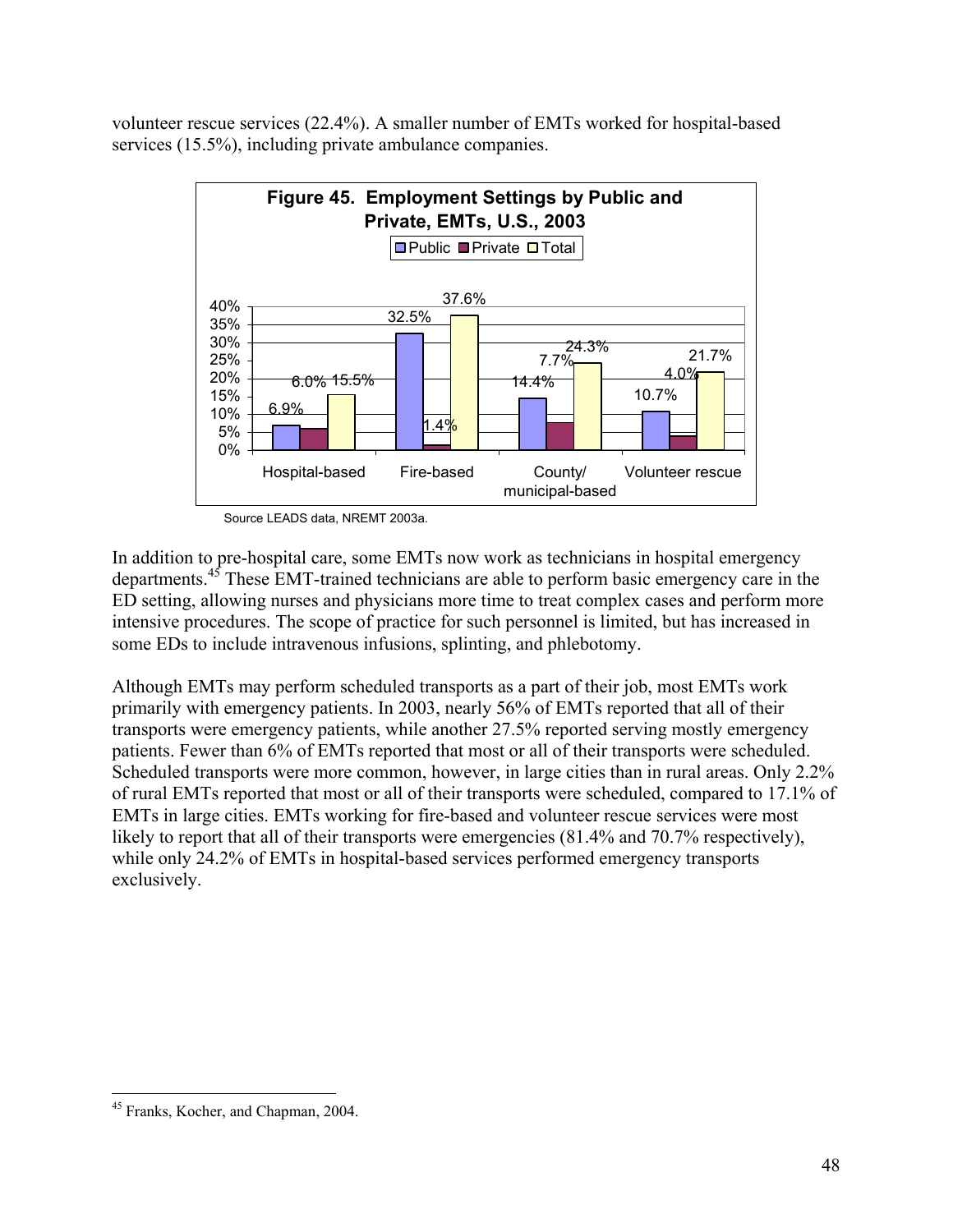

Source: LEADS data, NREMT 2003a

The majority of EMTs (57.4%) responded to fewer than 10 calls per week, while less than 6% reported responding to forty or more. Among EMTs in rural communities, only 9.1% responded to 10 or more calls per week, while in large cities 80.7% of EMTs responded to 10 or more calls and 11.1% responded to 50 or more calls. Paramedics responded to more calls per week than Basic EMTs, with 75.1% responding to 10 or more calls per week compared to 26.0% of Basic EMTs.



Source: LEADS data, NREMT 2003a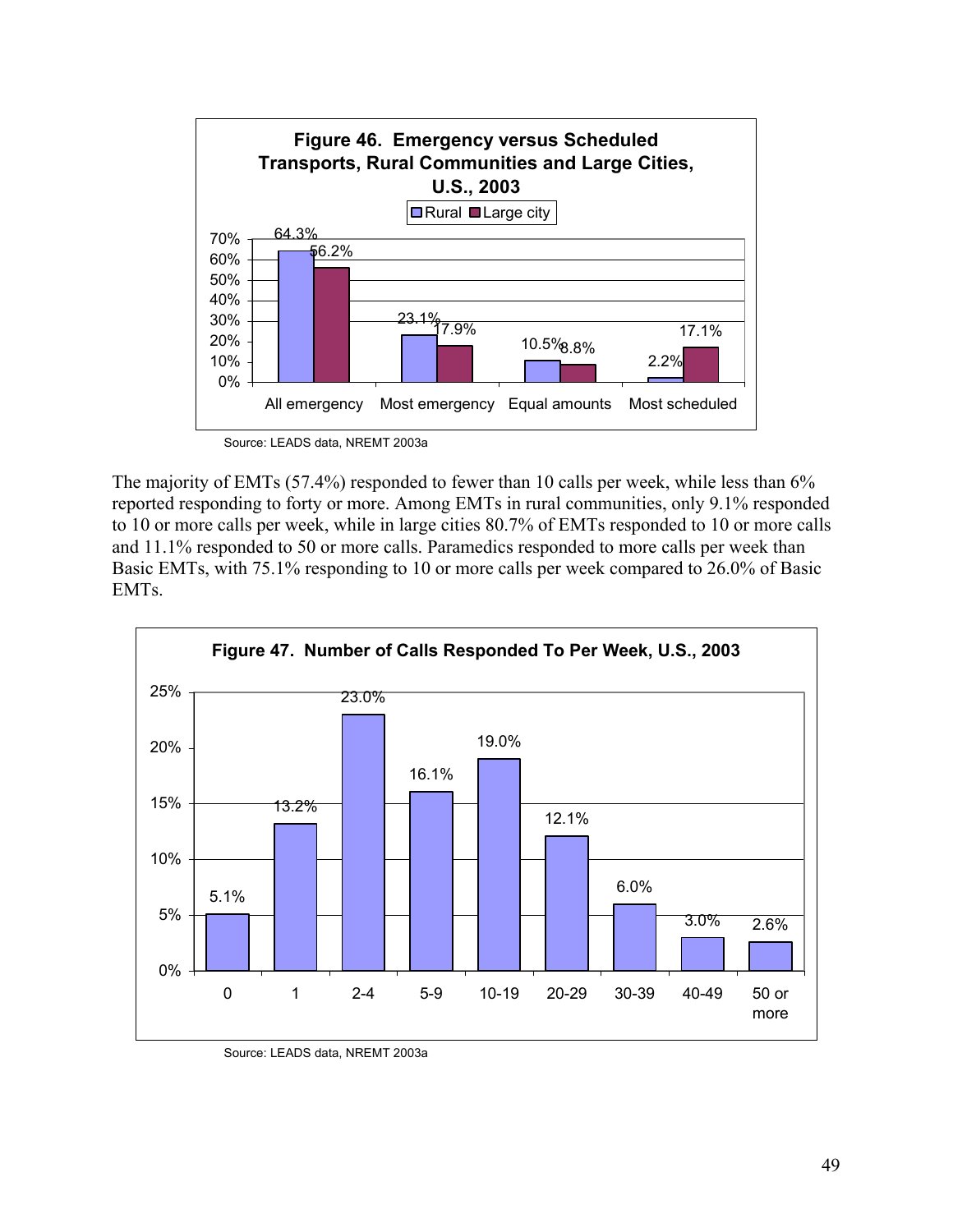Most EMTs are on call for far more hours than they actually work. In 2003, more than 29% of EMTs reported being available for EMT response 60 or more hours per week, while only 8.7% actually worked this many hours as an EMT. EMTs in large cities were less likely to spend 60+ hours on call than their rural counterparts (22.6% versus 34.9%), but were far more likely to work this many hours (12.7% versus 2.2%). Although volunteer EMTs worked fewer hours per week, with only 3.4% logging more than 40 hours (compared to 47.5% of paid EMTs), they were just as likely to spend 60+ hours per week on call (28.1% compared to 29.7% of paid EMTs).



Source: LEADS data, NREMT 2003a.

Salaries for EMTs in 2002 averaged between \$25,413 (starting) and \$36,409 (top) for Basic EMTs, between \$27,054 and \$36,805 for Intermediate EMTs, and between \$30,346 and \$41,118 for Paramedics nationwide. EMT salaries have been increasing, although they are still lower than those for other health care professionals, and there has been an increased focus on nonmonetary benefits (e.g., paid time off) and workplace protections (e.g., screenings and drug testing) in many agencies.<sup>46</sup>

 $\overline{a}$ 

<sup>46</sup> Monosky, 2002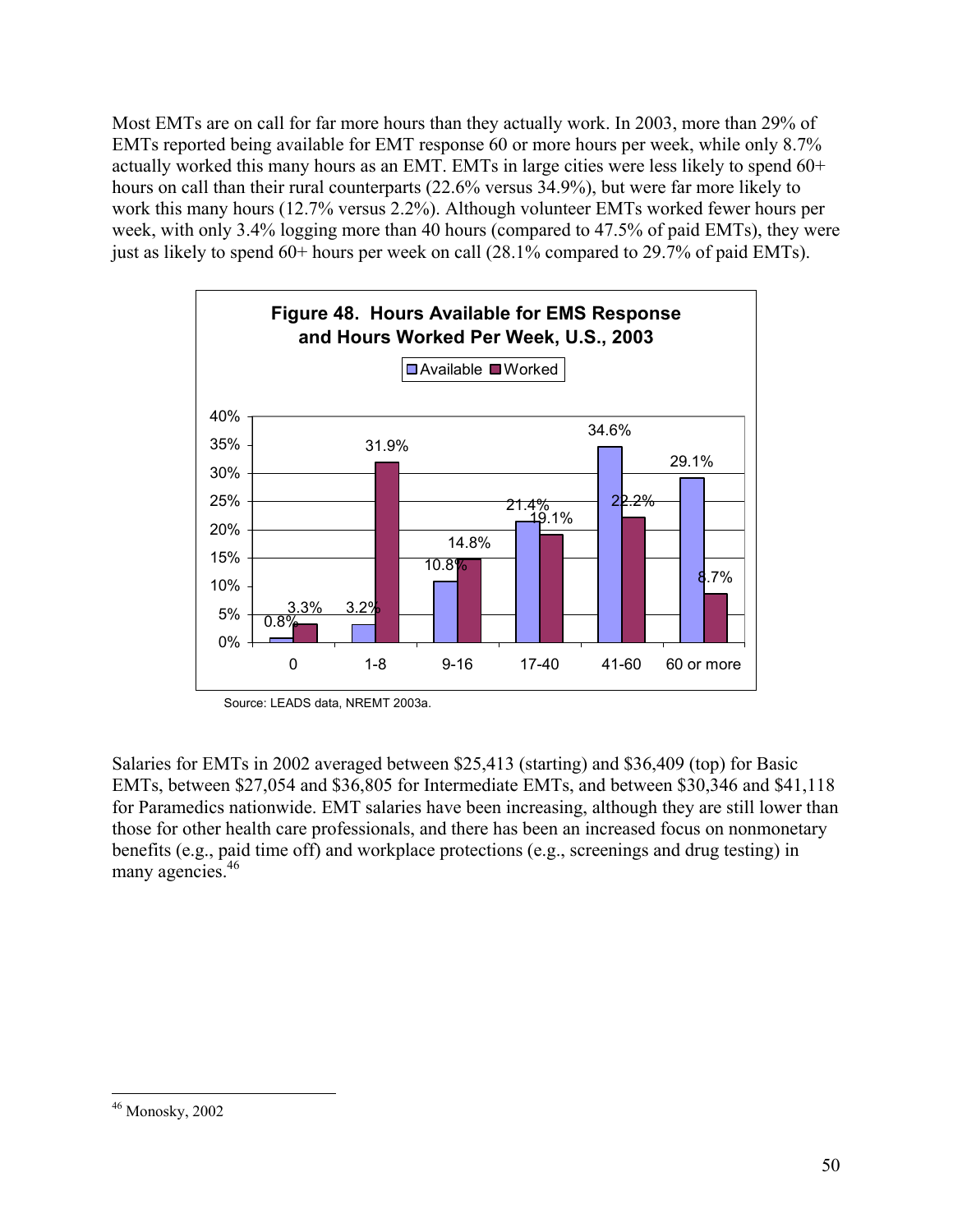

Source: JEMS 2002 EMS Salary & Workplace Survey.

**Supply**. It is difficult to know how many EMTs are currently employed in the U.S. Because registration requirements vary across states and because so many EMTs are volunteers, it is difficult to measure their numbers. There were 142,900 EMTs in the national registry in 2003, but while many states require initial national registration for their EMTs, not all states require that active EMTs *maintain* their national registration. Bureau of Labor Statistics employment data show 178,700 EMTs employed nationwide in 2002. These data are, however, employerreported and do not include volunteer EMTs. The 2000 Census Public Use Microdata Sample (PUMS) shows 132,398 EMTs employed as a primary job, but again, many EMT positions are only part time or on a volunteer basis. More than 757,000 EMTs held state licenses in 2003, but this does not necessarily reflect active EMTs and is almost certainly an overcount.

Working conditions for EMTs tend to be very challenging, leading to high rates of turnover. EMTs may experience burnout, or even post-traumatic stress disorder, as a result of the emotional and psychological stressors of their job. Some EMTs must work irregular hours, and some are not well compensated in salary or retirement benefits. The work of EMTs is also occasionally dangerous, as they must respond to unpredictable and uncontrolled situations and are exposed to threat of violence or infectious disease.<sup>47</sup> There is not generally a well defined career ladder for EMTs, and EMTs in fire-based services sometimes must leave EMS work for other duties in order to advance within their organization. Many individuals work as EMTs as a step in becoming a physician assistant or an RN.

 $\overline{a}$ 47 Franks, Kocher, and Chapman, 2004.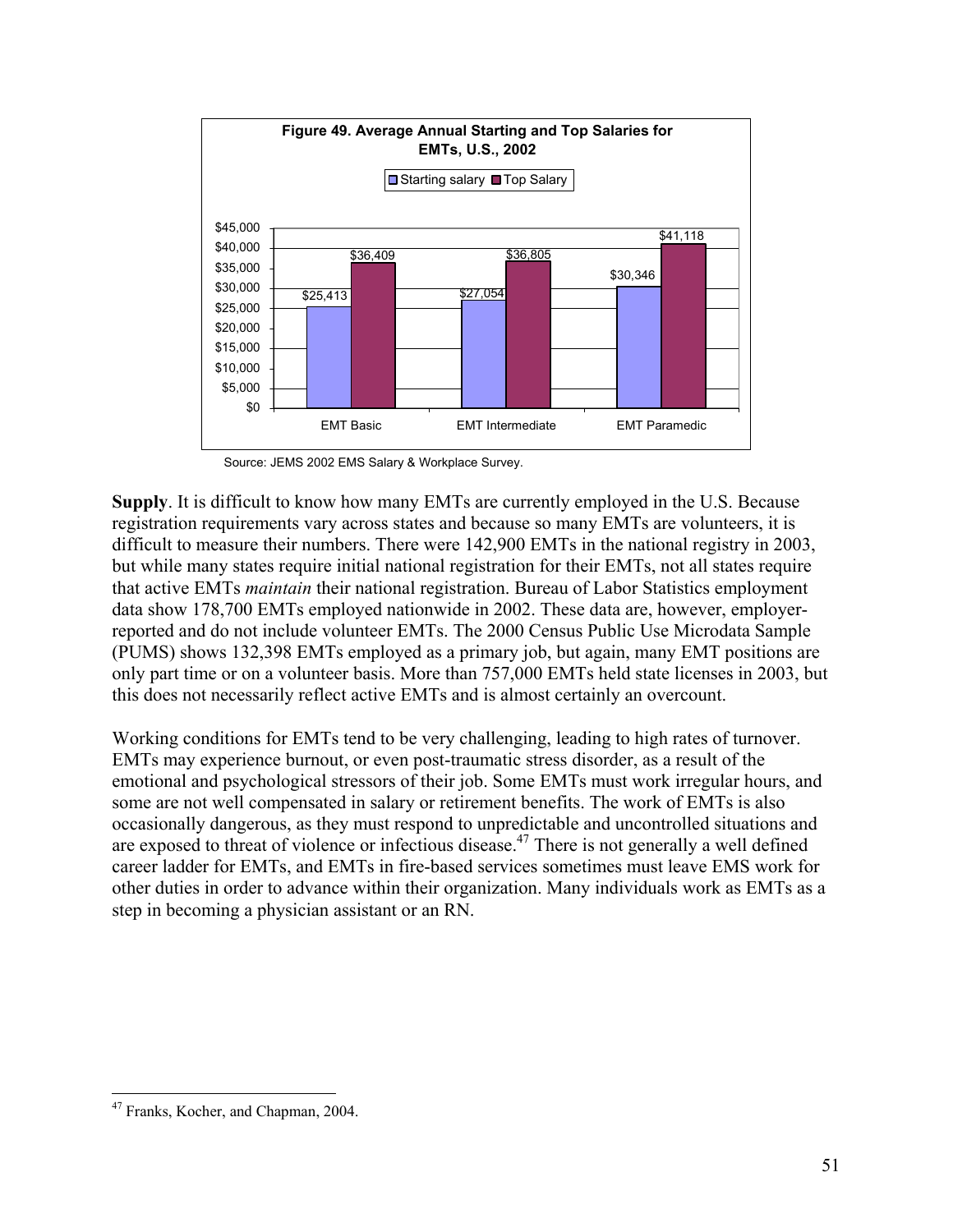| Table 7. The EMT Workforce in the U.S.    |                                                                                                              |         |                                                      |  |
|-------------------------------------------|--------------------------------------------------------------------------------------------------------------|---------|------------------------------------------------------|--|
| State licensed EMTs I                     | Individuals who, regardless of their<br>employment status, are state-licensed as<br><b>EMTs</b>              | 757.000 | State licensure lists,<br>2003                       |  |
| Employer-classified<br>EMT jobs           | Paid jobs classified by employers, regardless<br>of training or licensure requirements, as<br>"FMT"          | 179,000 | Bureau of Labor<br>Statistics (OES), 2002            |  |
| Nationally registered<br><b>EMTs</b>      | Individuals who, regardless of their<br>employment status, are nationally registered<br>as EMTs              | 143.000 | National registry of<br>EMTs (NREMT), 2003           |  |
| Self-reported EMTs<br>as primary paid job | Individuals who, regardless of training or<br>licensure, self-report EMT as their primary<br>paid employment | 133,000 | 2000 Census Public<br>Use Microdata Sample<br>(PUMS) |  |

Source: Emergency Medical Services magazine, 2003; NREMT, 2003b; BLS, 2002; U.S. Census, 2000.



Source: Emergency Medical Services magazine, 2003; NREMT, 2003b; BLS, 2002; U.S. Census, 2000.

The number of EMTs clearly grew between 1996 and 2003, but the extent of growth depends upon the definition of EMTs used. State licensed EMTs have increased from a reported 667,962 in 1996 to a reported 727,086 in 2003 (an increase of 8.9%), while nationally registered EMTs have increased from 125,575 in 1996 to 205,356 in 2003 (an increase of 63.5%).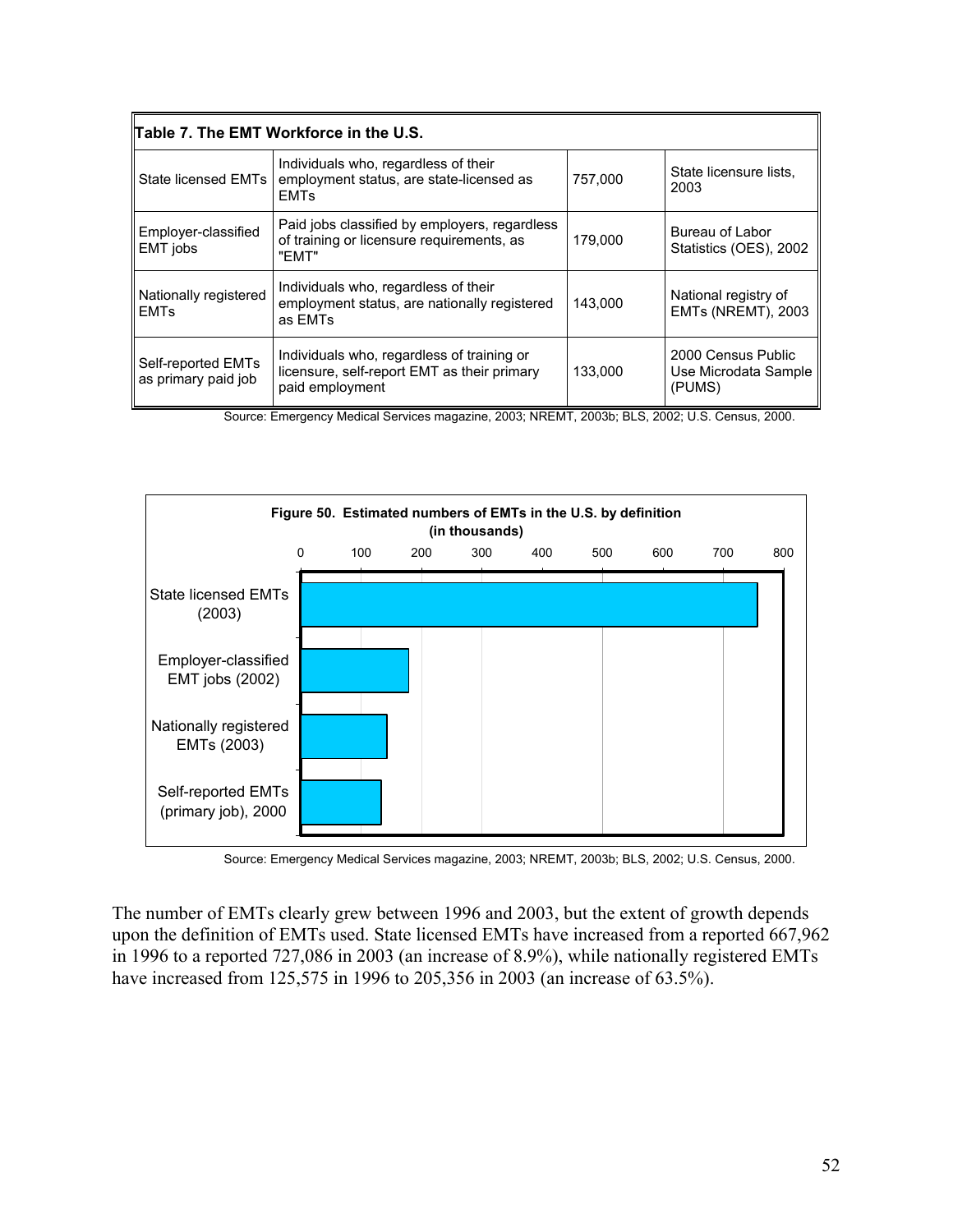

Source: Emergency Medical Services magazine; NREMT, 2003

The majority of EMTs and paramedics receive their training in programs offered by EMS agencies, junior colleges, universities, hospitals and medical centers, or private training programs. Although there is a standard curriculum for all levels of EMT training, EMT scope of practice varies by state.

For the most part, graduations from EMT educational programs increased steadily from the 1995-96 through the 2001-02 academic years, with a single notable drop in the 1999-00 academic year. In the 1995-96 year, 13,193 students completed EMT educational programs, but by 2001-02 this had risen to 15,313 (an increase of 16%).



Source: NCES, 2000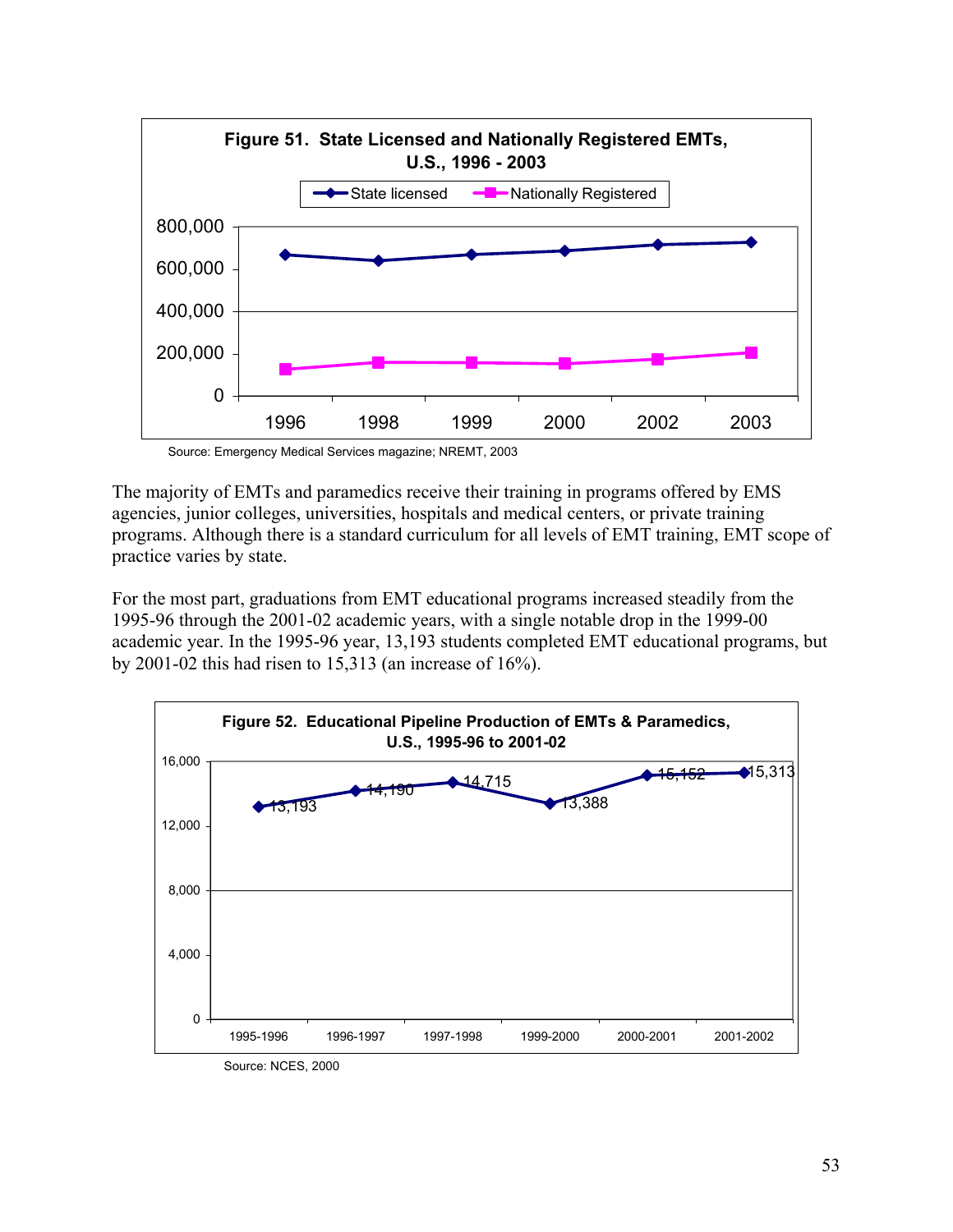**Demand**. The Bureau of Labor Statistics projects that employment of EMTs and Paramedics will grow 33.1% between 2002 and 2012, or by 59,000 new jobs. One factor fueling this projected growth is population growth and urbanization. The aging of the population will further stimulate demand, as older Americans will be more likely to have medical emergencies.

Replacement needs for EMTs will also be high due to retirement and attrition. There are relatively few EMTs who are middle-aged or older. Attrition from the profession is also high due to the stressful working conditions, limited potential for career advancement, and modest pay and benefits experienced by EMTs and paramedics. Total job openings for the period, including replacement positions, are estimated at 80,000.

Demand for EMTs and Paramedics will also continue to be strong in rural and smaller metropolitan areas (BLS, 2003a), but this is more difficult to estimate as rural areas rely much more heavily on volunteer EMTs than do urban areas. In 2003, 75% of EMTs in rural areas were volunteer, compared to 7.5% in large cities. Almost 86% of rural EMTs were Basic EMTs, compared to 48.1% in large cities, where almost half of EMTs (47.7%) were Paramedics. As a result, rural Americans frequently do not have access to the same level of pre-hospital care as urban Americans.



Source: LEADS, 2003

States may recognize various levels of EMT, and the legal scope of practice for a given level is not generally consistent by state. This may cause some difficulty for EMTs who are trained in one state but want to practice in another, and also presents some serious problems for emergency management plans that call for mobilizing EMTs across state boundaries to deal with a disaster or mass casualty incident. Efforts are underway to standardize training and scope of practice across states, but it is still challenging for EMTs to move from one state to another.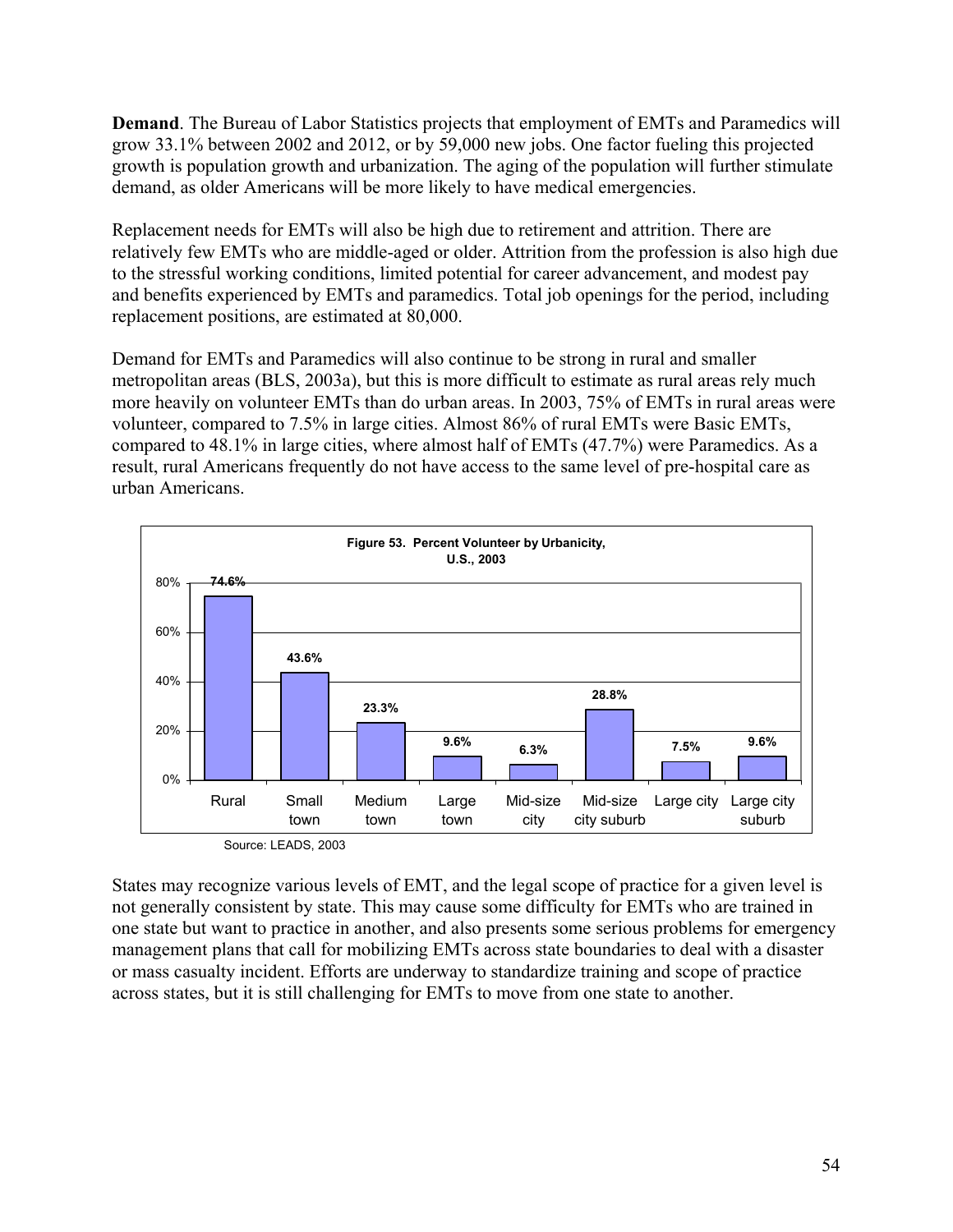### **Emergency Medical Dispatchers (EMDs)**

**The profession**. Emergency medical dispatchers (EMDs) monitor the location of emergency services personnel from any one or all of the jurisdiction's emergency services departments. These workers dispatch the appropriate type and number of units in response to calls for assistance. Dispatchers often are the first people contacted by the public when emergency assistance is required. If certified for emergency medical services, the dispatcher may provide medical instruction to those on the scene of the emergency until the medical staff arrives.<sup>48</sup>

When handling calls, dispatchers question each caller carefully to determine the type, seriousness, and location of the emergency. In a medical emergency, dispatchers keep in close touch not only with the dispatched units, but also with the caller. They may give extensive firstaid instructions before the emergency personnel arrive, while the caller is waiting for the ambulance. Dispatchers continuously give updates on the patient's condition to the ambulance personnel who are en route to the patient<sup>49</sup>.

Not all emergency dispatchers are trained EMDs. EMDs must have some basic medical knowledge in order to evaluate medical emergencies, prioritize responses, and give medical instructions in basic emergency care to callers. Voluntary certifications are available through multiple organizations, but many dispatchers serving EMD functions do not have this specialized training.

**Demographics**. There are no data available on the demographic characteristics of EMDs.

**Employment characteristics**. The majority of EMDs (85.9%) work for local government (excluding local government hospitals). A smaller number of EMDs (4.7%) work for state government (excluding state government hospitals). Some EMDs (4.1%) work for ambulatory health care services not elsewhere specified, in most cases likely meaning ambulance services. Only 0.9% work for private hospitals<sup>50</sup>.

 $\overline{a}$ 48 BLS, 2004

<sup>49</sup> BLS, 2004

<sup>50</sup> BLS, 2004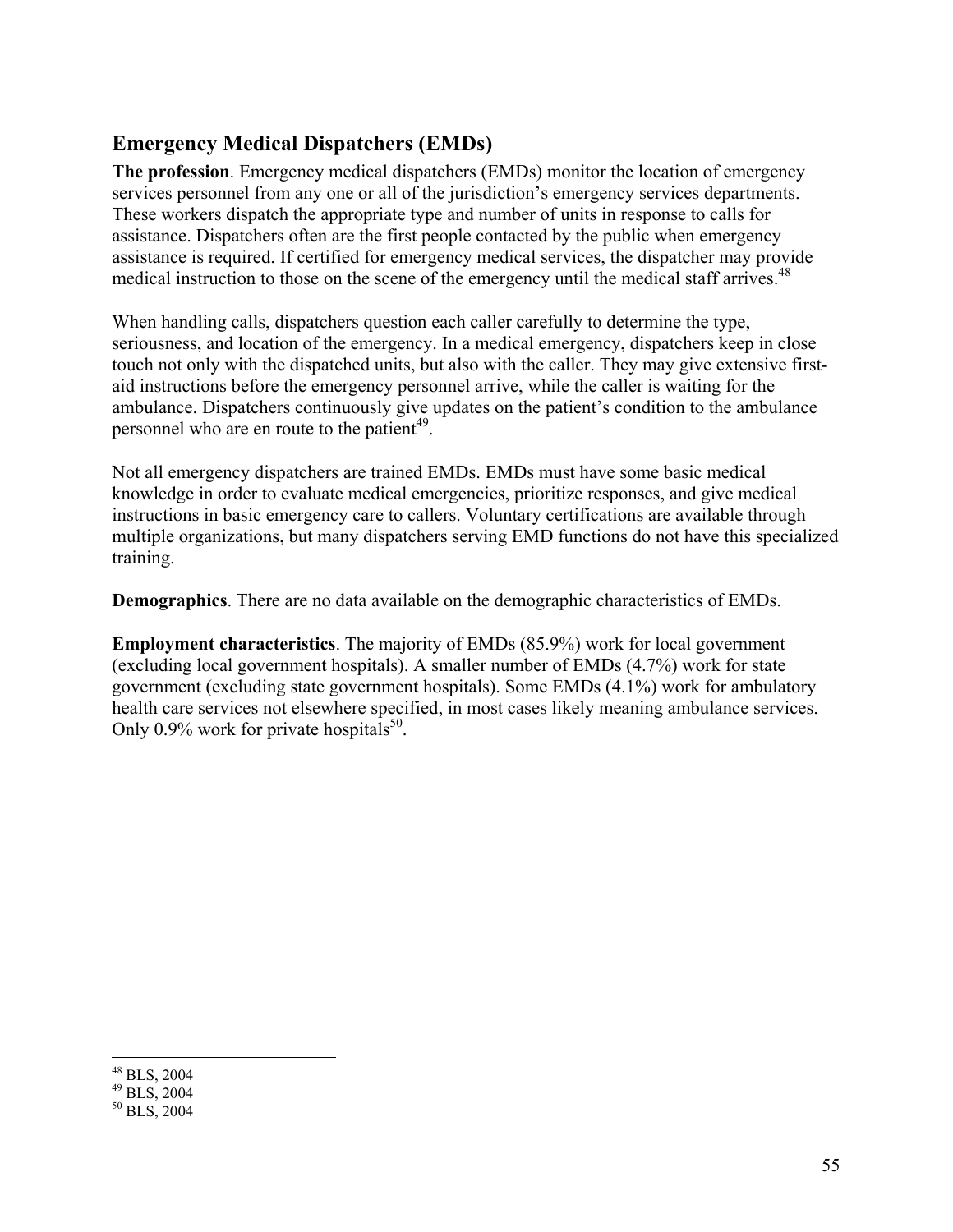

Source: BLS, 2002.

Median annual salaries for EMDs increased by 15.6% between 1999 and 2003.



Source: BLS, 2003.

**Supply**. Between 1999 and May 2003, the number of EMDs grew by 13%, with the September 11<sup>th</sup> terror attacks likely providing much impetus for improving emergency services infrastructure. The largest increase occurred between 2000 and 2001, with growth slowing in recent years.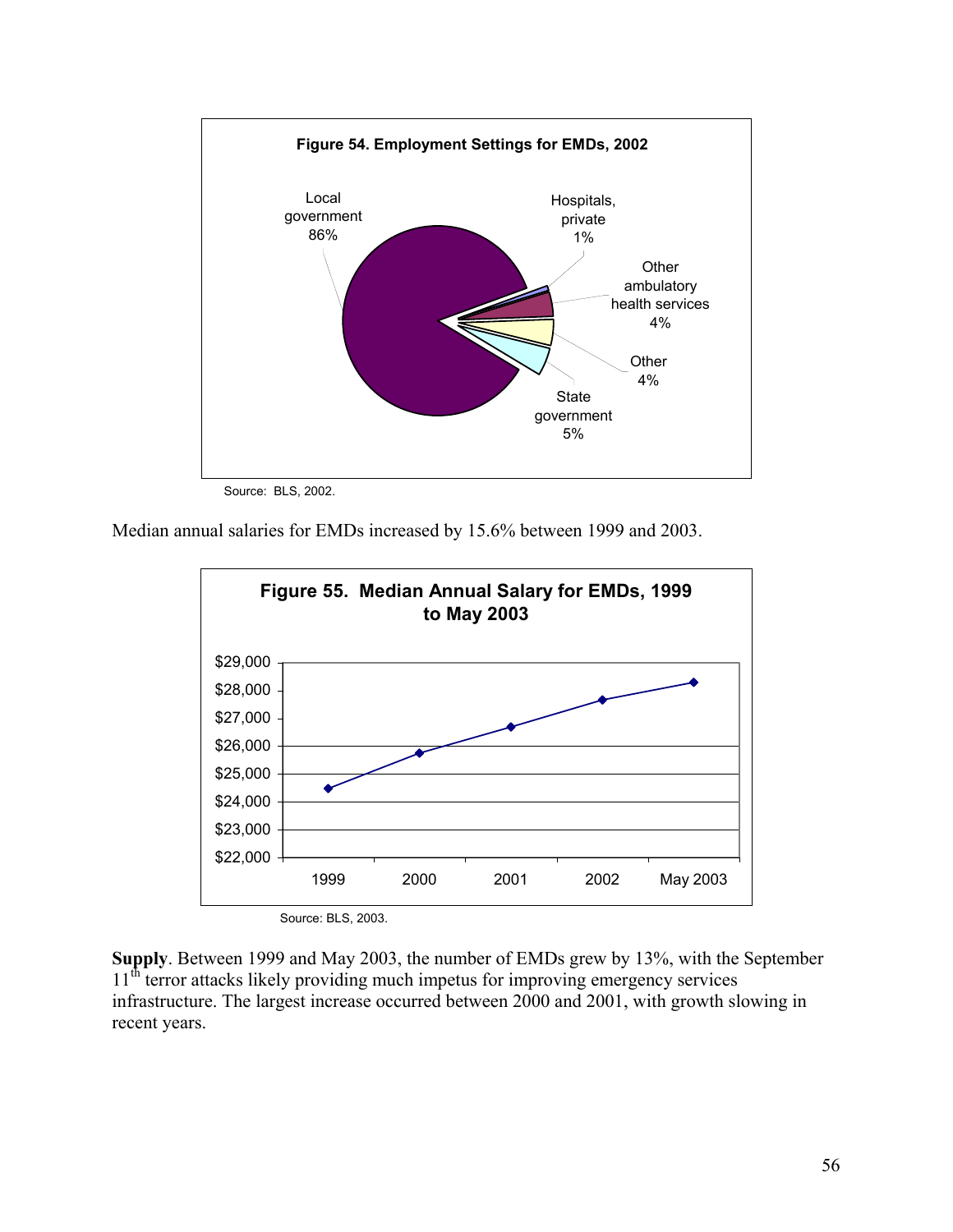

Source: BLS, 2003.





Source: BLS, 2003.

**Demand**. It is estimated that the occupation will need to grow 12.7% between 2002 and 2012 in order to meet projected demand (BLS, 2004).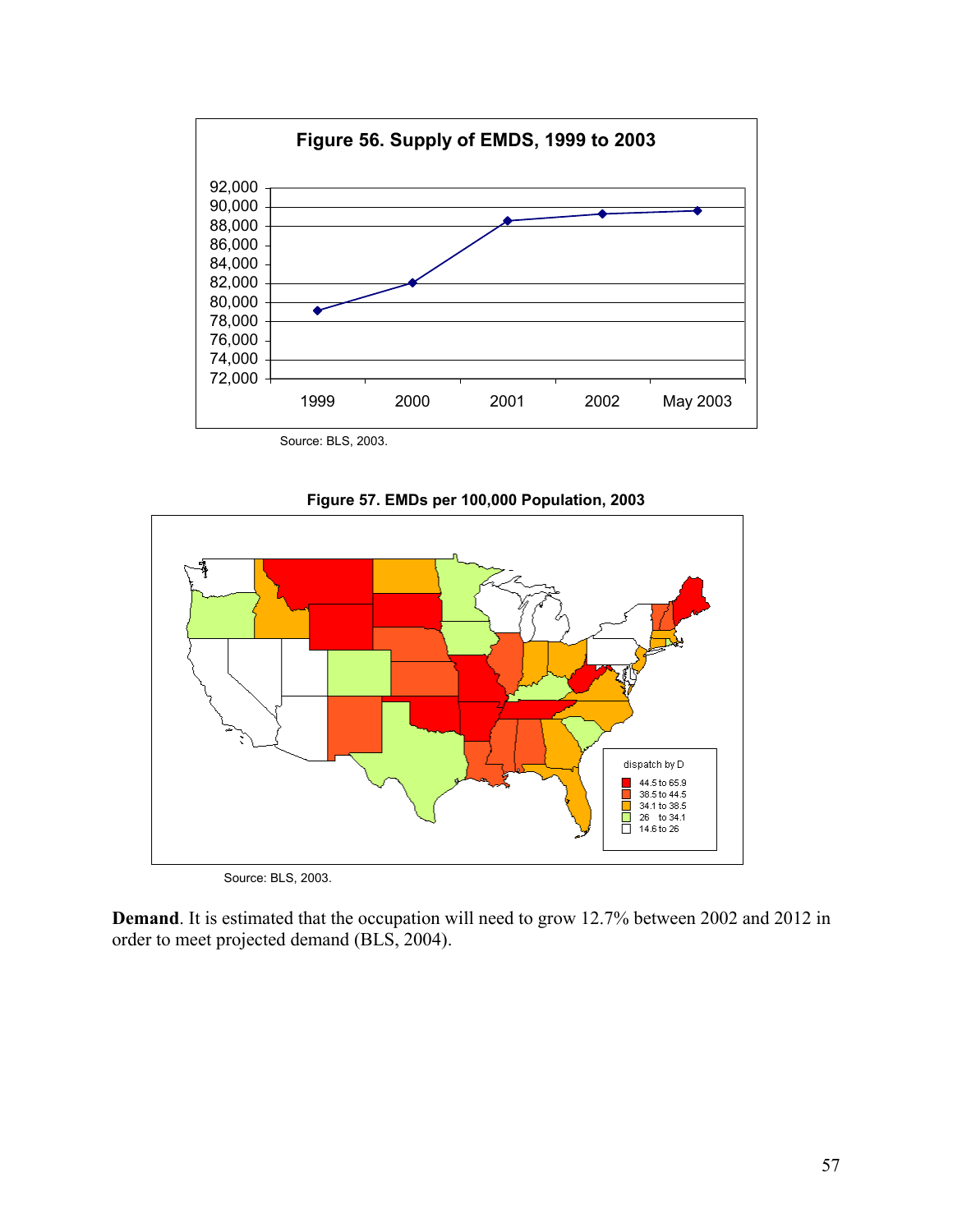#### **Behavioral Health Emergency Personnel**

Emergency behavioral health services tend to be provided in two contexts: the provision of emergency services to those with psychiatric conditions (typically in an ED setting), and the provision of services to people without preexisting mental health conditions following a disaster (rarely in a clinical setting). The two types of emergency behavioral health services vary dramatically from one another, and also vary from non-emergency psychiatric services.

**Emergency Services to Those with Mental Health Conditions**. Non-emergency psychiatric services typically are provided in clinical settings that specialize in behavioral health such as a psychiatrist, psychologist, or social worker's office or a psychiatric ward or facility. Such services are typically ongoing, and the treating practitioner is able to build a steady rapport with the patient. The patient's progress can be evaluated over the long-term, and the same provider may evaluate the patient's presenting condition, diagnose, provide treatment, and decide when and how treatment should be terminated and if any follow-up services are necessary.

Emergency treatment of people with psychiatric conditions, however, may follow a precipitating crisis or event. The patient may not wish to receive treatment, or may already be working with another provider with whom he or she is more comfortable. Emergency department personnel may be able to do little to assist the patient with their presenting complaint (unless there are physical injuries related to the patient's mental condition), and may assume a primarily custodial role until appropriate placement has been secured for the patient (e.g., a psychiatric bed). The practice of holding patients in an emergency room until more appropriate placement can be found is known as "boarding," and this is common with psychiatric patients who present at the emergency room both because the emergency staff has limited treatment options and because psychiatric beds are more limited in many communities than general inpatient beds.

Some communities also have interdisciplinary mobile crisis teams, consisting of nurses, social workers, psychiatrists, psychologists, mental health technicians, and other counselors, who respond to psychological crises typically in the patient's home or some other non-medical location.

Mobile crisis teams can provide the following services:

- Assessment
- Crisis intervention
- Supportive counseling
- Information and referrals
- Follow-up
- Transportation to emergency departments (if necessary)
- Disaster response.

Psychiatric patients in EDs are most likely to be diagnosed with schizophrenic psychoses, affective psychoses, neurotic disorders, nondependent abuse of drugs, or depressive disorders. This varies somewhat between urban and rural EDs, however.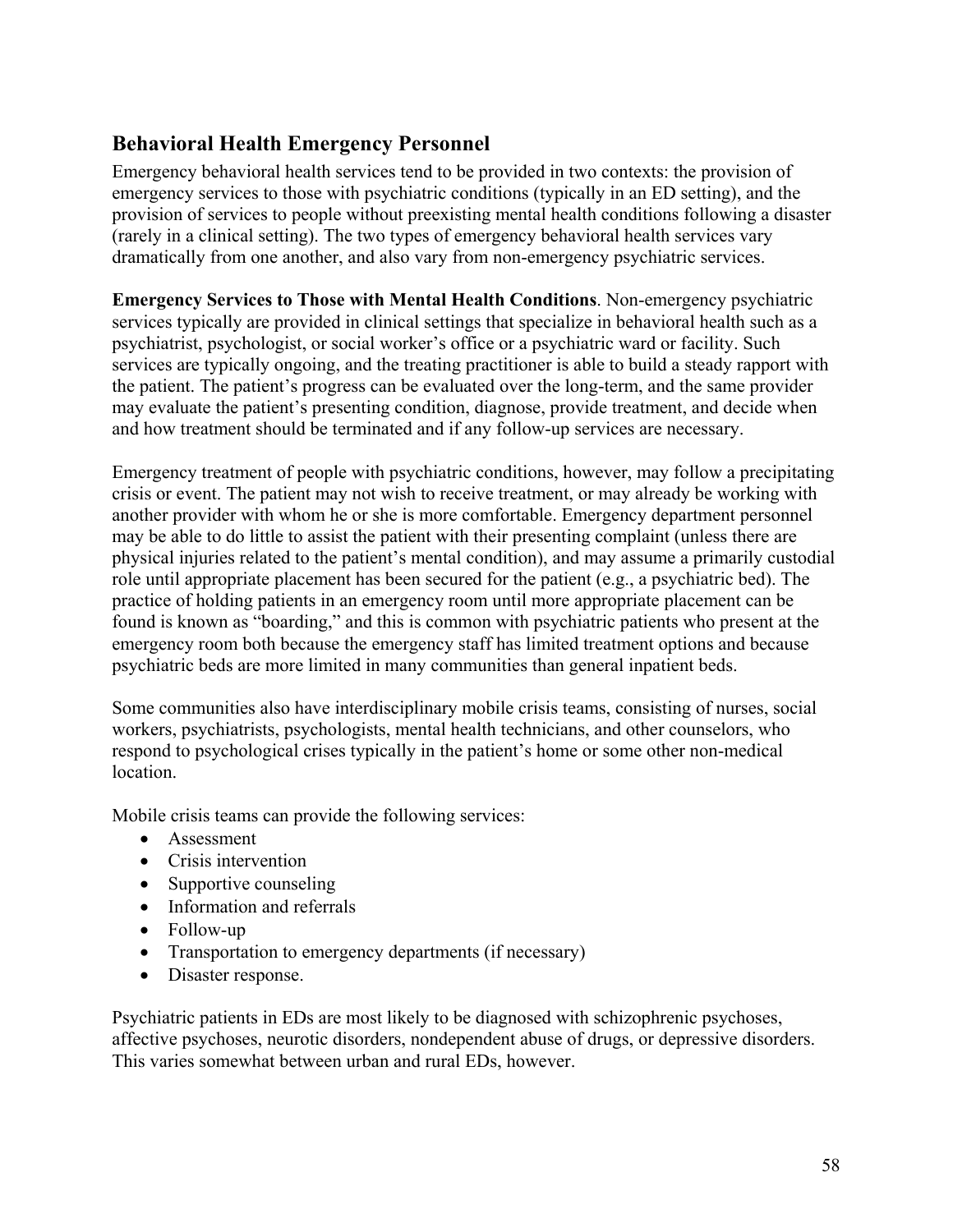Relatively little is known about what kinds of personnel treat patients presenting at EDs with a psychiatric emergency. The 2002 National Hospital Ambulatory Care Survey (NHAMCS) shows that 91% of psychiatric emergency patients in the sample saw a staff physician during their ED visit, while 14% saw a resident or intern. Twelve percent saw an "other physician," which is likely to be a psychiatrist who was on call. Eighty-five percent saw an RN at some point during their visit. Only 1% of the psychiatric emergency patients saw an NP at any time during their visit, while 2% saw a PA. There was no data available on how many saw a psychologist or social worker during their ED visit.

**Disaster Mental Health Services**. Disaster mental health services also follow a precipitating crisis or event, but this event is external to the patient and affects large numbers of others in the community. The patients are predominantly, "'normal' people responding to an abnormal situation<sup>"51</sup>, although some patients may have preexisting mental health conditions that exacerbate their response to the disaster. Services may be provided at shelters or disaster centers, and tends to be a one-time service: the provider may have as little as ten minutes to work with the patient, and will probably never treat the patient again. Rather than clinical services, disaster mental health providers provide services such as stress management education and problemsolving skills, although they may also make referrals for more intensive care.

Disaster mental health workers generally spend long hours working and on call. The nature of their work is primarily crisis intervention, but does not follow the same patterns seen in other crisis intervention settings such as crisis hotlines, where hours may pass between one crisis event and the next. Disaster mental health workers must also be sensitive to the fact that "turf and organizational politics are pervasive and volatile at disaster service sites<sup>552</sup>.

Disaster mental health services may be provided by volunteers as well as by behavioral health professionals, through agencies like the American Red Cross.

1

 $51$  Young, et al.,

 $52$  Young et al.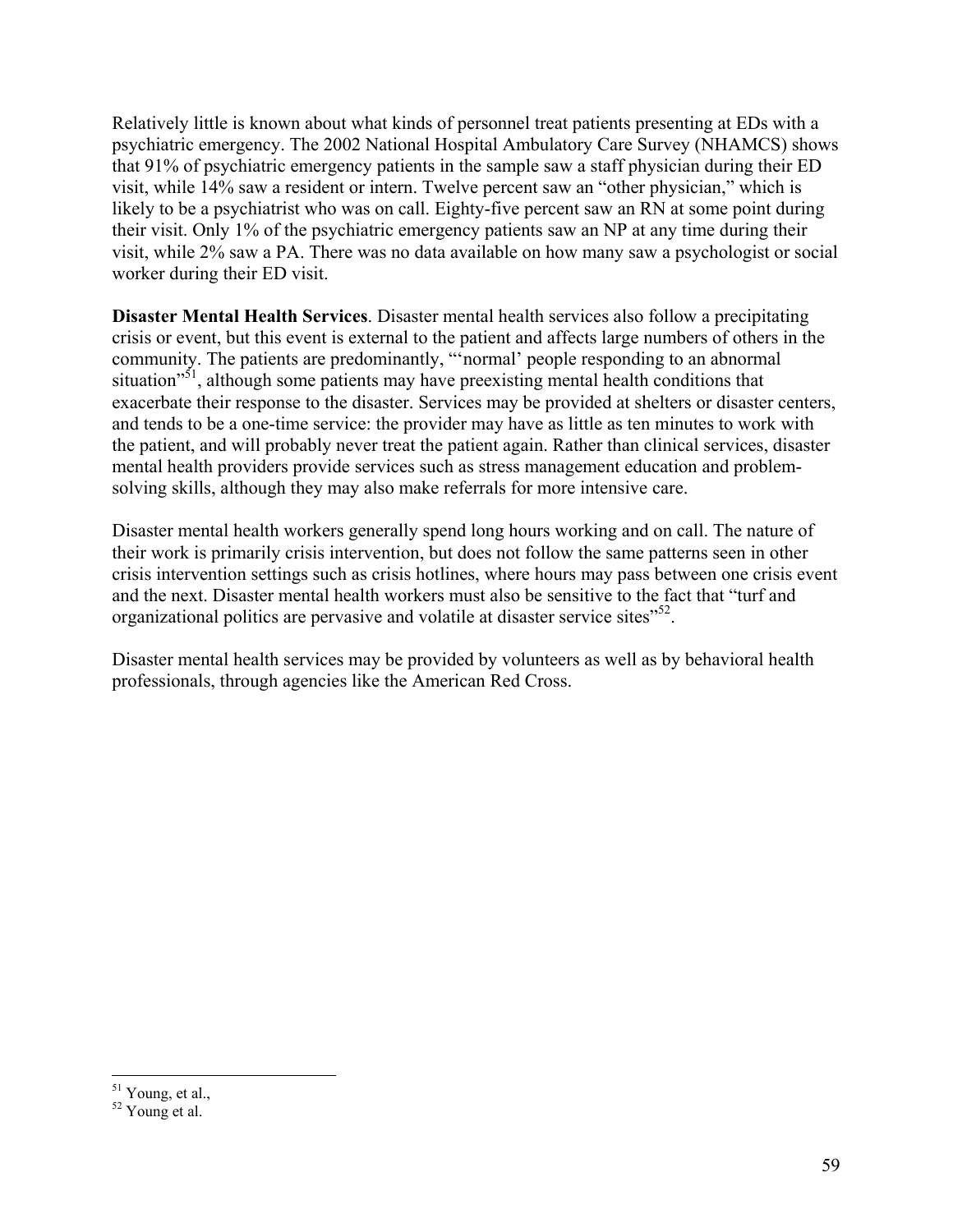## **ISSUES AFFECTING SUPPLY AND DEMAND FOR EMERGENCY HEALTH PROFESSIONALS**

**Bioterrorism and Mass Casualty Incidents.** Disaster preparedness has always been a primary focus of emergency services. In events of fire, flood, earthquake and environmental disaster, emergency health care personnel are mobilized to provide necessary services when and where they are needed. The problems providing emergency care following Hurricane Katrina in 2005 highlight, however, that preparedness for natural disasters continues to need improvement.

Since September 2001, much disaster planning has shifted toward organizing resources for response to potential terrorist activities that could take the form of a chemical, nuclear, or biological attack or a conventional attack using firearms or explosives. Such attacks may be as unpredictable as the natural or environmental disasters for which emergency personnel have traditionally prepared, but have the potential to cause higher numbers of casualties and a greater degree of panic in the population.

Correspondingly, an effective response to such a bioterrorism attack or mass casualty incident may require more personnel and different strategies for providing care. These personnel also need training in new and different skills to prepare them for scenarios that they may never have encountered in training or in practice. Because it is impossible to predict where such incidents may occur, planning an adequate emergency response depends as much upon being able to mobilize emergency personnel nationally as it does upon having sufficient resources locally.

There is little doubt that recent events both in the U.S. and worldwide have motivated emergency planners to strive for increased capacity for emergency medical services and hospital emergency departments throughout the nation. Increased capacity clearly demands increased numbers of personnel.

It is not clear how the new types of emergency threats have affected the supply of emergency medical personnel, if at all. Certainly emergency medical services have a higher profile now than five years ago, and an untold number of individuals may be inspired by recent events to choose a career in emergency services. At the same time, however, emergency medical personnel may be increasingly at the forefront of dangerous situations with possible exposure to chemical and biological toxins, and have to treat patients at disaster scenes that may contain explosives or other dangers. These harsh realities may also deter some people from careers in emergency medical services.

**Demographic Changes**. The potential causes of medical emergencies are not the only thing that is changing in emergency services. The demographics of the American population are changing in two very important ways, both with implications for the provision of emergency medical care. The U.S. population is becoming both markedly older and markedly more diverse – trends that are only projected to accelerate over the next few decades.

The large numbers of children born between 1946 and 1964 (the so-called baby boom generation) will reach their  $65<sup>th</sup>$  birthdays between 2011 and 2029. Between 2000 and 2020, the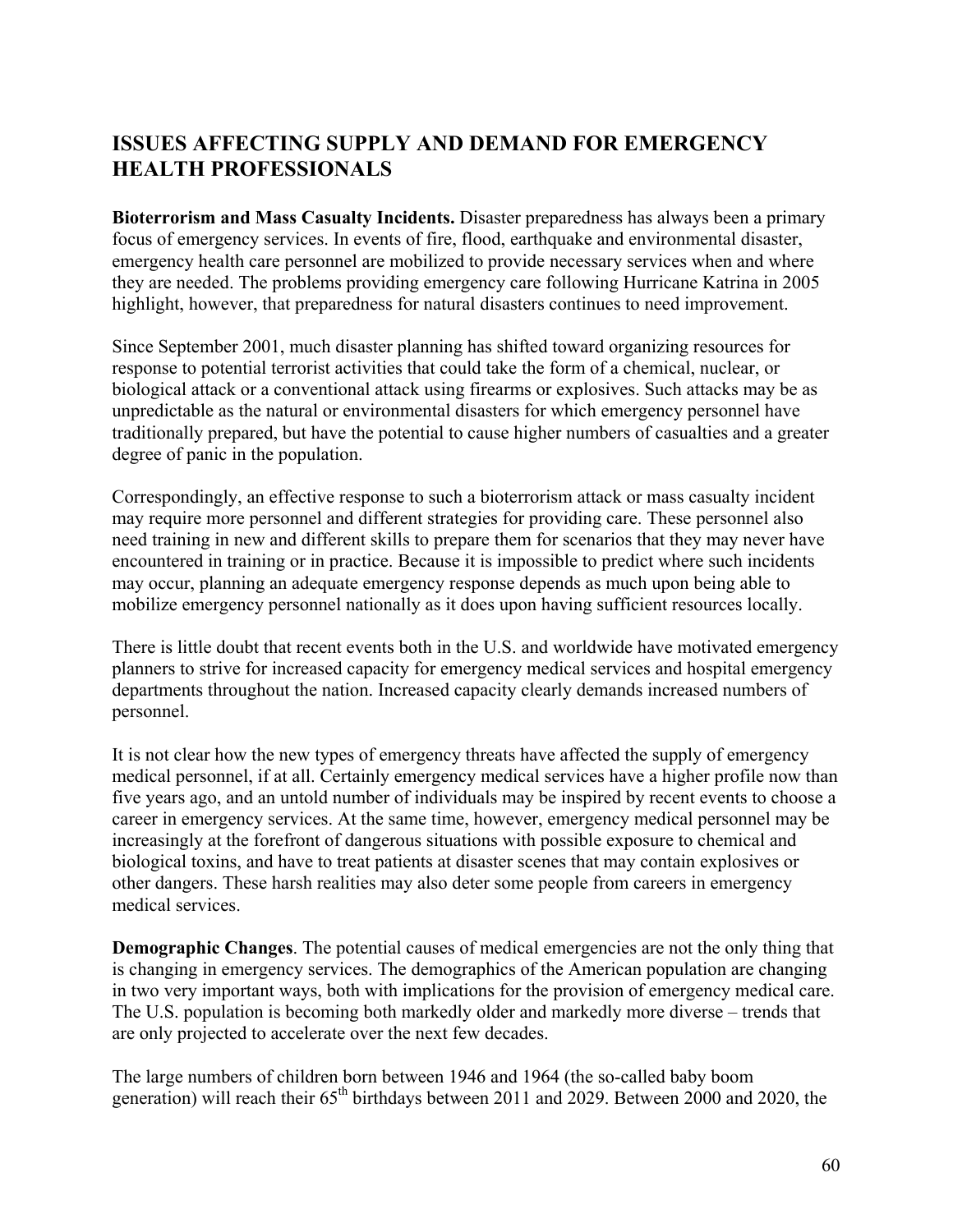U.S. population will add 19 million elderly people. Overall, the numbers of elderly people in this country will grow 138% in the next fifty years. By the year 2050, one of every five Americans will be age 65 or older.

Due to increasingly longevity as a result of better nutrition, safety, and medical care, the numbers of people who are age 85 and above will grow even more dramatically. The population of the "oldest old" is expected to grow by 377% by the year 2050. These people use significantly more health care services than younger people.

Older adults need different types of emergency services than young adults and children. They are much more likely to need emergency care as a result of chronic conditions such as diabetes, hypertension, heart disease, and cancer, and are more likely to suffer from co-occurring conditions. They may be less prone to suffer accidental injuries as a result of a less active lifestyle, but are more prone to complications when they do. They may be unable to communicate information effectively to emergency medical personnel due to age-related cognitive conditions or simply because they have extremely complex medical histories and medication regimens. But perhaps most importantly, older adults use more emergency services than younger adults: 50 emergency visits per 100 persons for those 65 and older, compared to 42 visits for those ages 18 through  $44$  in 2000<sup>53</sup>. Clearly, the aging of the population will require more emergency medical personnel, and emergency medical personnel who are adequately trained in providing services to elderly patients.

At the same time that the patient population is aging, resulting in increased demand, the supply of care providers is aging as well. Large numbers of emergency medical personnel may retire from their jobs in the next ten to twenty years, or may simply change to less demanding work environments. This is a concern in professions such as nursing, where the median age is higher than that of the labor force as a whole and large numbers of retirements are anticipated, but is also a concern in some "young" professions such as EMT where career trajectories are shorter and age-related attrition occurs much younger than in other fields.

The changing racial and ethnic composition of the U.S. population may not have the same effects upon the number of professionals demanded by the labor market, but still has important consequences for the provision of emergency medical care. The racial/ethnic distribution of emergency care providers is not well matched to the racial/ethnic distribution of the population, and even less well matched to the population that uses emergency services. This disparity can only be expected to increase as the U.S. population continues to diversify at a much faster rate than most health professions and occupations. Some concerns have been raised about "cultural competence," or the extent to which non-Hispanic White professionals are able to effectively relate to, communicate with, and ultimately serve their minority patients. Cultural competence can be cultivated in non-minority providers through training, education, and experience, but it is not clear how well cultural competence is incorporated into the training of emergency medical professionals. Racial and ethnic diversity also introduces potential language barriers to the patient-provider relationship, increasing the demand for providers who are bilingual or multilingual, especially in urban areas. There may also be increasing demand for medical translators in ED environments.

 $\overline{a}$ 53 USDHHS, 2003.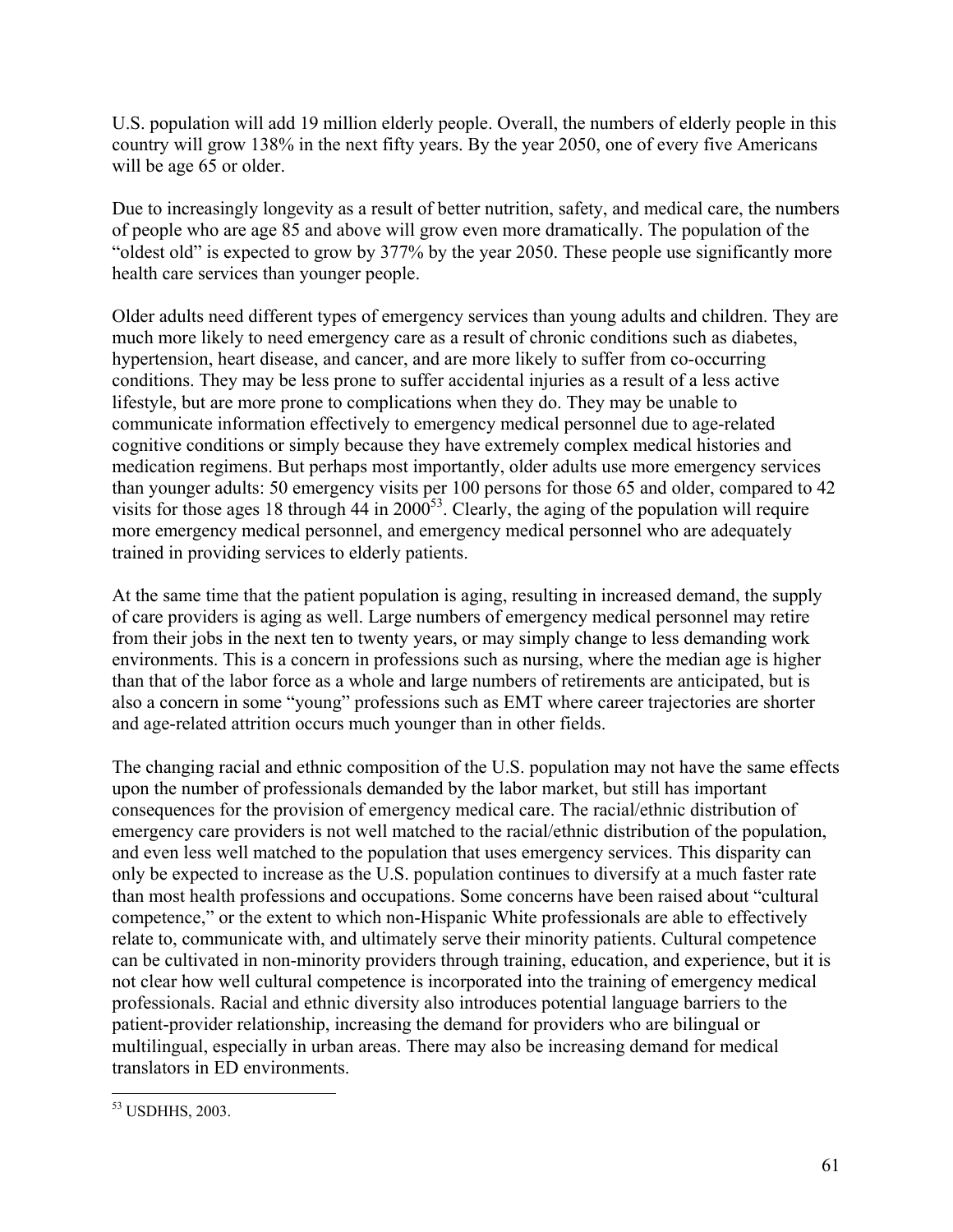**Changing Morbidity**. Chronic problems are becoming more prevalent in the U.S. population, especially among children, who are experiencing unprecedented rates of morbidity from asthma, allergies, diabetes, and obesity. Violence against children and high rates of uninsurance contribute to use of EDs for treatment of these problems.

**Insurance Coverage**. Use of emergency services, especially hospital emergency departments, is closely linked to the percentage of the population that is uninsured. By federal law, hospital emergency departments must provide care to all patients, regardless of ability to pay. As a result, many uninsured patients use the emergency department as their primary source of medical care, even if their condition does not constitute a medical emergency. Furthermore, the uninsured sometimes avoid seeking medical care that they cannot afford until their conditions truly become emergency conditions, bringing them to the hospital with serious conditions that could have been treated more effectively and for less money in a physician's office. Inappropriate use of emergency departments is a primary cause of emergency department crowding and economic loss to hospitals<sup>54</sup>. It is not clear what percentage of emergency department resources are consumed by patients who have allowed routine conditions to become serious due to an inability to afford routine care, but such cases undoubtedly strain the emergency medical system as well.

National health care policy is therefore a critical determinant of how much emergency care is consumed in the U.S. Factors that increase the affordability of health care and access to health insurance coverage will reduce the demand for emergency personnel, while factors that limit sources of care for the uninsured will increase demand for emergency personnel. It is deemed unlikely that the U.S. will adopt a system of universal health coverage in the near future, but such a system would dramatically reduce demand for emergency services and the professionals that provide them.

**Health Care Technology**. New technology in emergency services may produce gains in efficiency that can mitigate some of the effects of population aging and expanded disaster preparedness. Such technologies include electronic medical records that allow easy access to patient medical histories in the ED or even the ambulance (especially important for older patients who have co-occurring conditions and take large numbers of medications); practice management systems for the ED; intra-hospital computer networks that allow communication between EDs, laboratories and pharmacies; and clinical software that aids patient triage. The applications of technology for ambulance services may be less far-reaching, but more clinical and diagnostic tools can be expected to become available in portable versions for use in ambulances and EMS helicopters, while advanced computer systems can increase the efficiency and accuracy of emergency dispatching. The extent to which these technologies are being adopted and used to their fullest potential varies widely by the technology and the characteristics of the hospitals, but rapid growth in this area can be expected in the next ten to twenty years.

While technology in emergency medical care may relieve demand for emergency medical personnel, it will increase demand for personnel trained to use such technology.

 $\overline{a}$ 54 National Association of Community Health Centers, 2004.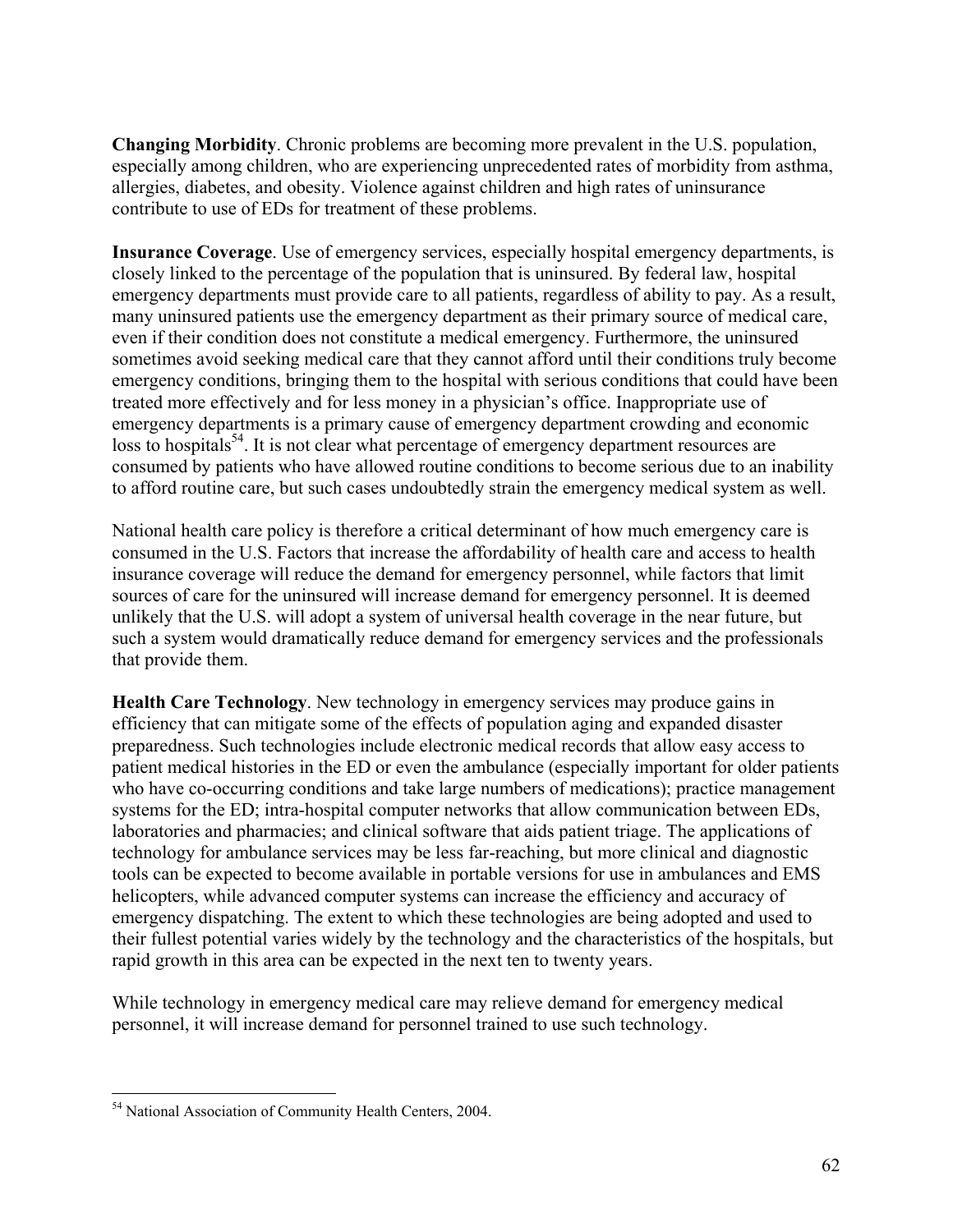**Scope of Practice/Education**. Given the changing demographics discussed above, which will result in increased need for services at the same time as increased retirements of health care professionals, there is a strong possibility that the scope of practice for various professions may change. An increasing emphasis on chronic disease management in the emergency department setting may also change the roles and expectations of emergency health care professionals. Specifically, lower-level workers may take on an increasing number of tasks for professionals in short supply, such as registered nurses. Clearly, however, developments such as health care technology may affect the extent to which such scope of practice changes occur.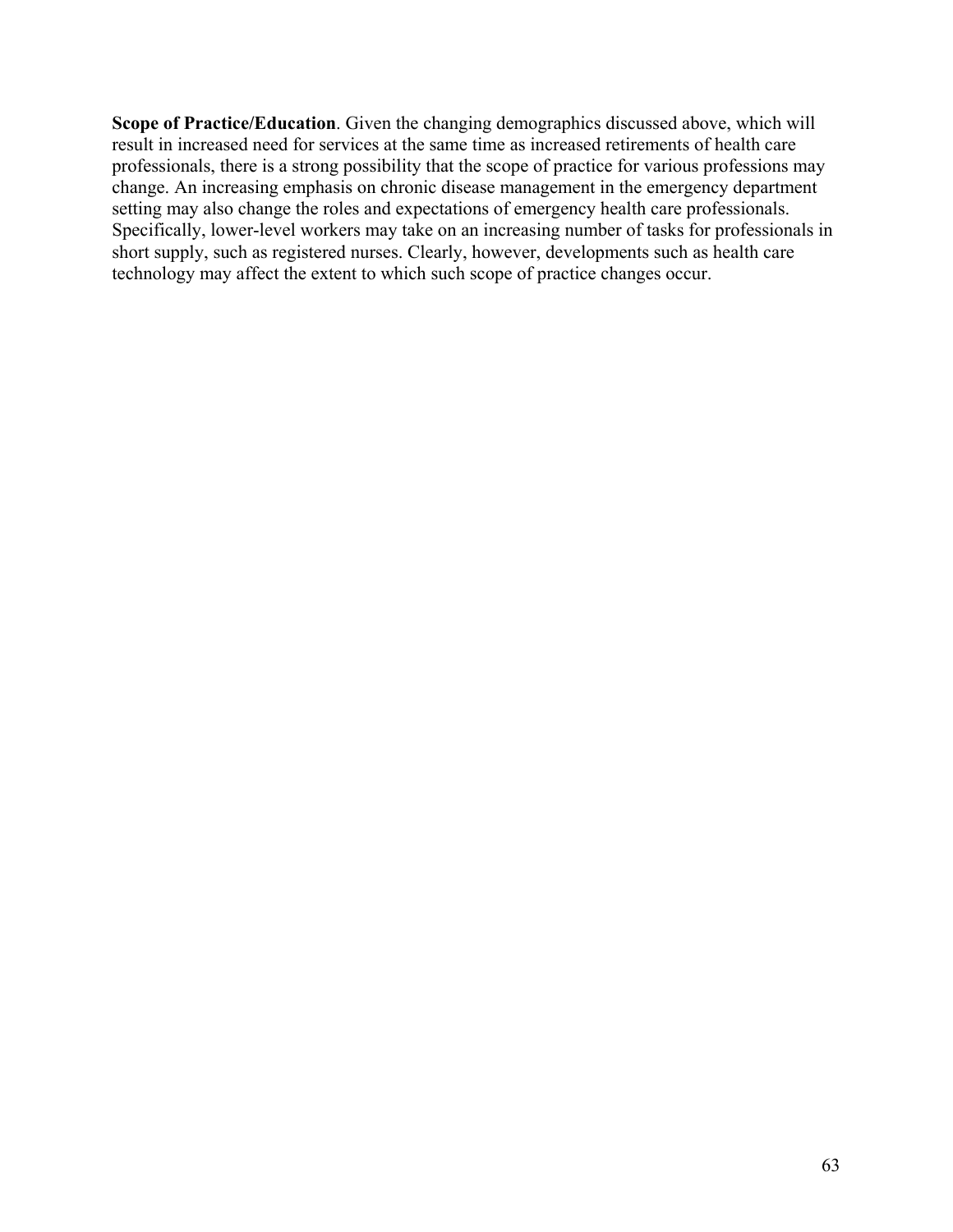#### **BIBLIOGRAPHY**

Alonso-Serra, H, D Blanton and RE O'Connor, 1997. *Physician Medical Direction in EMS*. National Association of EMS Physicians.

American Association of Physician Assistants, 2003. *AAPA Masterfile Data*.

American Board of Medical Specialties, 2003. *ABMS Annual Report and Reference Handbook*.

American College of Emergency Physicians, 2004. *On-Call Specialist Coverage in U.S. Emergency Departments: ACEP Survey of Emergency Department Directors*. Irving, TX: ACEP.

American Hospital Association, 2003. *Hospital Statistics*. Health Forum LLC.

American Medical Association, 2004. *Physician characteristics and distribution in the US.* AMA Press.

Bureau of Labor Statistics, 2004. *2002 National, State, Metropolitan Area, and Industry-Specific Occupational Employment and Wage Estimates.*

Bureau of Labor Statistics, 2002. *Current Population Survey* data.

Center for Health Workforce Studies, 2003*. 2003 NYS Resident Exit Survey*. Rensselaer, NY: Center for Health Workforce Studies, School of Public Health, SUNY Albany.

Center for Health Workforce Studies, 2001-2003. *New York State Physician Re-Registration Survey, 2001-2003*. Rensselaer, NY: Center for Health Workforce Studies, School of Public Health, SUNY Albany.

Center for Health Workforce Studies, 2001. *2001 New Mexico Physician Workforce Survey*. Rensselaer, NY: Center for Health Workforce Studies, School of Public Health, SUNY Albany.

Center for Health Workforce Studies, 2000. *2000 Survey of Nurse Practitioners Licensed in New York State.* Rensselaer, NY: Center for Health Workforce Studies, School of Public Health, SUNY Albany.

Cole, FL, E Ramirez, and H Luna-Gonzales, 1999. *Scope of practice for the nurse practitioner in the emergency care setting*. Des Plaines, IL: Emergency Nurses Association.

Cone, DC, LD Richardson, KH Todd, JR Betancourt, and RA Lowe. 2003. "Health care disparities in emergency medicine." Academic Emergency Medicine, 10(11): 1176-1183.

Dowling, D and W Dudley, 1995. "Nurse practitioners: Meeting the ED's needs," *Nursing Management, 26*, 48C-48J.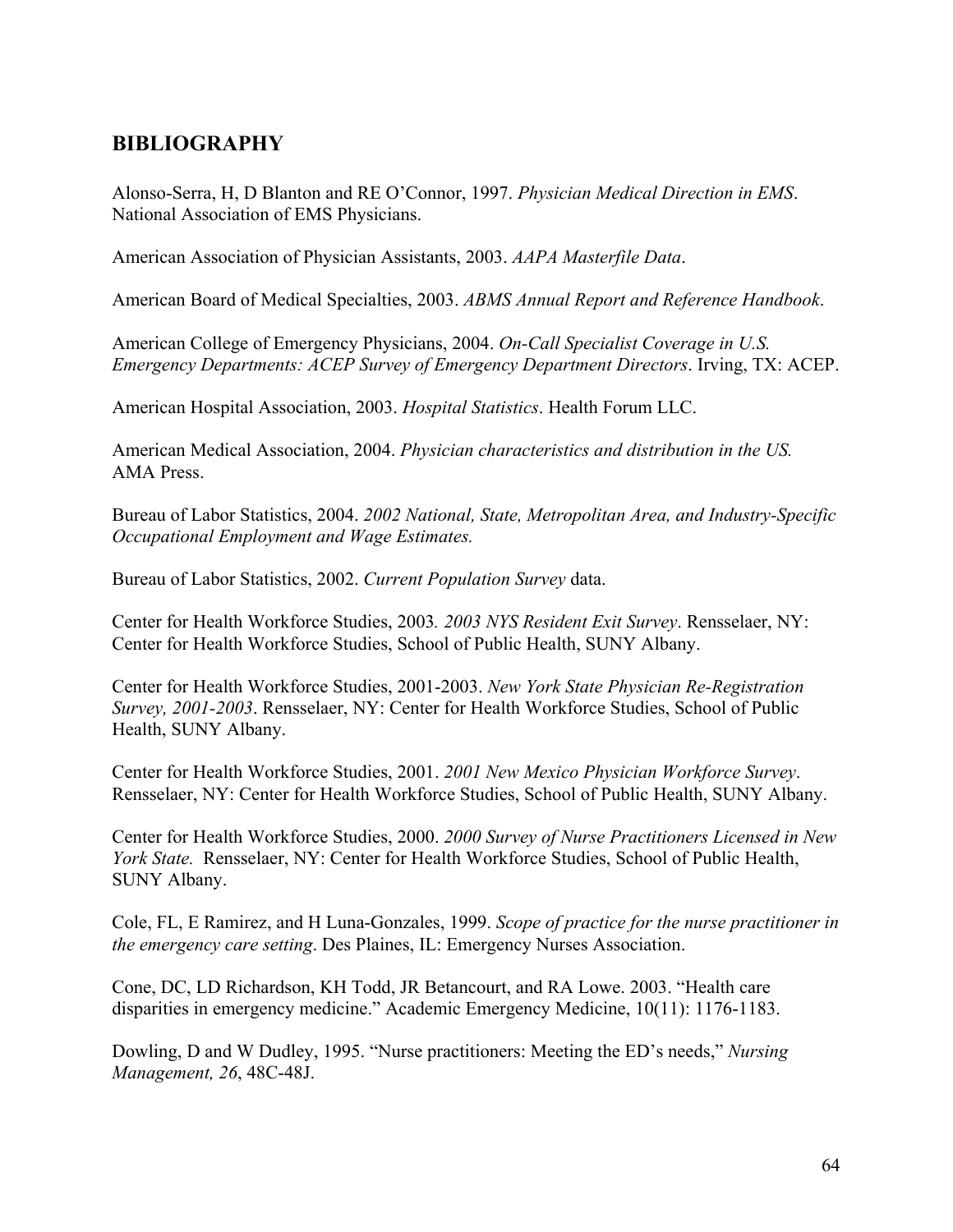Economic Research Service, 2004. http://www.ers.usda.gov/topics/view.asp?T=104000

Emergency Medical Services magazine, 2004. *2004 Emergency Medical Services State and Province Survey*. http://www.emsmagazine.com/SURVEY/index.html

Emergency Nurses Association,1999. *Scope of Emergency Nursing Practice*.

Emergency Nurses Association, 2003a. *Advanced Practice in Emergency Nursing.*

Emergency Nurses Association, 2003b. *Staffing and Productivity in the Emergency Care Setting.* 

Emergency Nurses Association and National Flight Nurses Association, 1987. *Role of the Registered Nurse in the Prehospital Environment.* 

Emergency Nursing World, 2004. *The Emergency Nursing FAQ and Emergency Nursing World! FAQ*. http://ENW.org/FAQ.htm. Accessed on 7/2/2004.

Franks, PE, N Kocher, and S Chapman, 2004. *Emergency Medical Technicians and Paramedics in California.* UCSF Center for the Health Professions: San Francisco.

Ganapathy, S and FL Zwemer, 2003. "Coping with a crowded ED: an expanded unique role for midlevel providers." *American Journal of Emergency Medicine, 21*(2): 125-8.

Grossman, DC, A Kim, SC Macdonald, P Klein, MK Copass, and RV Maier, 1997. "Urban-rural differences in prehospital care of major trauma." *Journal of Trauma, 42*(4): 723-9.

Heron, S and L Haley, 2001. "Diversity in emergency medicine: a model program." *Academic Emergency Medicine, 8*(2): 192-5.

Holliman, CJ, RC Wuerz, DM Chapman, AJ Hirshberg, 1997. "Workforce projections for emergency medicine: how many emergency physicians does the United States need?" *Academic Emergency Medicine. 4*(7): 725-30.

Kaji, A and C Stevens, 2002. "Moonlighting and the emergency medicine resident," *Annals of Emergency Medicine, 40*(1): 63-6.

Lishner, DM, RA Rosenblatt, LM Baldwin, and LG Hart, 2000. "Emergency department use by the rural elderly." *Journal of Emergency Medicine 18*(3): 289-97.

McCaig and Ly, cited in General Accounting Office, 2003. *Hospital Emergency Departments: Crowded Conditions Vary among Hospitals and Communities*. Washington, DC: General Accounting Office.

Monosky, KA. 2003. *JEMS 2002: EMS Salary and Workplace Survey*. http://www.jems.com/jems/salarysurv.html#top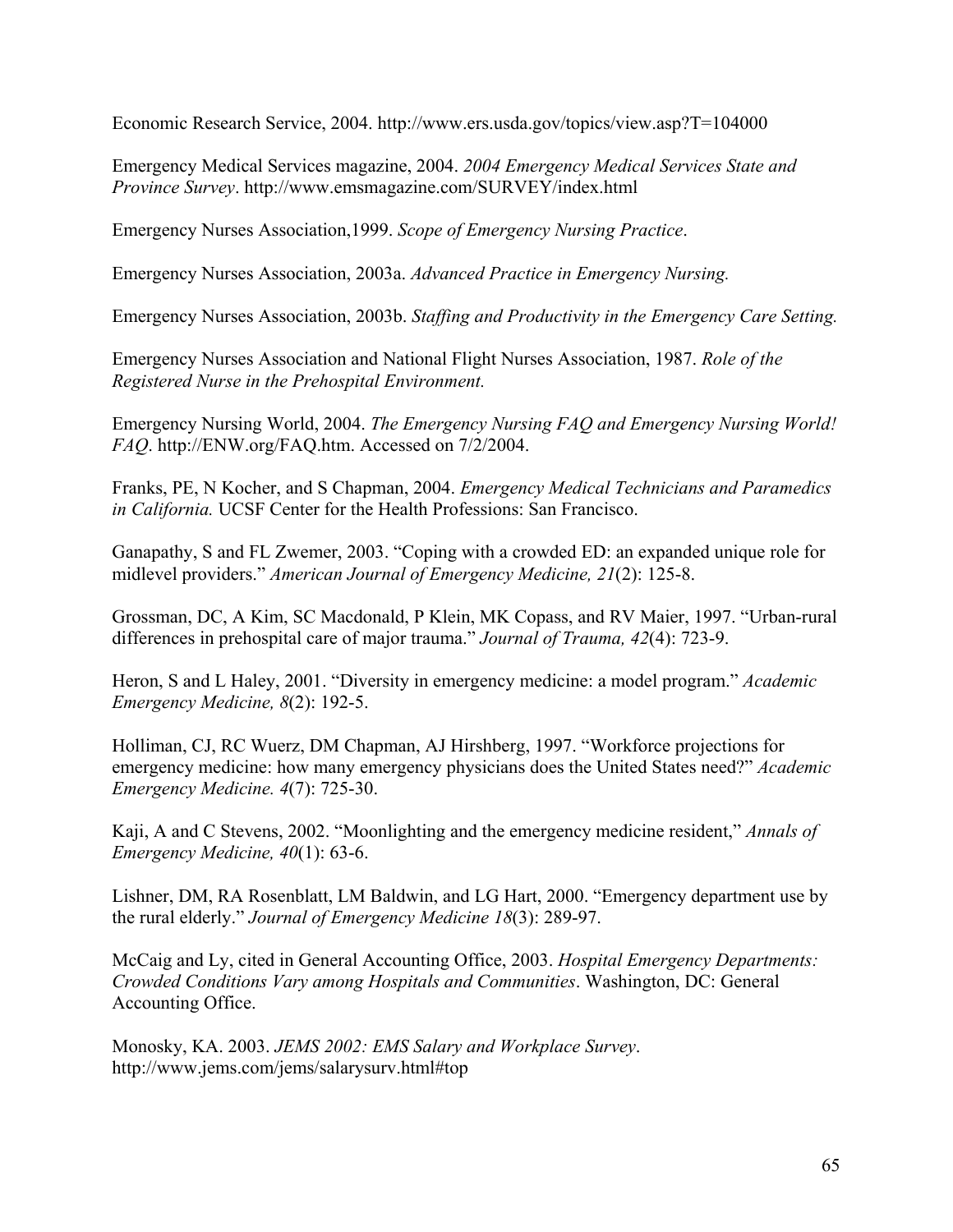Moorhead, JC, M.E. Gallery, C Hirshkorn, DP Barnaby, WG Barsan, LC Conrad, WC Dalsey, M Fried, SH Herman, P Hogan, TE Mannie, DC Packard, DG Perina, CV Pollack, MT Rapp, CC Rorrie, and RW Schafermeyer, 2002. "A study of the workforce in emergency medicine." *Annals of Emergency Medicine 40*(1).

National Association of Community Health Centers, 2004. *A Nation at Risk: A National and State Report on America's 36 Million People without a Regular Health Care Provider*. Washington, DC: NACHC.

National Association of State Emergency Medical Services Directors, 2000. *Challenges of Rural Emergency Medical Services: Opinion Survey of State EMS Directors*. http://www.nasemsd.org/rural\_emergency\_medical\_servic.html

National Center for Education Statistics, 2000. *Integrated Postsecondary Education Data System (IPEDS)*.

National Center for Health Statistics, 2002. *National Hospital Ambulatory Medical Care (NHAMCS)* survey. Hyattsville, MD: Centers for Disease Control.

National Registry of Emergency Medical Technicians, 2003a. *Longitudinal Emergency Medical Technician Attributes and Demographics Survey (LEADS)* data.

National Registry of Emergency Medical Technicians, 2003b. Registration data.

New York State Education Department, 2003. *Registered Nurses in New York State, 2002*, survey data. Albany, NY: USNY State Education Department.

Sullivan Commission, 2004. *Missing Persons: Minorities in the Health Professions*. Sullivan **Commission** 

U.S. Bureau of the Census, 2004. *Annual Estimates of the Population by Sex, Race and Hispanic or Latino Origin for the United States: April 1, 2000 to July 1, 2003.* http://www.census.gov/popest/national/asrh/NC-EST2003-srh.html

U.S. Department of Health and Human Services, 2003. Freid, VM, K Prager, AP MacKay, and H Xia. *Chartbook on Trends in the Health of Americans. Health, United States, 2003*. Hyattsville, MD: National Center for Health Statistics.

U.S. Department of Health and Human Services, 2002. *Projected Supply, Demand, and Shortages of Registered Nurses, 2000 – 2020*. Health Resources and Services Administration, Bureau of Health Professions, National Center for Health Workforce Analysis: Rockville, MD.

U.S. Department of Health and Human Services. 2000. *National Sample Survey of Registered Nurses.* Health Resources and Services Administration, Bureau of Health Professions, National Center for Health Workforce Analysis: Rockville, MD.